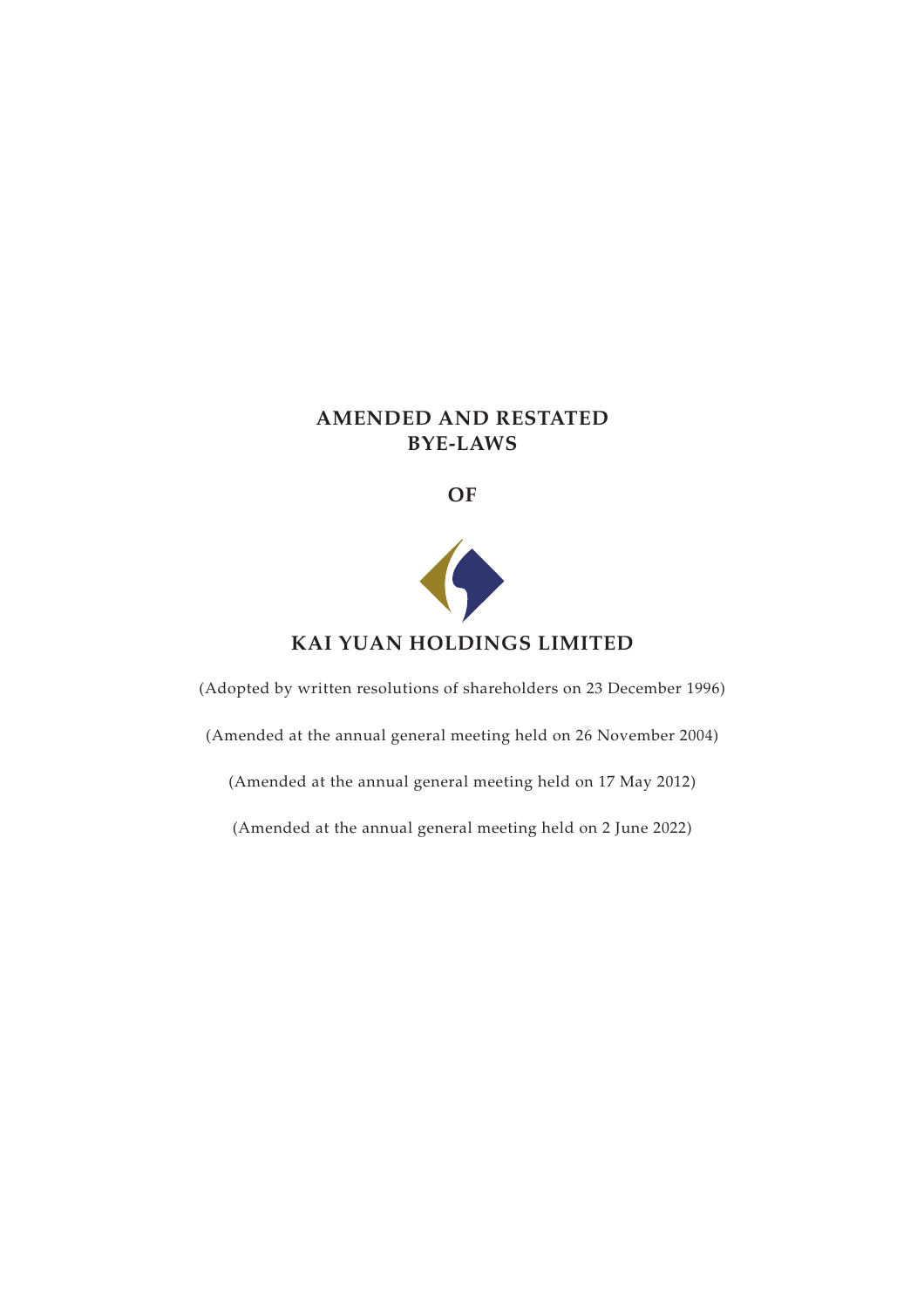INDEX

| <b>SUBJECT</b>                         | Bye-Law No. |
|----------------------------------------|-------------|
| Interpretation                         | $1 - 2$     |
| Share Capital                          | 3           |
| Alteration Of Capital                  | 4-7         |
| Share Rights                           | $8-9$       |
| Variation Of Rights                    | $10 - 11$   |
| Shares                                 | $12 - 15$   |
| <b>Share Certificates</b>              | $16 - 21$   |
| Lien                                   | $22 - 24$   |
| Calls On Shares                        | $25 - 33$   |
| Forfeiture Of Shares                   | $34 - 42$   |
| Register Of Members                    | 43-44       |
| Record Dates                           | 45          |
| <b>Transfer Of Shares</b>              | $46 - 51$   |
| <b>Transmission Of Shares</b>          | $52 - 54$   |
| Untraceable Members                    | 55          |
| <b>General Meetings</b>                | $56 - 58$   |
| Notice Of General Meetings             | $59 - 60$   |
| Proceedings At General Meetings        | $61 - 65$   |
| Voting                                 | 66-77       |
| Proxies                                | 78-83       |
| Corporations Acting By Representatives | 84          |
| Written Resolutions Of Members         | 85          |
| <b>Board Of Directors</b>              | 86          |
| Retirement Of Directors                | 87-88       |
| Disqualification Of Directors          | 89          |
| <b>Executive Directors</b>             | 90-91       |
| <b>Alternate Directors</b>             | 92-95       |
| Directors' Fees And Expenses           | 96-99       |
| Directors' Interests                   | 100-103     |
| General Powers Of The Directors        | 104-109     |
| Borrowing Powers                       | 110-113     |
| Proceedings Of The Directors           | 114-123     |
| Managers                               | 124-126     |
| Officers                               | 127-131     |
| Register of Directors and Officers     | 132         |
| Minutes                                | 133         |
| Seal                                   | 134         |
| <b>Authentication Of Documents</b>     | 135         |
| <b>Destruction Of Documents</b>        | 136         |
| Dividends And Other Payments           | 137-146     |
| Reserves                               | 147         |
| Capitalisation                         | 148-149     |
| Subscription Rights Reserve            | 150         |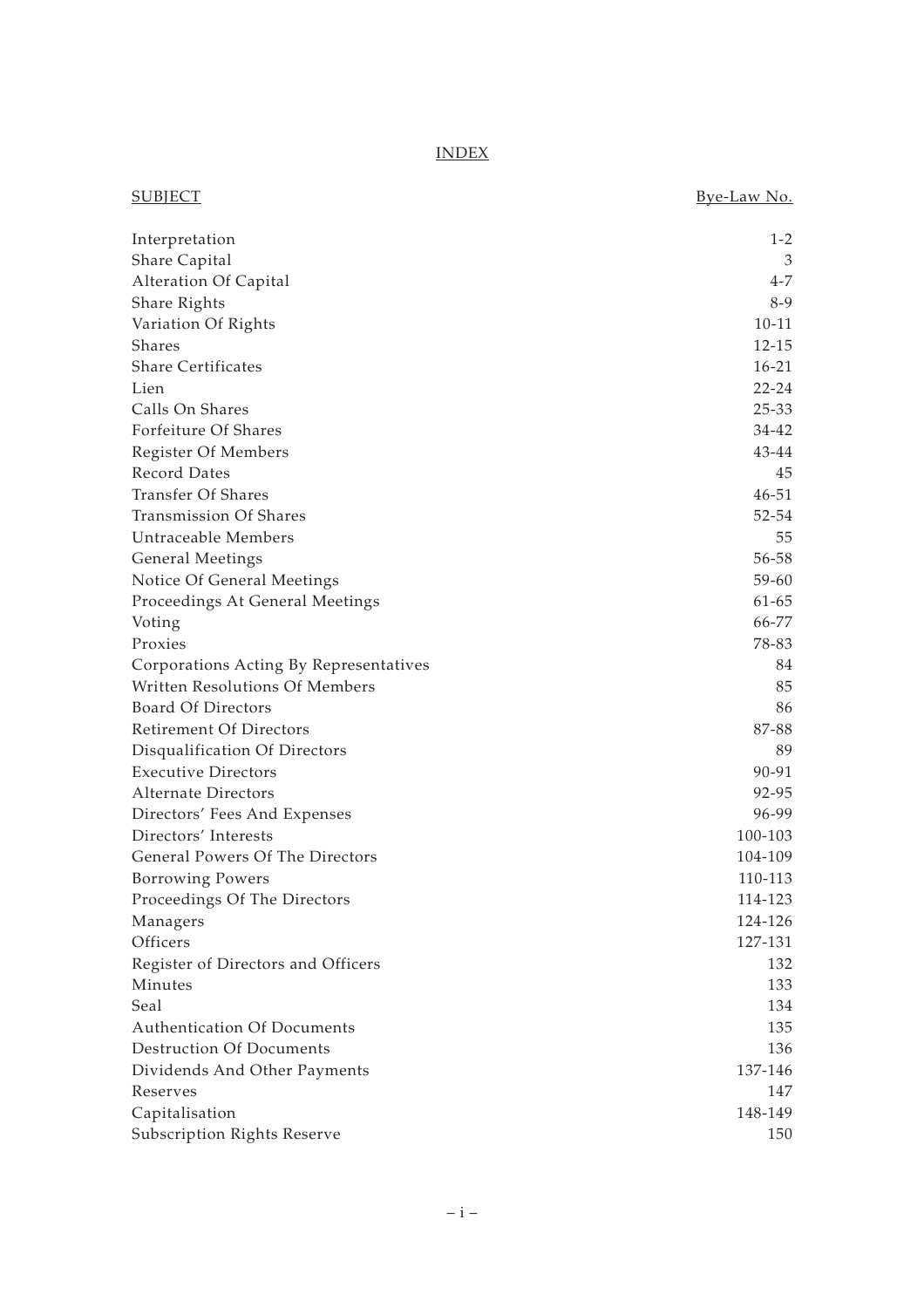# INDEX (continued)

| <b>SUBJECT</b>                                | Bye-Law No. |
|-----------------------------------------------|-------------|
| <b>Accounting Records</b>                     | 151-153     |
| Audit                                         | 154-159     |
| <b>Notices</b>                                | 160-162     |
| Signatures                                    | 163         |
| Winding Up                                    | 164-165     |
| Indemnity                                     | 166         |
| Alteration Of Bye-laws And Amendment To       |             |
| Memorandum of Association And Name of Company | 167         |
| Information                                   | 168         |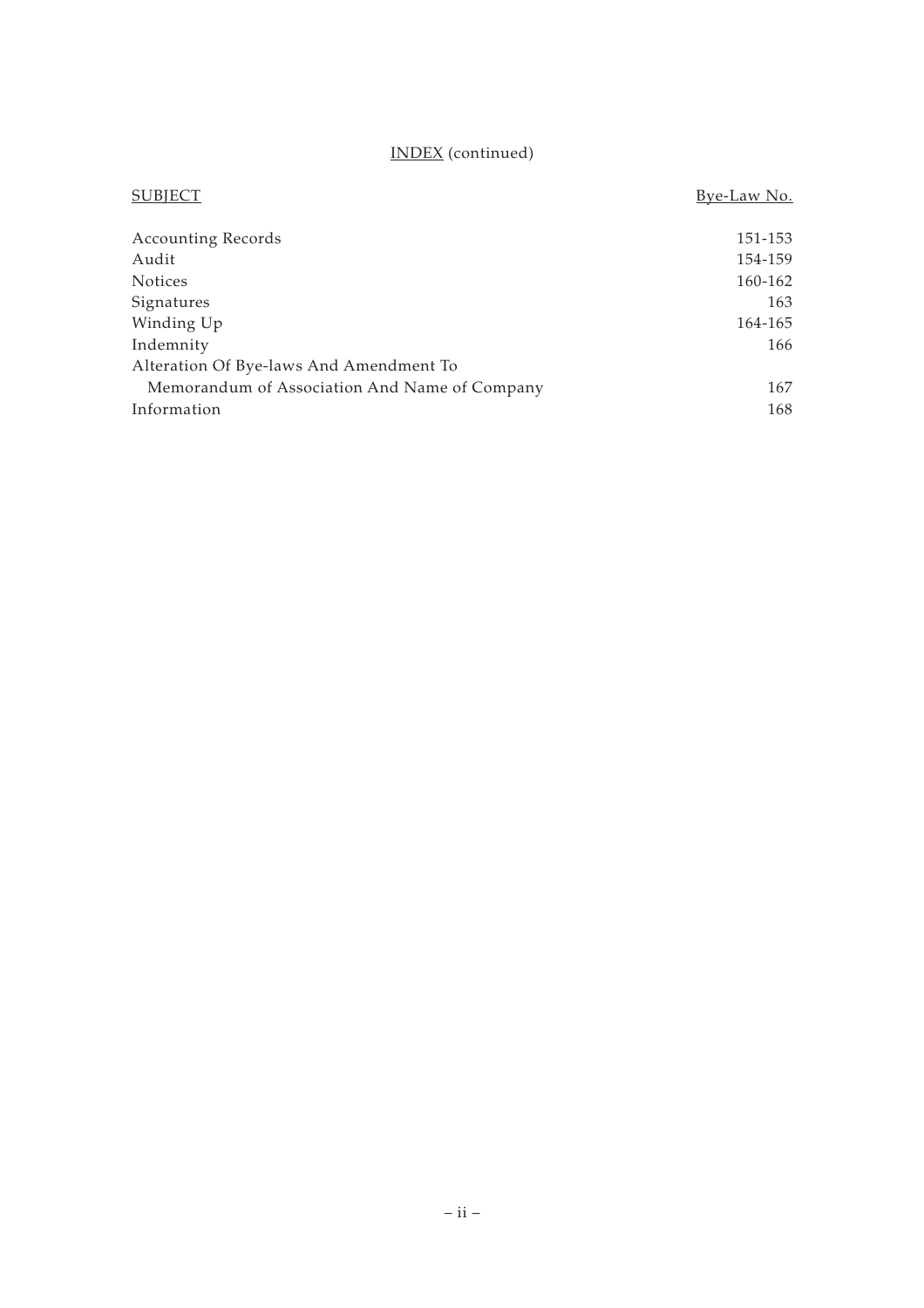## INTERPRETATION

1. In these Bye-laws, unless the context otherwise requires, the words standing in the first column of the following table shall bear the meaning set opposite them respectively in the second column.

| <b>WORD</b>                         | <b>MEANING</b>                                                                                                                                                                                                                                                                                                                                                                                                                      |
|-------------------------------------|-------------------------------------------------------------------------------------------------------------------------------------------------------------------------------------------------------------------------------------------------------------------------------------------------------------------------------------------------------------------------------------------------------------------------------------|
| "Act"                               | the Companies Act 1981 of Bermuda.                                                                                                                                                                                                                                                                                                                                                                                                  |
| "Auditor"                           | the auditor of the Company for the time being and<br>may include any individual or partnership.                                                                                                                                                                                                                                                                                                                                     |
| "Bye-laws"                          | these Bye-laws in their present form or as<br>supplemented or amended or substituted from time<br>to time.                                                                                                                                                                                                                                                                                                                          |
| "Board" or "Directors"              | the board of directors of the Company or the directors<br>present at a meeting of directors of the Company at<br>which a quorum is present.                                                                                                                                                                                                                                                                                         |
| "capital"                           | the share capital from time to time of the Company.                                                                                                                                                                                                                                                                                                                                                                                 |
| "clear days"                        | in relation to the period of a notice that period<br>excluding the day when the notice is given or deemed<br>to be given and the day for which it is given or on<br>which it is to take effect.                                                                                                                                                                                                                                     |
| "clearing house"                    | a recognised clearing house within the meaning of the<br>Securities and Futures Ordinance (Chapter 571 of the<br>Laws of Hong Kong) and any amendments thereto or<br>re-enactments thereof for the time being in force or a<br>clearing house or authorized shares depository<br>recognized by the laws of the jurisdiction in which the<br>shares of the Company are listed or quoted on a stock<br>exchange in such jurisdiction. |
| "Close Associate"                   | shall have the meaning given to the term "close<br>associate" in the Listing Rules from time to time.                                                                                                                                                                                                                                                                                                                               |
| "Company"                           | Kai Yuan Holdings Limited.                                                                                                                                                                                                                                                                                                                                                                                                          |
| "competent regulatory<br>authority" | a competent regulatory authority in the territory<br>where the shares of the Company are listed or quoted<br>on a stock exchange in such territory.                                                                                                                                                                                                                                                                                 |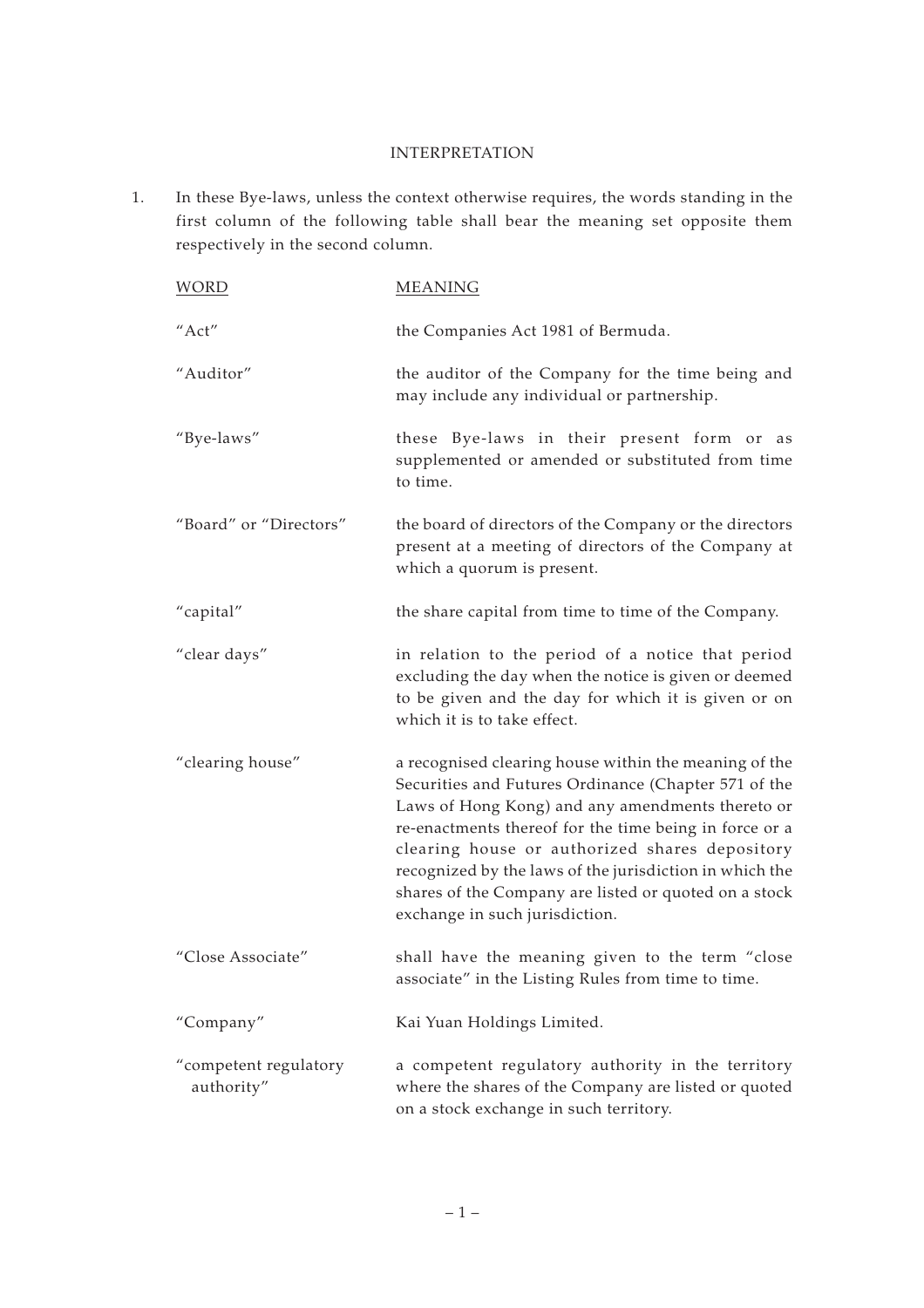| "Connected Transaction"               | shall have the meaning given to the term "connected<br>transaction" in the Listing Rules from time to time.                                                                                                                                                                                                                                                                                            |
|---------------------------------------|--------------------------------------------------------------------------------------------------------------------------------------------------------------------------------------------------------------------------------------------------------------------------------------------------------------------------------------------------------------------------------------------------------|
| "debenture" and<br>"debenture holder" | include debenture stock and debenture stock holder<br>respectively.                                                                                                                                                                                                                                                                                                                                    |
| "Designated Stock<br>Exchange"        | a stock exchange which is an appointed stock<br>exchange for the purposes of the Act in respect of<br>which the shares of the Company are listed or quoted<br>and where such appointed stock exchange deems<br>such listing or quotation to be the primary listing or<br>quotation of the shares of the Company.                                                                                       |
| "dollars" and "\$"                    | dollars, the legal currency of Hong Kong.                                                                                                                                                                                                                                                                                                                                                              |
| "electronic"                          | shall mean relating to technology having electrical,<br>digital, magnetic, wireless, optical electromagnetic or<br>similar capabilities and such other meanings as given<br>to it in the Electronic Transactions Act 1999 of<br>Bermuda as may be amended from time to time.                                                                                                                           |
| "electronic notice" or<br>"e-Notice"  | shall mean notice through telecopy, telegraph, telex,<br>facsimile, transmission, internet, e-mail or other<br>electronic means of communication, capable of<br>making a written record.                                                                                                                                                                                                               |
| "electronic proxy" or<br>"e-Proxy"    | shall mean a proxy intended where provided for<br>within these Bye-laws whereby a party so authorised<br>herein may designate another party to attend,<br>represent or to vote for them, where appropriate and<br>provided for, through telecopy, telegraph, telex,<br>facsimile, transmission, internet, e-mail or other<br>electronic means of communication, capable of<br>making a written record. |
| "head office"                         | such office of the Company as the Directors may from<br>time to time determine to be the principal office of the<br>Company.                                                                                                                                                                                                                                                                           |
| "Listing Rules"                       | shall mean the Rules Governing the Listing of<br>Securities on The Stock Exchange of Hong Kong<br>Limited (as amended from time to time).                                                                                                                                                                                                                                                              |
| "Member"                              | a duly registered holder from time to time of the<br>shares in the capital of the Company.                                                                                                                                                                                                                                                                                                             |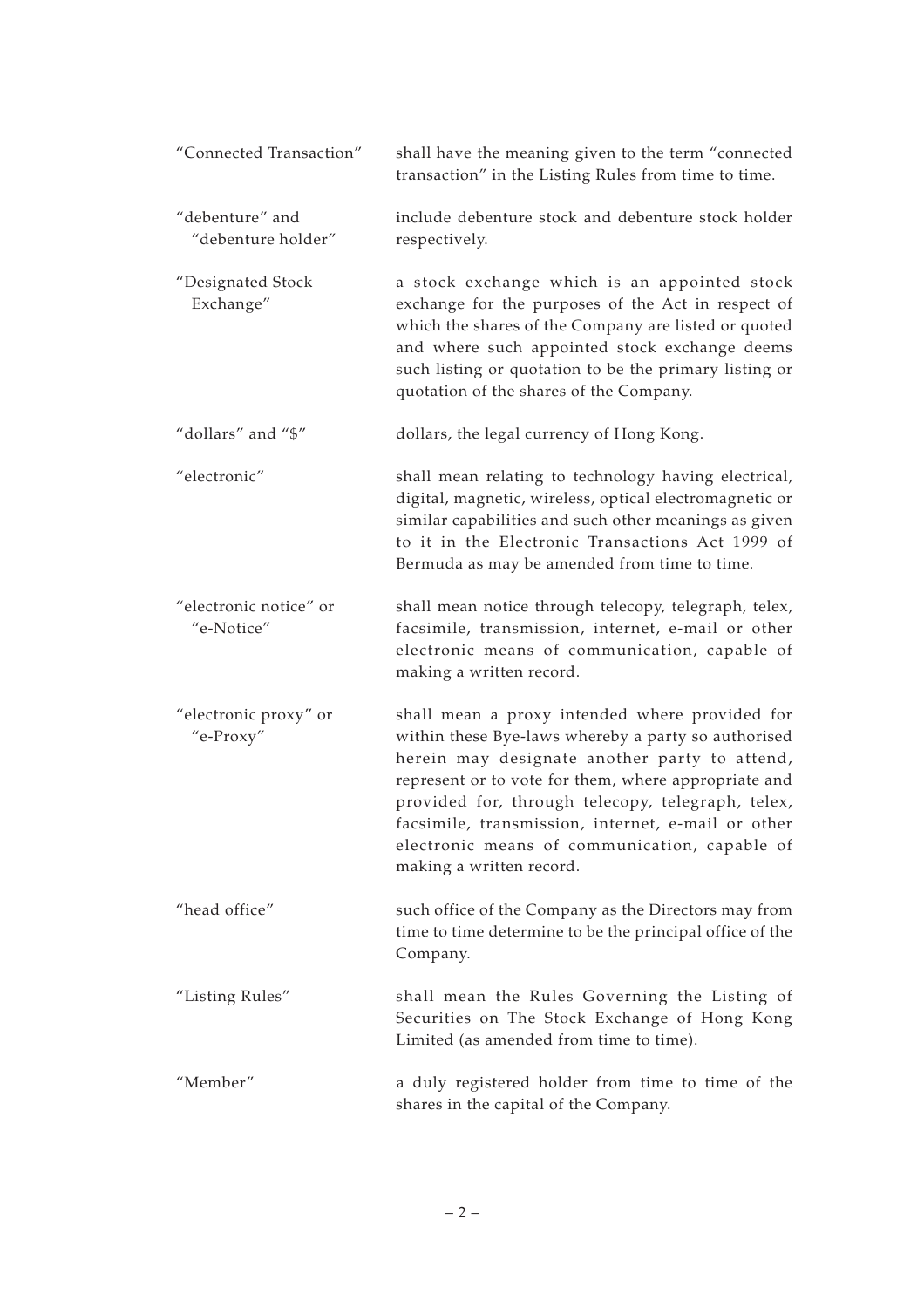| "month"               | a calendar month.                                                                                                                                                                                                                                                                                                                                                                                     |
|-----------------------|-------------------------------------------------------------------------------------------------------------------------------------------------------------------------------------------------------------------------------------------------------------------------------------------------------------------------------------------------------------------------------------------------------|
| "Notice"              | written notice unless otherwise specifically stated<br>and as further defined in these Bye-laws.                                                                                                                                                                                                                                                                                                      |
| "Office"              | the registered office of the Company for the time<br>being.                                                                                                                                                                                                                                                                                                                                           |
| "paid up"             | paid up or credited as paid up.                                                                                                                                                                                                                                                                                                                                                                       |
| "Register"            | the principal register and where applicable, any<br>branch register of Members of the Company to be kept<br>pursuant to the provisions of the Act.                                                                                                                                                                                                                                                    |
| "Registration Office" | in respect of any class of share capital such place as<br>the Board may from time to time determine to keep a<br>branch register of Members in respect of that class of<br>share capital and where (except in cases where the<br>Board otherwise directs) the transfers or other<br>documents of title for such class of share capital are to<br>be lodged for registration and are to be registered. |
| "Seal"                | common seal or any one or more duplicate seals of the<br>Company (including a securities seal) for use in<br>Bermuda or in any place outside Bermuda.                                                                                                                                                                                                                                                 |
| "Secretary"           | any person firm or corporation appointed by the<br>Board to perform any of the duties of secretary of the<br>Company and includes any assistant, deputy,<br>temporary or acting secretary.                                                                                                                                                                                                            |
| "Statutes"            | the Act and every other act of the Legislature of<br>Bermuda for the time being in force applying to or<br>affecting the Company, its memorandum of<br>association and/or these Bye-laws.                                                                                                                                                                                                             |
| "year"                | a calendar year.                                                                                                                                                                                                                                                                                                                                                                                      |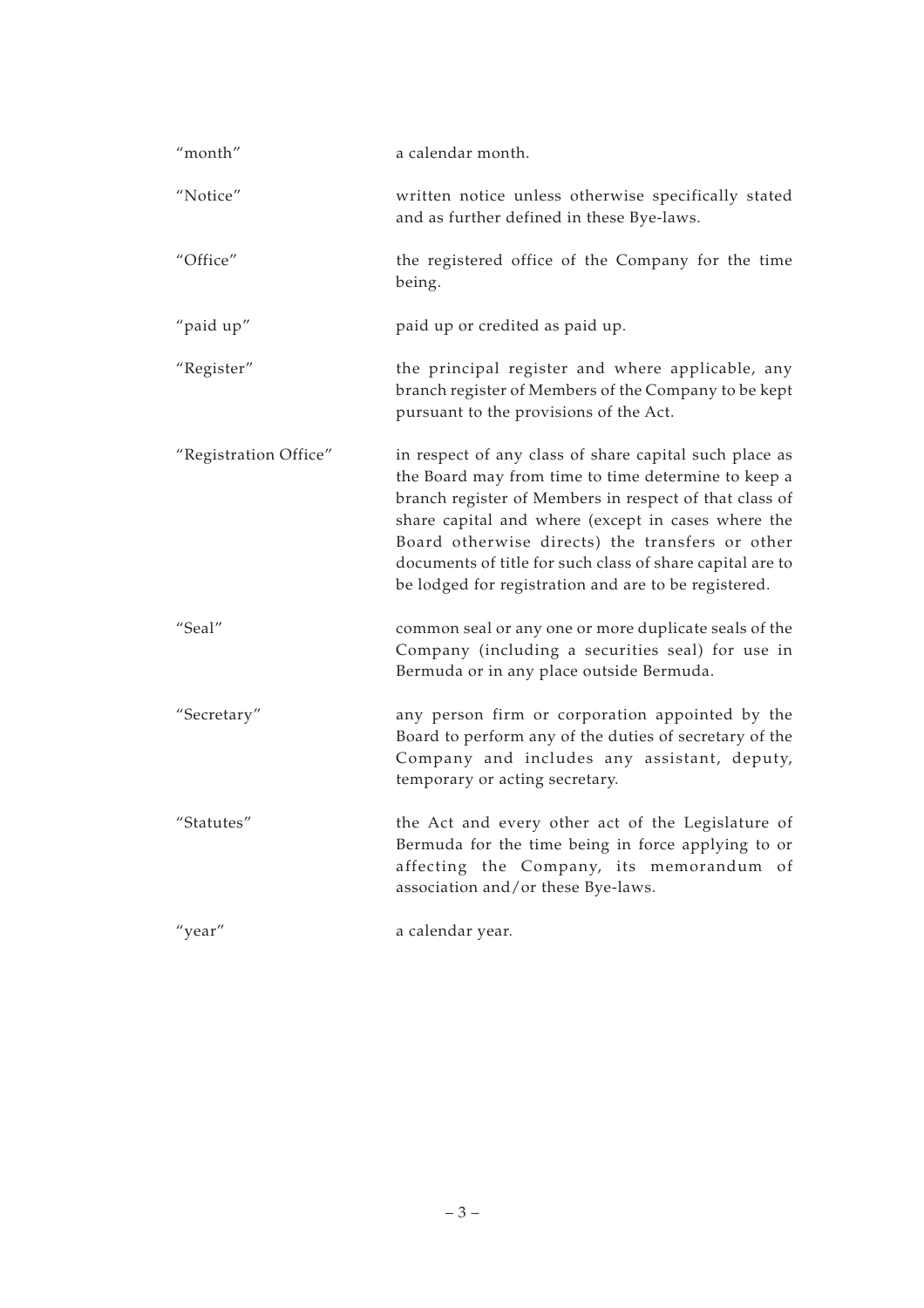- 2. In these Bye-laws, unless there be something within the subject or context inconsistent with such construction:
	- (a) words importing the singular include the plural and vice versa;
	- (b) words importing a gender include both gender and the neuter;
	- (c) words importing persons include companies, associations and bodies of persons whether corporate or not;
	- (d) the words:
		- (i) "may" shall be construed as permissive;
		- (ii) "shall" or "will" shall be construed as imperative;
	- (e) expressions referring to writing shall, unless the contrary intention appears, be construed as including printing, lithography, photography and other modes of representing words or figures in a visible form;
	- (f) references in these Bye-laws to notices and proxies will apply *mutatis mutandis* to electronic notices and electronic proxies provided always that said electronic notices and electronic proxies shall be designed, restricted and limited to their respective use in accordance with these Bye-laws for notices or proxies as may be relevant;
	- (g) references to any act, ordinance, statute or statutory provision shall be interpreted as relating to any statutory modification or re-enactment thereof for the time being in force;
	- (h) save as aforesaid words and expressions defined in the Statutes shall bear the same meanings in these Bye-laws if not inconsistent with the subject in the context;
	- (i) a resolution shall be a special resolution when it has been passed by a majority of not less than three-fourths of votes cast by such Members as, being entitled so to do, vote in person or, in the case of such Members as are corporations, by their respective duly authorised representative or, where proxies are allowed, by proxy at a general meeting of which not less than fourteen (14) clear days' Notice, specifying (without prejudice to the power contained in these Bye-laws to amend the same) the intention to propose the resolution as a special resolution, has been duly given. Provided that if permitted by the Listing Rules, except in the case of an annual general meeting, if it is so agreed by a majority in number of the Members having the right to attend and vote at any such meeting, being a majority together representing not less than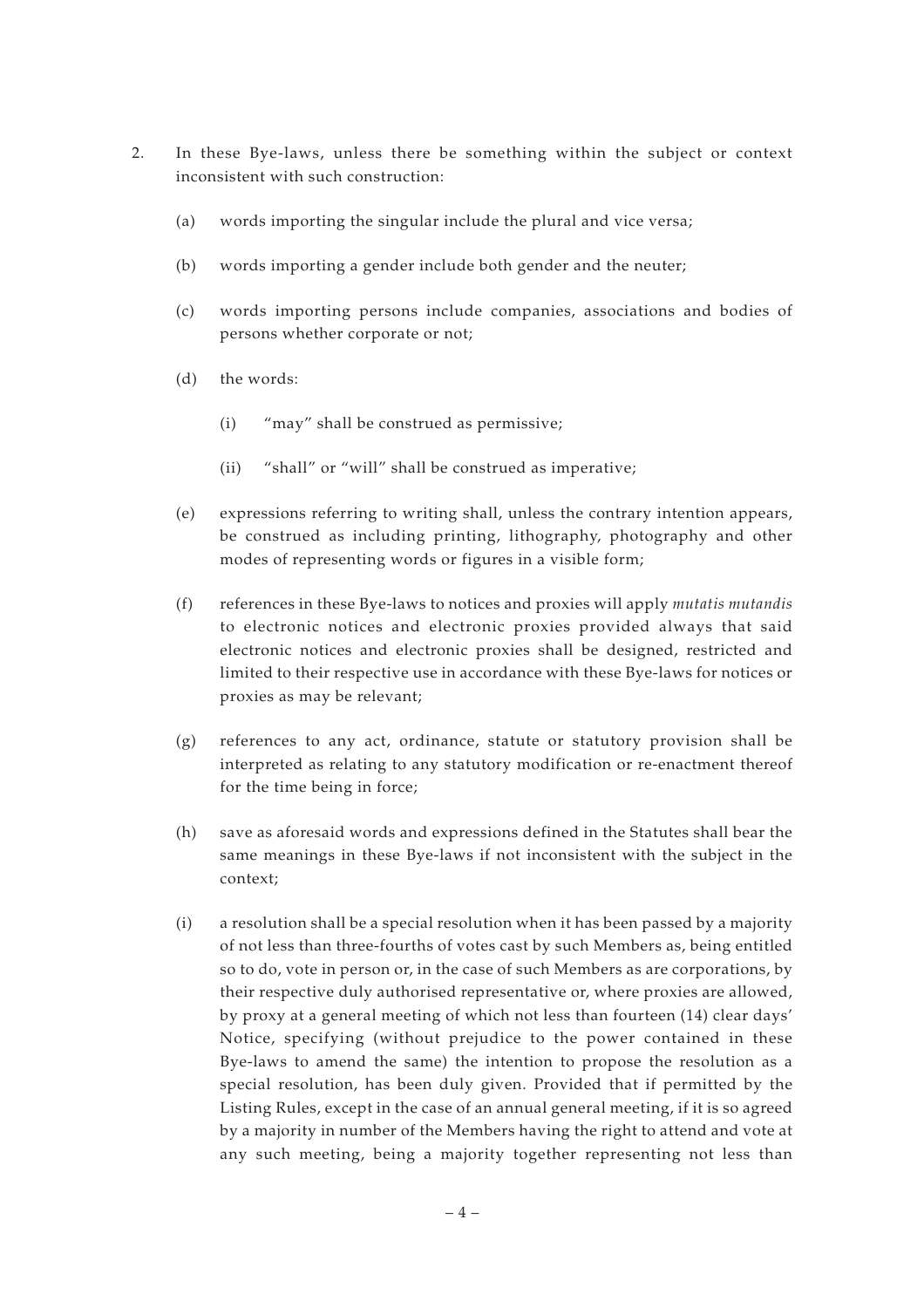ninety-five per cent. (95%) of the total voting rights at the meeting of all the Members and in the case of an annual general meeting, if it is so agreed by all Members entitled to attend and vote thereat, a resolution may be proposed and passed as a special resolution at a meeting of which less than twenty-one (21) clear days' Notice has been given;

- (j) a resolution shall be an ordinary resolution when it has been passed by a simple majority of votes cast by such Members as, being entitled so to do, vote in person or, in the case of any Member being a corporation, by its duly authorised representative or, where proxies are allowed, by proxy at a general meeting of which not less than fourteen (14) days' Notice has been duly given;
- (k) a special resolution shall be effective for any purpose for which an ordinary resolution is expressed to be required under any provision of these Bye-laws or the Statutes.

## SHARE CAPITAL

- 3. (1) The share capital of the Company at the date on which these Bye-laws come into effect shall be divided into shares of a par value of \$0.10 each.
	- (2) Subject to the Act, the Company's memorandum of association and, where applicable, the Listing Rules and/or any competent regulatory authority, any power of the Company to purchase or otherwise acquire its own shares shall be exercisable by the Board upon such terms and subject to such conditions as it thinks fit.
	- (3) Neither the Company nor any of its subsidiaries shall directly or indirectly give financial assistance to a person who is acquiring or proposing to acquire shares in the Company for the purpose of that acquisition whether before or at the same time as the acquisition takes place or afterwards PROVIDED that nothing in this Bye-law shall prohibit transactions permitted by the Act.

# ALTERATION OF CAPITAL

- 4. The Company may from time to time by ordinary resolution in accordance with Section 45 of the Act:
	- (a) increase its capital by such sum, to be divided into shares of such amounts, as the resolution shall prescribe;
	- (b) consolidate and divide all or any of its capital into shares of larger amount than its existing shares;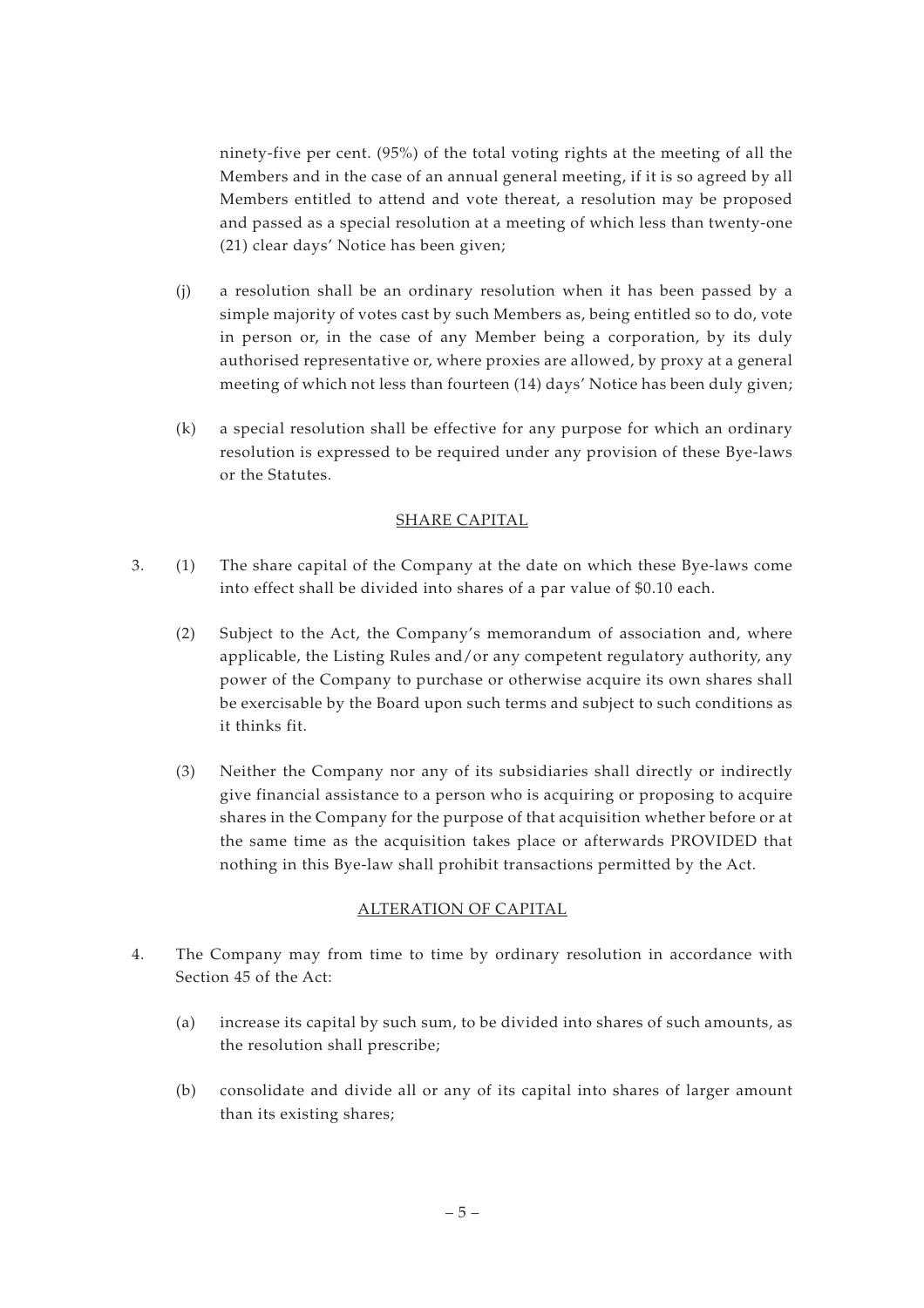- (c) divide its shares into several classes and without prejudice to any special rights previously conferred on the holders of existing shares attach thereto respectively any preferential, deferred, qualified or special rights, privileges, conditions or such restrictions which in the absence of any such determination by the Company in general meeting, as the Directors may determine provided always that where the Company issues shares which do not carry voting rights, the words "non-voting" shall appear in the designation of such shares and where the equity capital includes shares with different voting rights, the designation of each class of shares, other than those with the most favourable voting rights, must include the words "restricted voting" or "limited voting";
- (d) sub-divide its shares, or any of them, into shares of smaller amount than is fixed by the memorandum of association (subject, nevertheless, to the Act), and may by such resolution determine that, as between the holders of the shares resulting from such sub-division, one or more of the shares may have any such preferred rights or be subject to any such restrictions as compared with the other or others as the Company has power to attach to unissued or new shares;
- (e) change the currency denomination of its share capital;
- (f) make provision for the issue and allotment of shares which do not carry any voting rights; and
- $(g)$  cancel any shares which, at the date of the passing of the resolution, have not been taken, or agreed to be taken, by any person, and diminish the amount of its capital by the amount of the shares so cancelled.
- 5. The Board may settle as it considers expedient any difficulty which arises in relation to any consolidation and division under the last preceding Bye-law and in particular but without prejudice to the generality of the foregoing may issue certificates in respect of fractions of shares or arrange for the sale of the shares representing fractions and the distribution of the net proceeds of sale (after deduction of the expenses of such sale) in due proportion amongst the Members who would have been entitled to the fractions, and for this purpose the Board may authorise some person to transfer the shares representing fractions to their purchaser or resolve that such net proceeds be paid to the Company for the Company's benefit. Such purchaser will not be bound to see to the application of the purchase money nor will his title to the shares be affected by any irregularity or invalidity in the proceedings relating to the sale.
- 6. The Company may from time to time by special resolution, subject to any confirmation or consent required by law, reduce its authorised or issued share capital or any share premium account or other undistributable reserve in any manner permitted by law.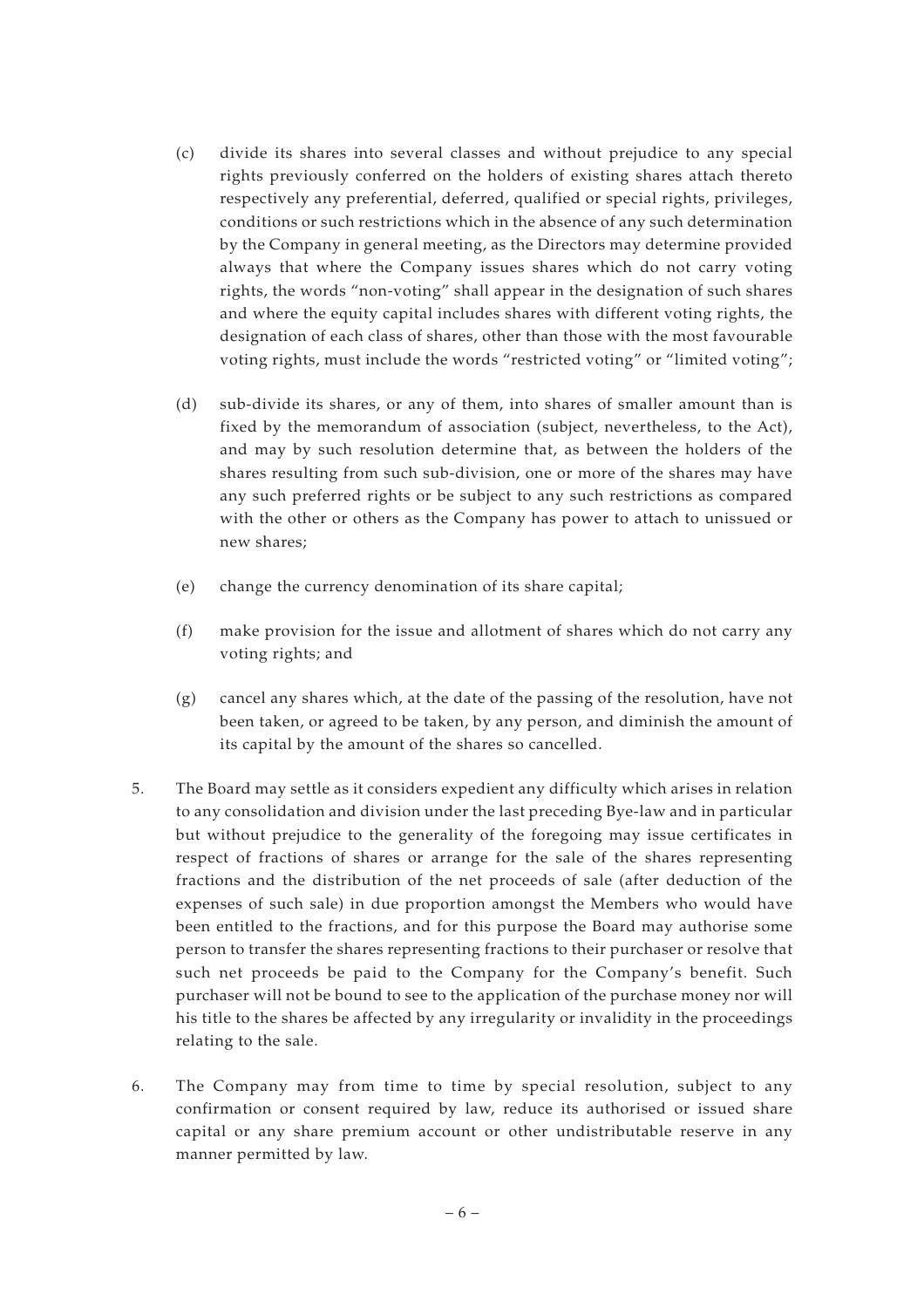7. Except so far as otherwise provided by the conditions of issue, or by these Bye-laws, any capital raised by the creation of new shares shall be treated as if it formed part of the original capital of the Company, and such shares shall be subject to the provisions contained in these Bye-laws with reference to the payment of calls and instalments, transfer and transmission, forfeiture, lien, cancellation, surrender, voting and otherwise.

# SHARE RIGHTS

- 8. Subject to any special rights conferred on the holders of any shares or class of shares, any share in the Company (whether forming part of the present capital or not) may be issued with or have attached thereto such rights or restrictions whether in regard to dividend, voting, return of capital or otherwise as the Company may by ordinary resolution determine or, if there has not been any such determination or so far as the same shall not make specific provision, as the Board may determine.
- 9. Subject to Sections 42 and 43 of the Act, any preference shares may be issued or converted into shares that, at a determinable date or at the option of the Company or the holder if so authorised by its memorandum of association, are liable to be redeemed on such terms and in such manner as the Company before the issue or conversion may by ordinary resolution of the Members determine.

# VARIATION OF RIGHTS

- 10. Subject to the Act and without prejudice to Bye-law 8, all or any of the special rights for the time being attached to the shares or any class of shares may, unless otherwise provided by the terms of issue of the shares of that class, from time to time (whether or not the Company is being wound up) be varied, modified or abrogated either with the consent in writing of the holders of not less than three-fourths of the issued shares of that class or with the sanction of a special resolution passed at a separate general meeting of the holders of the shares of that class. To every such separate general meeting all the provisions of these Bye-laws relating to general meetings of the Company shall, mutatis mutandis, apply, but so that:
	- (a) the necessary quorum (other than at an adjourned meeting) shall be two persons holding or representing by proxy not less than one-third in nominal value of the issued shares of that class and at any adjourned meeting of such holders, two holders present in person or by proxy (whatever the number of shares held by them) shall be a quorum;
	- (b) every holder of shares of the class shall be entitled on a poll to one vote for every such share held by him; and
	- (c) any holder of shares of the class present in person or by proxy may demand a poll.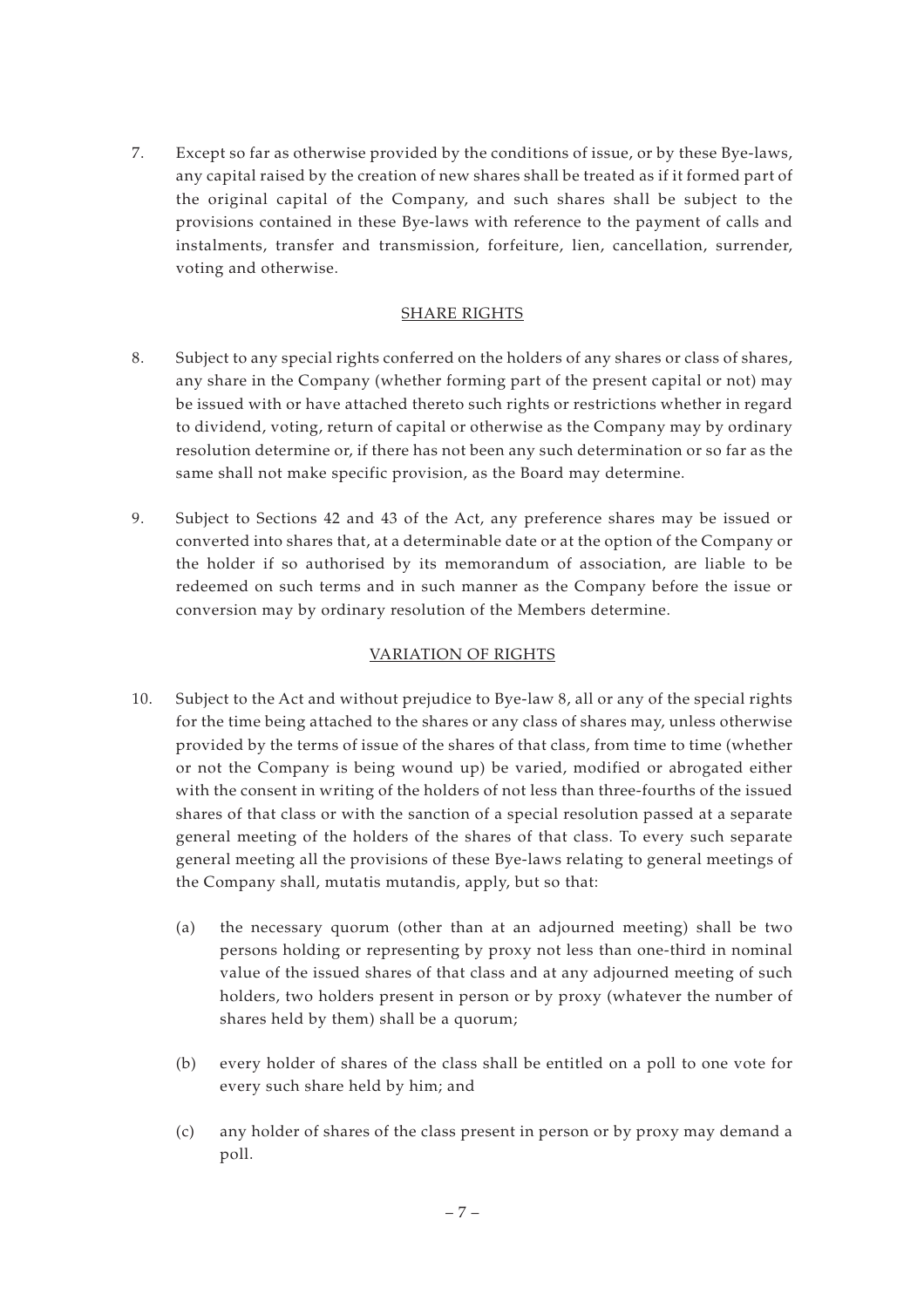11. The special rights conferred upon the holders of any shares or class of shares shall not, unless otherwise expressly provided in the rights attaching to or the terms of issue of such shares, be deemed to be varied, modified or abrogated by the creation or issue of further shares ranking pari passu therewith.

#### SHARES

- 12. (1) Subject to the Act, and these Bye-laws and, where applicable, the Listing Rules and without prejudice to any special rights or restrictions for the time being attached to any shares or any class of shares, the unissued shares of the Company (whether forming part of the original or any increased capital) shall be at the disposal of the Board, which may offer, allot, grant options over or otherwise dispose of them to such persons, at such times and for such consideration and upon such terms and conditions as the Board may in its absolute discretion determine but so that no shares shall be issued at a discount. Neither the Company nor the Board shall be obliged, when making or granting any allotment of, offer of, option over or disposal of shares, to make, or make available, any such offer, option or shares to Members or others with registered addresses in any particular territory or territories being a territory or territories where, in the absence of a registration statement or other special formalities, this would or might, in the opinion of the Board, be unlawful or impracticable. Members affected as a result of the foregoing sentence shall not be, or be deemed to be, a separate class of members for any purpose whatsoever.
	- (2) The Board may issue warrants conferring the right upon the holders thereof to subscribe for any class of shares or securities in the capital of the Company on such terms as it may from time to time determine.
- 13. The Company may in connection with the issue of any shares exercise all powers of paying commission and brokerage conferred or permitted by the Act. Subject to the Act, the commission may be satisfied by the payment of cash or by the allotment of fully or partly paid shares or partly in one and partly in the other.
- 14. Except as required by law, no person shall be recognised by the Company as holding any share upon any trust and the Company shall not be bound by or required in any way to recognise (even when having notice thereof) any equitable, contingent, future or partial interest in any share or any fractional part of a share or (except only as otherwise provided by these Bye-laws or by law) any other rights in respect of any share except an absolute right to the entirety thereof in the registered holder.
- 15. Subject to the Act and these Bye-laws, the Board may at any time after the allotment of shares but before any person has been entered in the Register as the holder, recognise a renunciation thereof by the allottee in favour of some other person and may accord to any allottee of a share a right to effect such renunciation upon and subject to such terms and conditions as the Board considers fit to impose.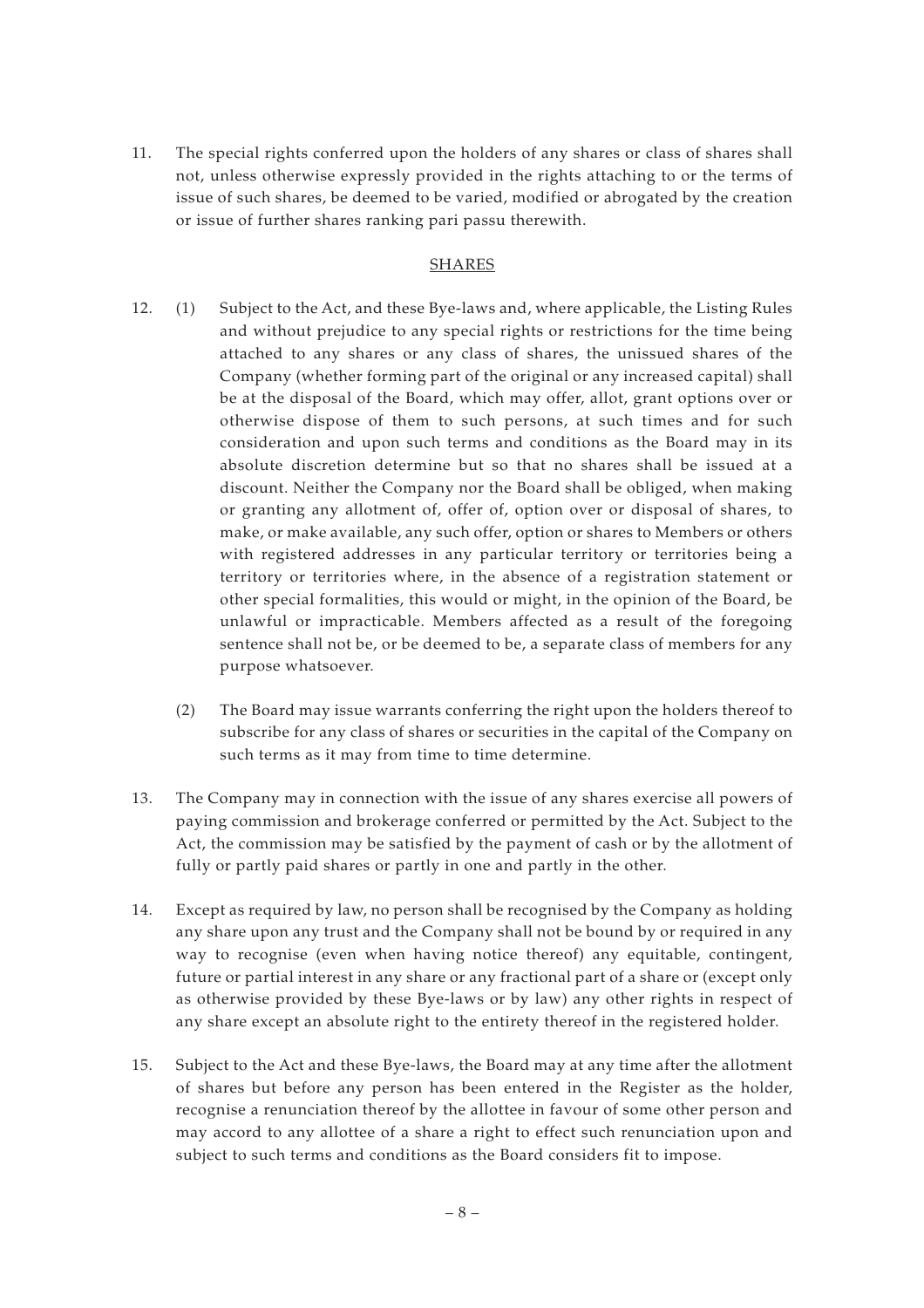#### SHARE CERTIFICATES

- 16. Every share certificate shall be issued under the Seal or a facsimile thereof and shall specify the number and class and distinguishing numbers (if any) of the shares to which it relates, and the amount paid up thereon and may otherwise be in such form as the Directors may from time to time determine. No certificate shall be issued representing shares of more than one class. The Board may by resolution determine, either generally or in any particular case or cases, that any signatures on any such certificates (or certificates in respect of other securities) need not be autographic but may be affixed to such certificates by some mechanical means or may be printed thereon or that such certificates need not be signed by any person.
- 17. (1) In the case of a share held jointly by several persons, the Company shall not be bound to issue more than one certificate therefor and delivery of a certificate to one of several joint holders shall be sufficient delivery to all such holders.
	- (2) Where a share stands in the names of two or more persons, the person first named in the Register shall as regards service of notices and, subject to the provisions of these Bye-laws, all or any other matters connected with the Company, except the transfer of the shares, be deemed the sole holder thereof.
- 18. Every person whose name is entered, upon an allotment of shares, as a Member in the Register shall be entitled, without payment, to receive one certificate for all such shares of any one class or several certificates each for one or more of such shares of such class upon payment for every certificate after the first of such reasonable out-of-pocket expenses as the Board from time to time determines.
- 19. Share certificates shall be issued within the relevant time limit as prescribed in the Act or as the Designated Stock Exchange may from time to time determine, whichever is the shorter, after allotment or, except in the case of a transfer which the Company is for the time being entitled to refuse to register and does not register, after lodgment of a transfer with the Company.
- 20. (1) Upon every transfer of shares the certificate held by the transferor shall be given up to be cancelled, and shall forthwith be cancelled accordingly, and a new certificate shall be issued to the transferee in respect of the shares transferred to him at such fee as is provided in paragraph (2) of this Bye-law. If any of the shares included in the certificate so given up shall be retained by the transferor a new certificate for the balance shall be issued to him at the aforesaid fee payable by the transferor to the Company in respect thereof.
	- (2) The fee referred to in paragraph (1) above shall be an amount not exceeding the relevant maximum amount as the Designated Stock Exchange may from time to time determine provided that the Board may at any time determine a lower amount for such fee.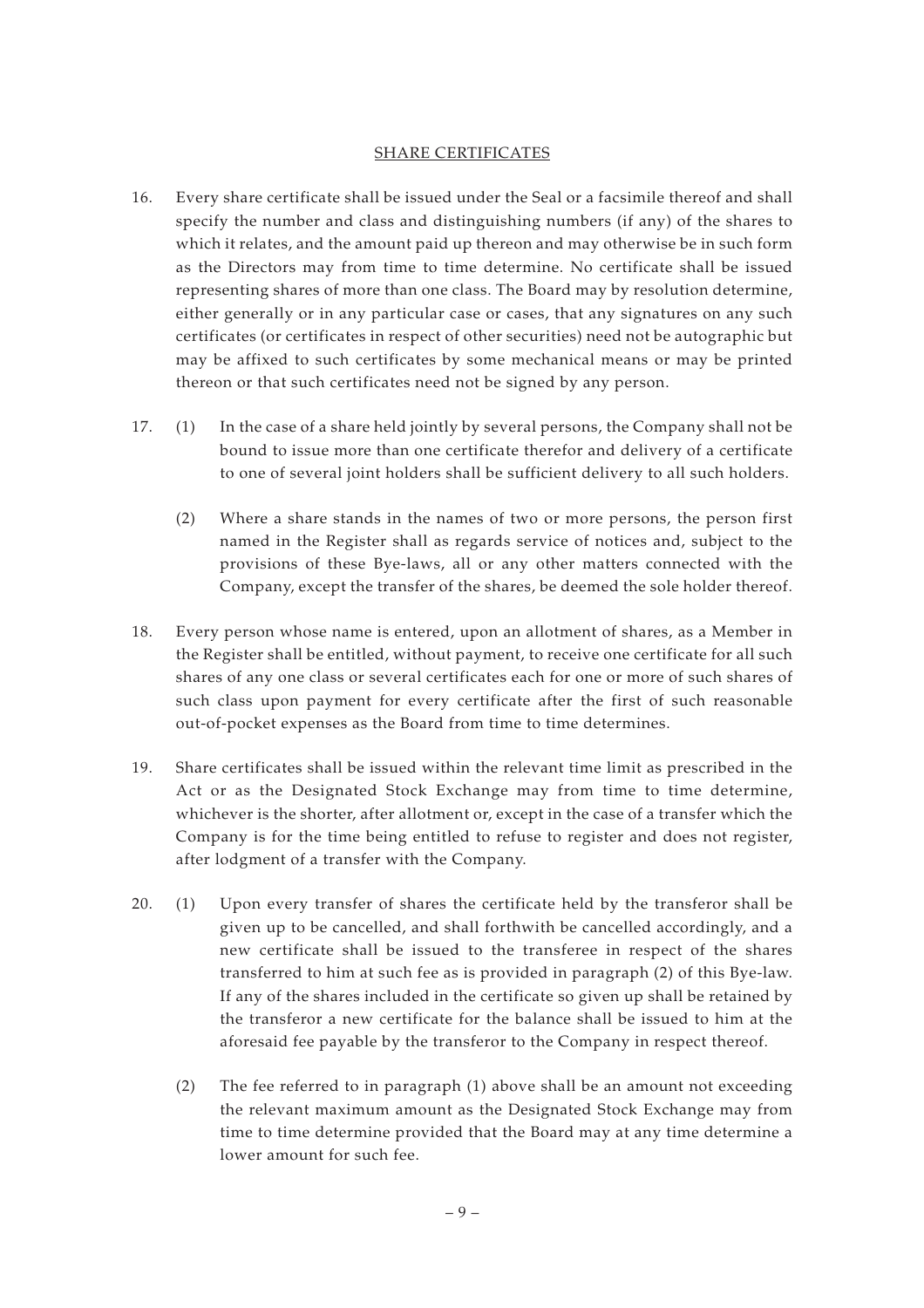21. If a share certificate shall be damaged or defaced or alleged to have been lost, stolen or destroyed a new certificate representing the same shares may be issued to the relevant Member upon request and on payment of such fee as the Designated Stock Exchange may determine to be the maximum fee payable or such lesser sum as the Board may determine and, subject to compliance with such terms (if any) as to evidence and indemnity and to payment of the costs and reasonable out-of-pocket expenses of the Company in investigating such evidence and preparing such indemnity as the Board may think fit and, in case of damage or defacement, on delivery of the old certificate to the Company provided always that where share warrants have been issued, no new share warrant shall be issued to replace one that has been lost unless the Directors are satisfied beyond reasonable doubt that the original has been destroyed.

#### LIEN

- 22. The Company shall have a first and paramount lien on every share (not being a fully paid share) for all moneys (whether presently payable or not) called or payable at a fixed time in respect of that share. The Company shall also have a first and paramount lien on every share (not being a fully paid share) registered in the name of a Member (whether or not jointly with other Members) for all amounts of money presently payable by such Member or his estate to the Company whether the same shall have been incurred before or after notice to the Company of any equitable or other interest of any person other than such member, and whether the period for the payment or discharge of the same shall have actually arrived or not, and notwithstanding that the same are joint debts or liabilities of such Member or his estate and any other person, whether a Member of the Company or not. The Company's lien on a share shall extend to all dividends or other moneys payable thereon or in respect thereof. The Board may at any time, generally or in any particular case, waive any lien that has arisen or declare any share exempt in whole or in part, from the provisions of this Bye-law.
- 23. Subject to these Bye-laws, the Company may sell in such manner as the Board determines any share on which the Company has a lien, but no sale shall be made unless some sum in respect of which the lien exists is presently payable, or the liability or engagement in respect of which such lien exists is liable to be presently fulfilled or discharged nor until the expiration of fourteen clear days after a notice in writing, stating and demanding payment of the sum presently payable, or specifying the liability or engagement and demanding fulfilment or discharge thereof and giving notice of the intention to sell in default, has been served on the registered holder for the time being of the share or the person entitled thereto by reason of his death or bankruptcy.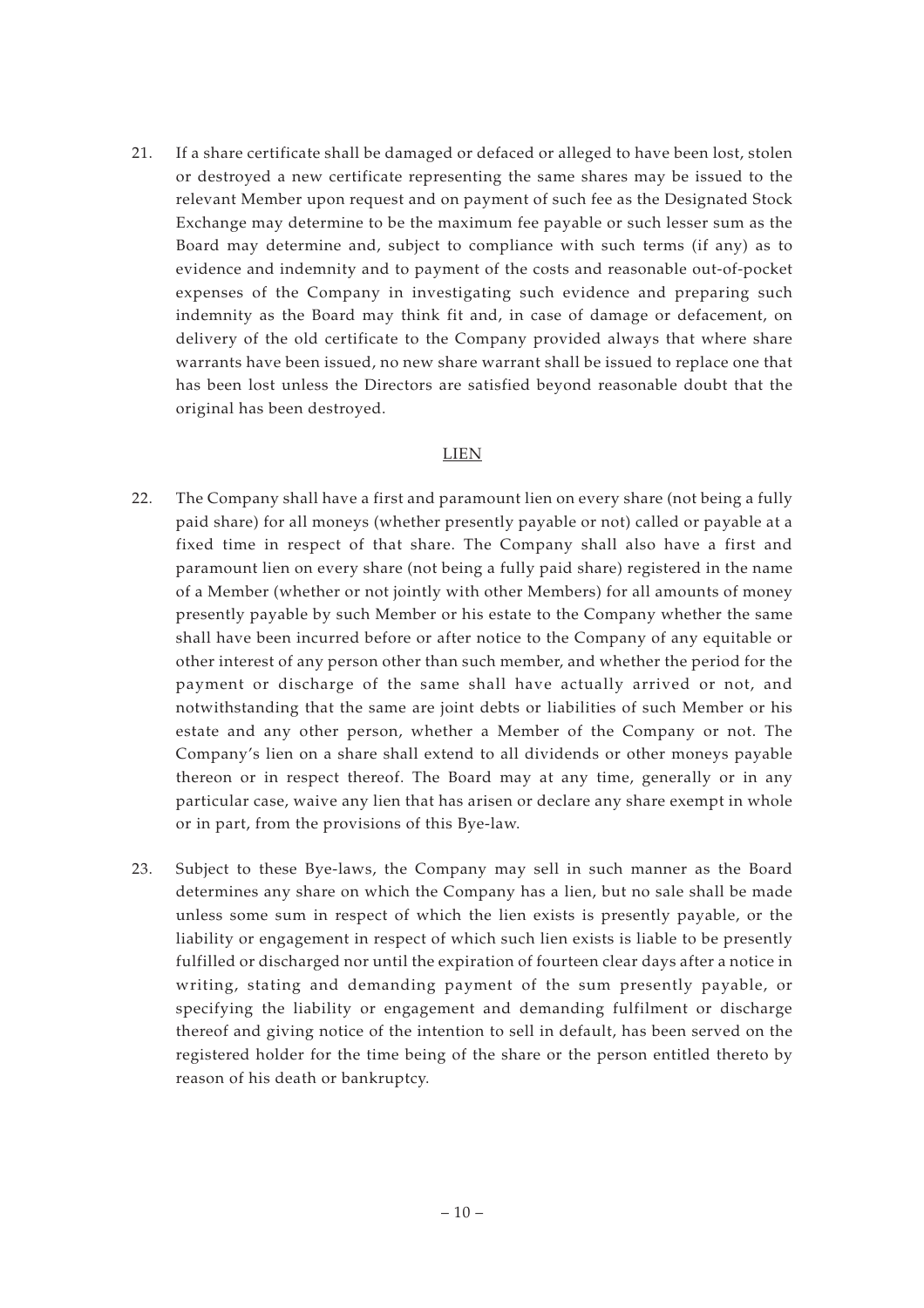24. The net proceeds of the sale shall be received by the Company and applied in or towards payment or discharge of the debt or liability in respect of which the lien exists, so far as the same is presently payable, and any residue shall (subject to a like lien for debts or liabilities not presently payable as existed upon the share prior to the sale) be paid to the person entitled to the share at the time of the sale. To give effect to any such sale the Board may authorise some person to transfer the shares sold to the purchaser thereof. The purchaser shall be registered as the holder of the shares so transferred and he shall not be bound to see to the application of the purchase money, nor shall his title to the shares be affected by any irregularity or invalidity in the proceedings relating to the sale.

# CALLS ON SHARES

- 25. Subject to these Bye-laws and to the terms of allotment, the Board may from time to time make calls upon the Members in respect of any moneys unpaid on their shares (whether on account of the nominal value of the shares or by way of premium), and each Member shall (subject to being given at least fourteen (14) clear days' Notice specifying the time and place of payment) pay to the Company as required by such notice the amount called on his shares. A call may be extended, postponed or revoked in whole or in part as the Board determines but no member shall be entitled to any such extension, postponement or revocation except as a matter of grace and favour.
- 26. A call shall be deemed to have been made at the time when the resolution of the Board authorising the call was passed and may be made payable either in one lump sum or by instalments.
- 27. A person upon whom a call is made shall remain liable for calls made upon him notwithstanding the subsequent transfer of the shares in respect of which the call was made. The joint holders of a share shall be jointly and severally liable to pay all calls and instalments due in respect thereof or other moneys due in respect thereof.
- 28. If a sum called in respect of a share is not paid before or on the day appointed for payment thereof, the person from whom the sum is due shall pay interest on the amount unpaid from the day appointed for payment thereof to the time of actual payment at such rate (not exceeding twenty per cent. (20%) per annum) as the Board may determine, but the Board may in its absolute discretion waive payment of such interest wholly or in part.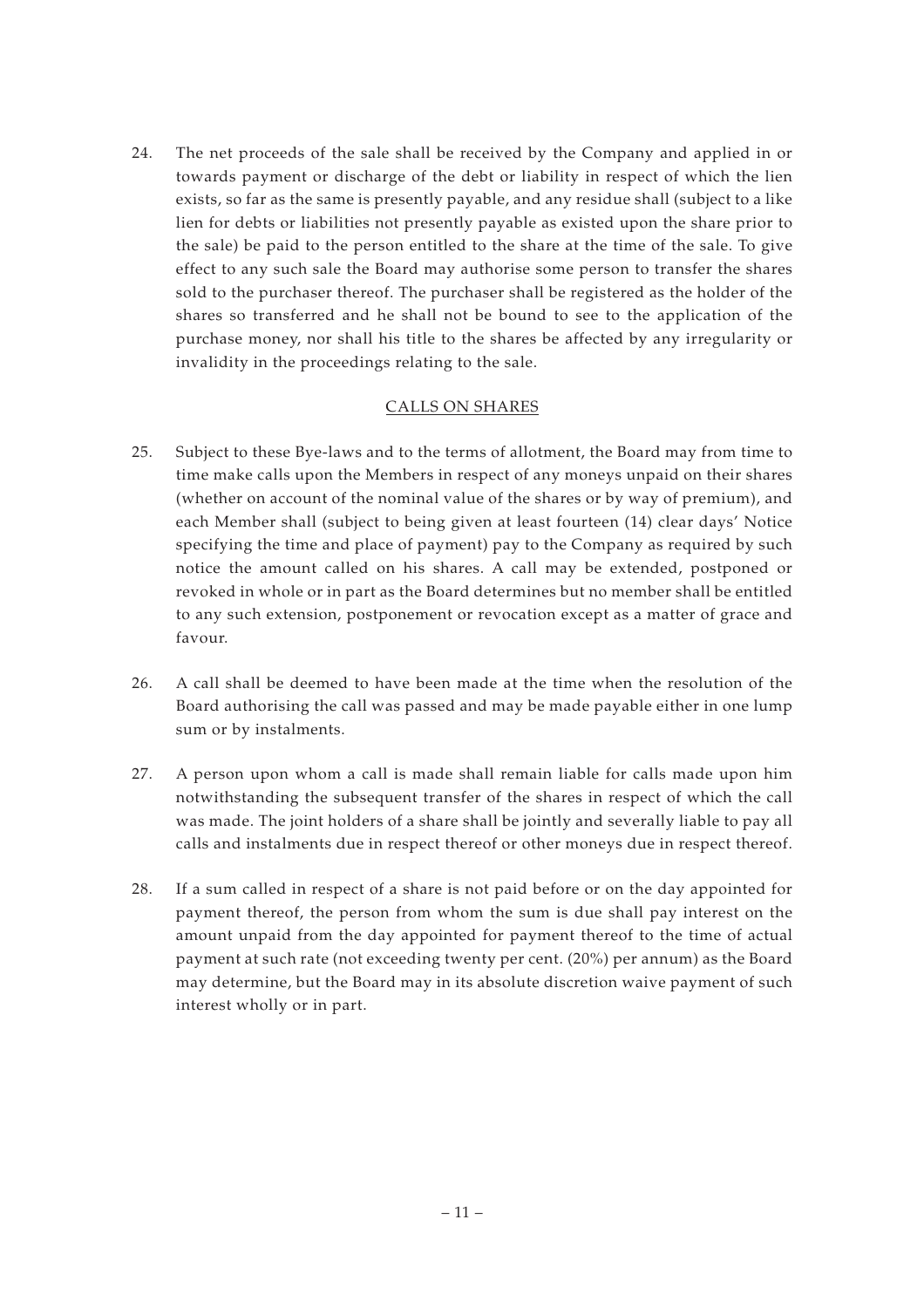- 29. No Member shall be entitled to receive any dividend or bonus or to be present and vote (save as proxy for another Member) at any general meeting either personally or by proxy, or be reckoned in a quorum, or exercise any other privilege as a Member until all calls or instalments due by him to the Company, whether alone or jointly with any other person, together with interest and expenses (if any) shall have been paid.
- 30. On the trial or hearing of any action or other proceedings for the recovery of any money due for any call, it shall be sufficient to prove that the name of the Member sued is entered in the Register as the holder, or one of the holders, of the shares in respect of which such debt accrued, that the resolution making the call is duly recorded in the minute book, and that notice of such call was duly given to the Member sued, in pursuance of these Bye-laws; and it shall not be necessary to prove the appointment of the Directors who made such cal1, nor any other matters whatsoever, but the proof of the matters aforesaid shall be conclusive evidence of the debt.
- 31. Any amount payable in respect of a share upon allotment or at any fixed date, whether in respect of nominal value or premium or as an instalment of a call, shall be deemed to be a call duly made and payable on the date fixed for payment and if it is not paid the provisions of these Bye-laws shall apply as if that amount had become due and payable by virtue of a call duly made and notified.
- 32. On the issue of shares the Board may differentiate between the allottees or holders as to the amount of calls to be paid and the times of payment.
- 33. The Board may, if it thinks fit, receive from any Member willing to advance the same, and either in money or money's worth, all or any part of the moneys uncalled and unpaid or instalments payable upon any shares held by him and upon all or any of the moneys so advanced (until the same would, but for such advance, become presently payable) pay interest at such rate (if any) as the Board may decide. The Board may at any time repay the amount so advanced upon giving to such Member not less than one month's Notice of its intention in that behalf, unless before the expiration of such notice the amount so advanced shall have been called up on the shares in respect of which it was advanced. Such payment in advance shall not entitle the holder of such share or shares to participate in respect thereof in a dividend subsequently declared.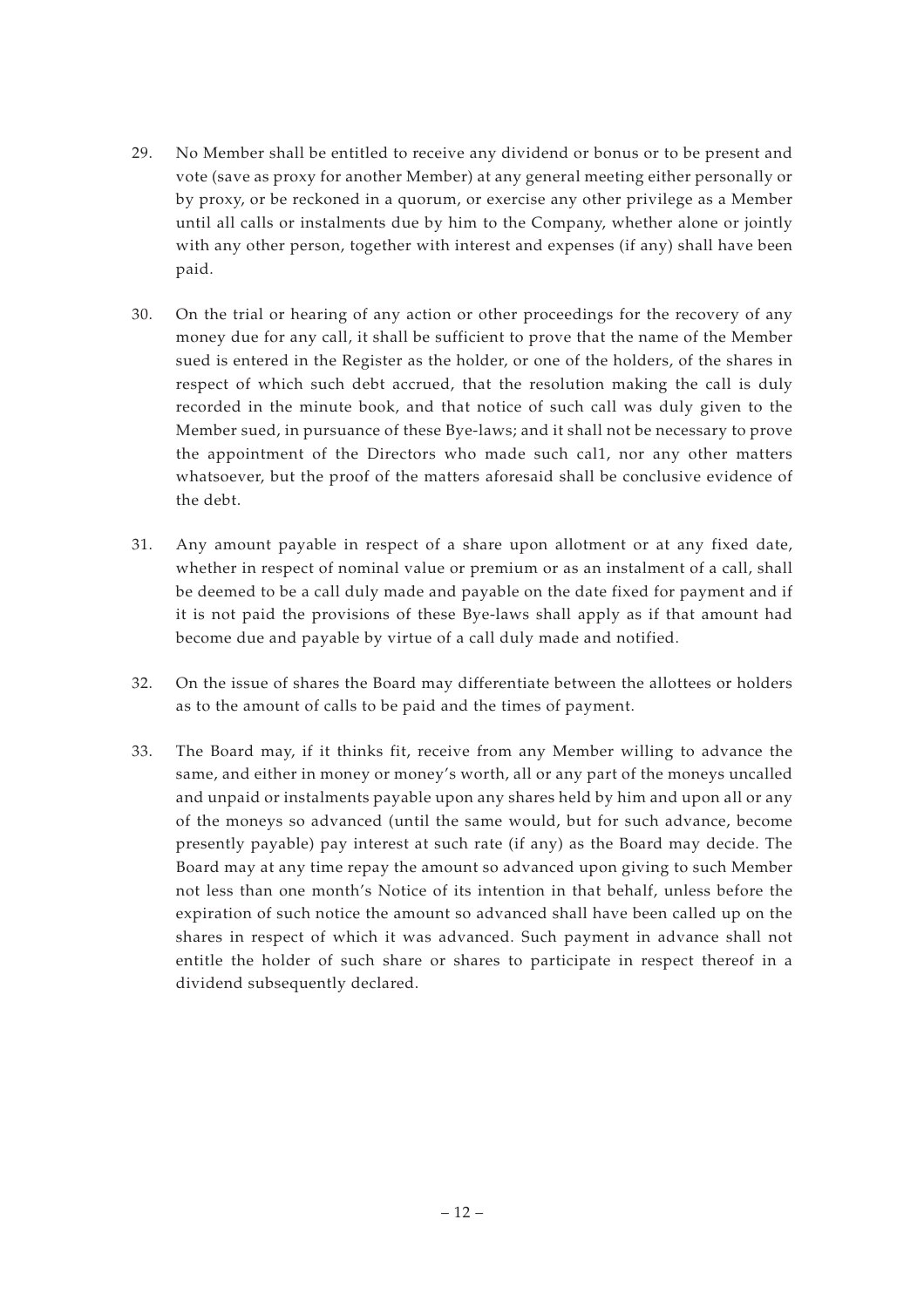#### FORFEITURE OF SHARES

- 34. (1) If a call remains unpaid after it has become due and payable the Board may give to the person from whom it is due not less than fourteen (14) clear days' Notice:
	- (a) requiring payment of the amount unpaid together with any interest which may have accrued and which may still accrue up to the date of actual payment; and
	- (b) stating that if the Notice is not complied with the shares on which the call was made will be liable to be forfeited.
	- (2) If the requirements of any such Notice are not complied with, any share in respect of which such Notice has been given may at any time thereafter, before payment of all calls and interest due in respect thereof has been made, be forfeited by a resolution of the Board to that effect, and such forfeiture shall include all dividends and bonuses declared in respect of the forfeited share but not actually paid before the forfeiture.
- 35. When any share has been forfeited, notice of the forfeiture shall be served upon the person who was before forfeiture the holder of the share. No forfeiture shall be invalidated by any omission or neglect to give such Notice.
- 36. The Board may accept the surrender of any share liable to be forfeited hereunder and, in such case, references in these Bye-laws to forfeiture will include surrender.
- 37. Until cancelled in accordance with the requirements of the Act, a forfeited share shall be the property of the Company and may be sold, re-allotted or otherwise disposed of to such person, upon such terms and in such manner as the Board determines, and at any time before a sale, re-allotment or disposition the forfeiture may be annulled by the Board on such terms as the Board determines.
- 38. A person whose shares have been forfeited shall cease to be a Member in respect of the forfeited shares but nevertheless shall remain liable to pay the Company all moneys which at the date of forfeiture were presently payable by him to the Company in respect of the shares, with (if the Directors shall in their discretion so require) interest thereon from the date of forfeiture until payment at such rate (not exceeding twenty per cent. (20%) per annum) as the Board determines. The Board may enforce payment thereof if it thinks fit, and without any deduction or allowance for the value of the forfeited shares, at the date of forfeiture, but his liability shall cease if and when the Company shall have received payment in full of all such moneys in respect of the shares. For the purposes of this Bye-law any sum which, by the terms of issue of a share, is payable thereon at a fixed time which is subsequent to the date of forfeiture, whether on account of the nominal value of the share or by way of premium, shall notwithstanding that time has not yet arrived be deemed to be payable at the date of forfeiture, and the same shall become due and payable immediately upon the forfeiture, but interest thereon shall only be payable in respect of any period between the said fixed time and the date of actual payment.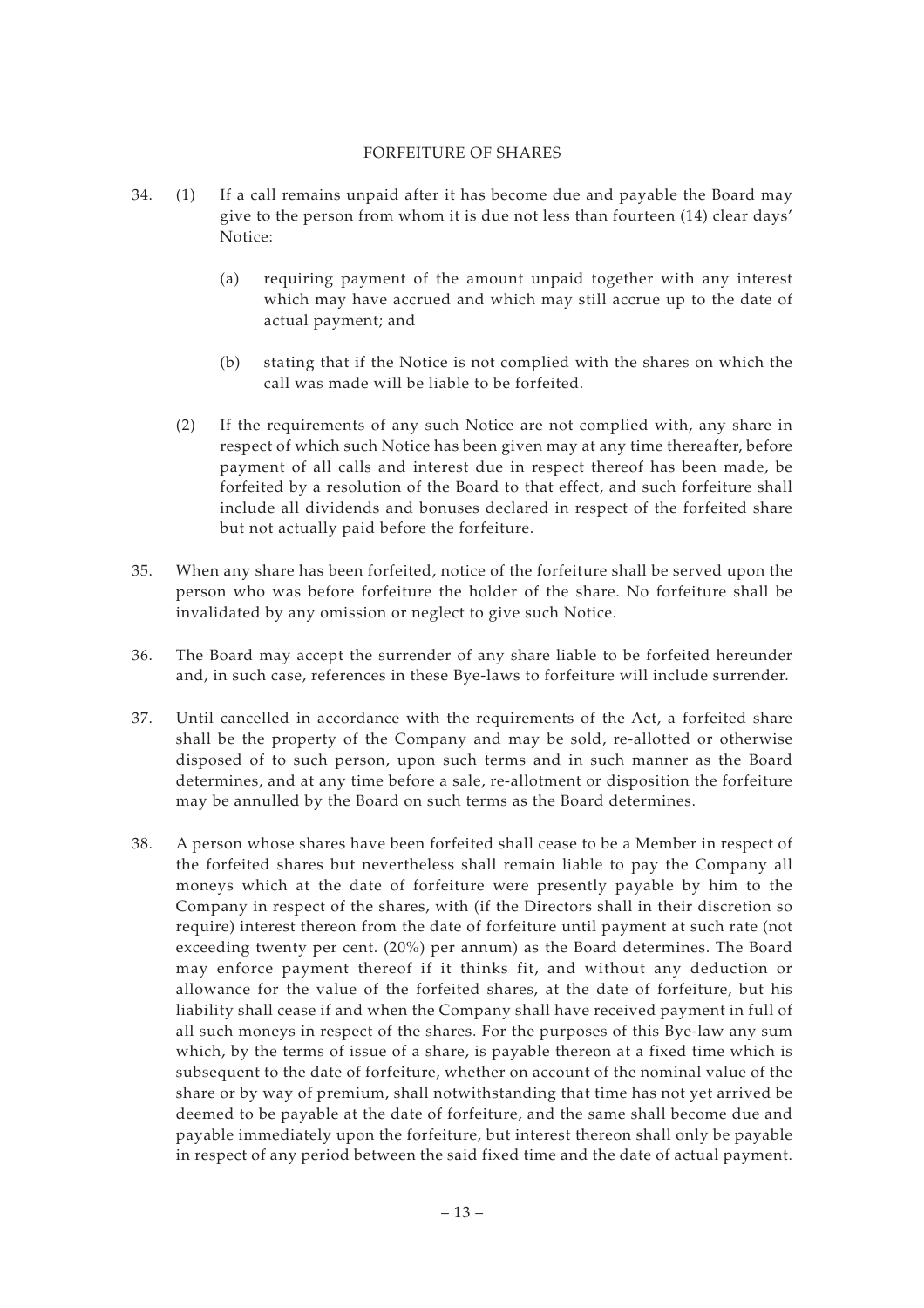- 39. A declaration by a Director or the Secretary that a share has been forfeited on a specified date shall be conclusive evidence of the facts therein stated as against all persons claiming to be entitled to the share, and such declaration shall (subject to the execution of an instrument of transfer by the Company if necessary) constitute a good title to the share, and the person to whom the share is disposed of shall be registered as the holder of the share and shall not be bound to see to the application of the consideration (if any), nor shall his title to the share be affected by any irregularity in or invalidity of the proceedings in reference to the forfeiture, sale or disposal of the share. When any share shall have been forfeited, notice of the declaration shall be given to the Member in whose name it stood immediately prior to the forfeiture, and an entry of the forfeiture, with the date thereof, shall forthwith be made in the register, but no forfeiture shall be in any manner invalidated by any omission or neglect to give such notice or make any such entry.
- 40. Notwithstanding any such forfeiture as aforesaid the Board may at any time, before any shares so forfeited shall have been sold, re-allotted or otherwise disposed of, permit the shares forfeited to be bought back upon the terms of payment of all calls and interest due upon and expenses incurred in respect of the share, and upon such further terms (if any) as it thinks fit.
- 41. The forfeiture of a share shall not prejudice the right of the Company to any call already made or instalment payable thereon.
- 42. The provisions of these Bye-laws as to forfeiture shall apply in the case of non-payment of any sum which, by the terms of issue of a share, becomes payable at a fixed time, whether on account of the nominal value of the share or by way of premium, as if the same had been payable by virtue of a call duly made and notified.

## REGISTER OF MEMBERS

- 43. (1) The Company shall keep in one or more books a Register of its Members and shall enter therein the following particulars, that is to say:
	- (a) the name and address of each Member, the number and class of shares held by him and the amount paid or agreed to be considered as paid on such shares;
	- (b) the date on which each person was entered in the Register; and
	- (c) the date on which any person ceased to be a Member.
	- (2) Subject to the Act, the Company may keep an overseas or local or other branch register of Members resident in any place, and the Board may make and vary such regulations as it determines in respect of the keeping of any such register and maintaining a Registration Office in connection therewith.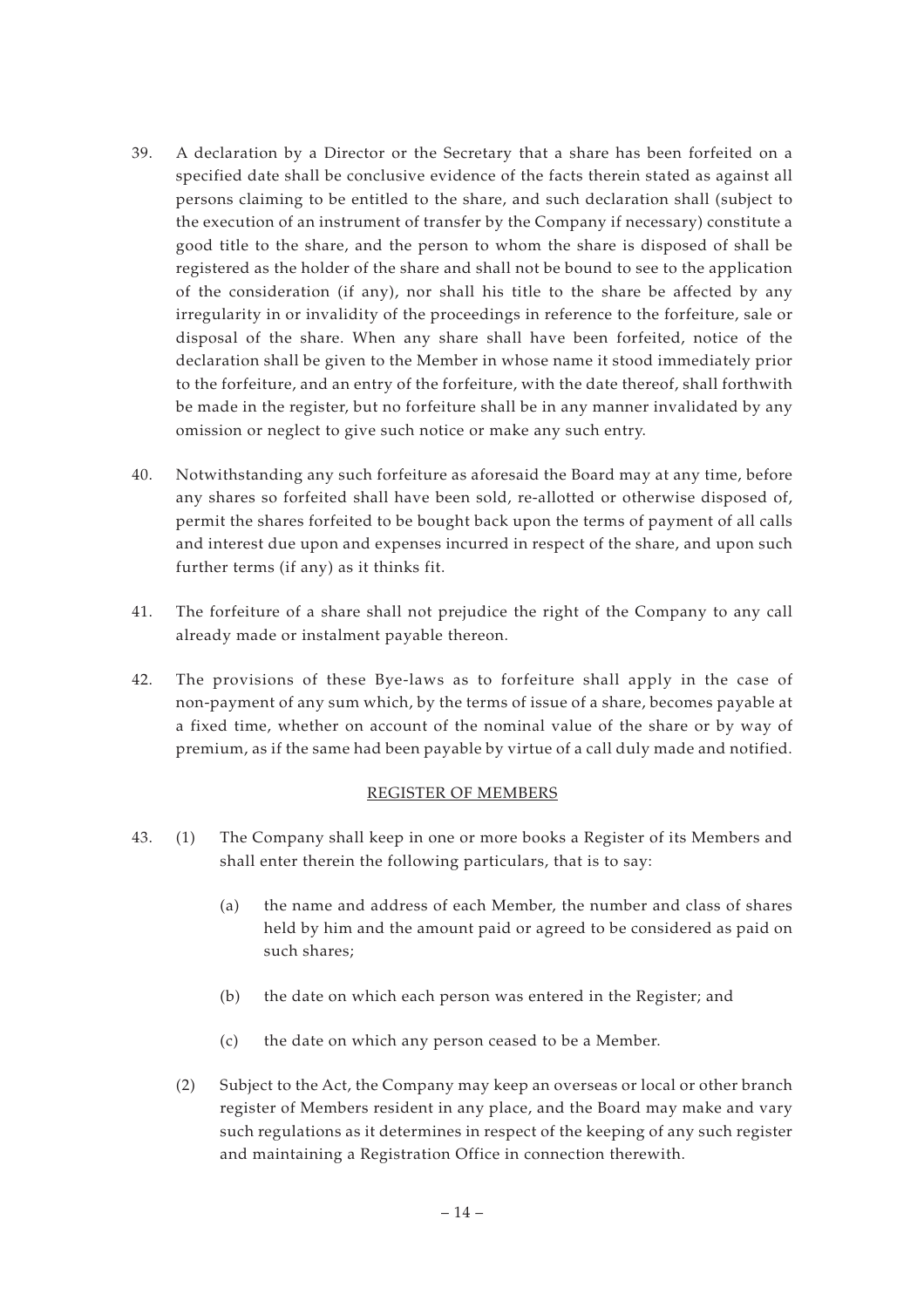44. The Register and branch register of Members, as the case may be, shall be open to inspection between 10 a.m. and 12 noon on every business day by Members without charge or by any other person, upon a maximum payment of five Bermuda dollars, at the Office or such other place in Bermuda at which the Register is kept in accordance with the Act or, if appropriate, upon a maximum payment of ten dollars at the Registration Office. The Register including any overseas or local or other branch register of Members may, after notice has been given by advertisement in an appointed newspaper and where applicable, any other newspapers and in accordance with the requirements of the Listing Rules, be closed at such times or for such periods not exceeding in the whole thirty (30) days in each year as the Board may determine and either generally or in respect of any class of shares.

## RECORD DATES

- 45. Notwithstanding any other provision of these Bye-laws the Company or the Directors may fix any date as the record date for:
	- (a) determining the Members entitled to receive any dividend, distribution, allotment or issue and such record date may be on, or at any time not more than thirty (30) days before or after, any date on which such dividend, distribution, allotment or issue is declared, paid or made;
	- (b) determining the Members entitled to receive notice of and to vote at any general meeting of the Company.

## TRANSFER OF SHARES

- 46. Subject to these Bye-laws, any Member may transfer all or any of his shares by an instrument of transfer in the usual or common form or in any other form approved by the Board and may be under hand or, if the transferor or transferee is a clearing house or its nominee(s), by hand or by machine imprinted signature or by such other manner of execution as the Board may approve from time to time.
- 47. The instrument of transfer shall be executed by or on behalf of the transferor and the transferee provided that the Board may dispense with the execution of the instrument of transfer by the transferee in any case which it thinks fit in its discretion to do so. Save as provided in Bye-law 46, the Board may also resolve, either generally or in any particular case, upon request by either the transferor or transferee, to accept mechanically executed transfers. The transferor shall be deemed to remain the holder of the share until the name of the transferee is entered in the Register in respect thereof. Nothing in these Bye-laws shall preclude the Board from recognising a renunciation of the allotment or provisional allotment of any share by the allottee in favour of some other person.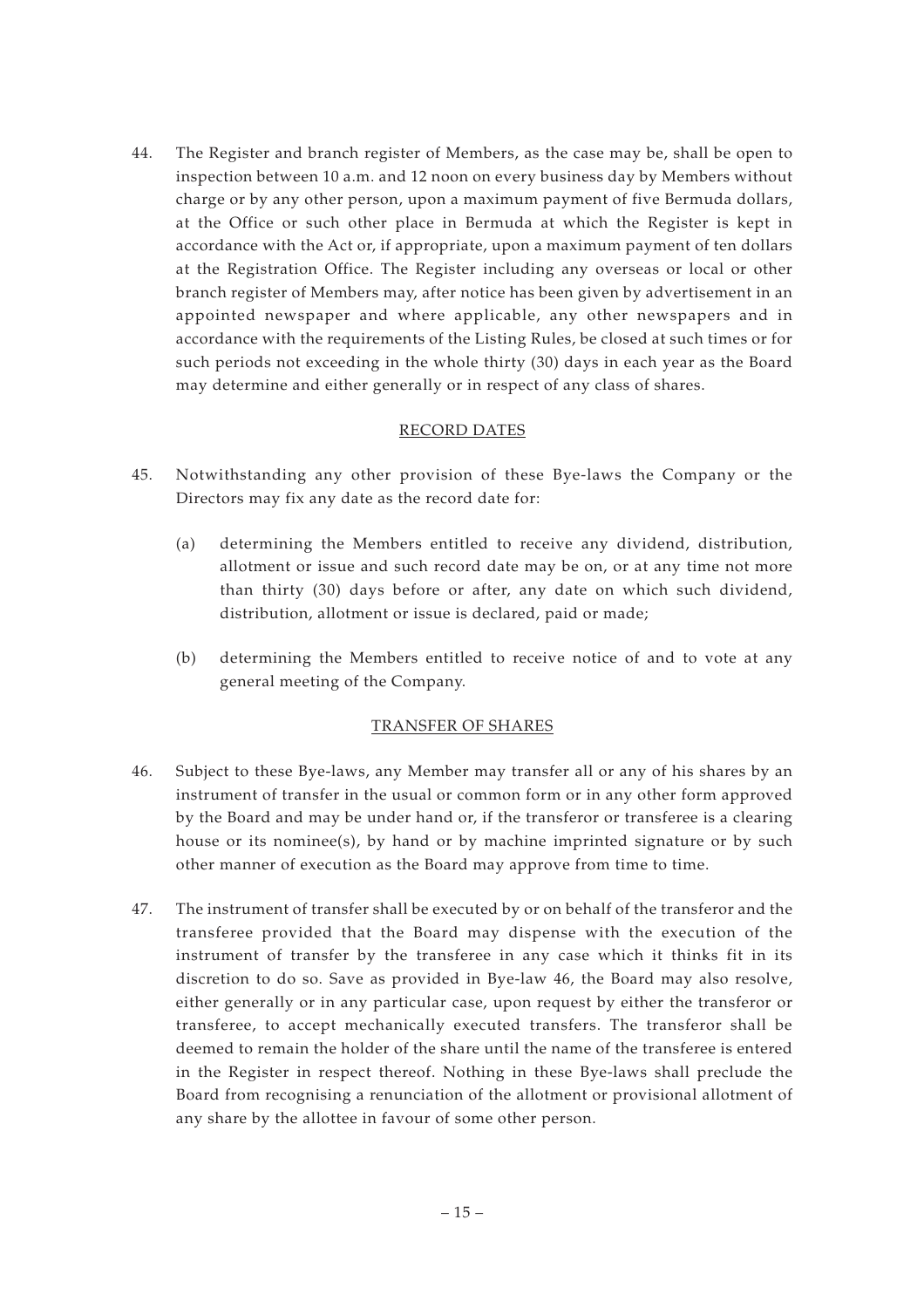- 48. (1) The Board may, in its absolute discretion, and without giving any reason therefor, refuse to register a transfer of any share (not being a fully paid up share) to a person of whom it does not approve, or any share issued under any share incentive scheme for employees upon which a restriction on transfer imposed thereby still subsists, and it may also, without prejudice to the foregoing generality, refuse to register a transfer of any share to more than four (4) joint holders or a transfer of any share (not being a fully paid up share) on which the Company has a lien.
	- (2) No transfer shall be made to an infant or to a person of unsound mind or under other legal disability.
	- (3) The Board in so far as permitted by any applicable law may, in its absolute discretion, at any time and from time to time transfer any share upon the Register to any branch register or any share on any branch register to the Register or any other branch register. In the event of any such transfer, the shareholder requesting such transfer shall bear the cost of effecting the transfer unless the Board otherwise determines.
	- (4) Unless the Board otherwise agrees (which agreement may be on such terms and subject to such conditions as the Board in its absolute discretion may from time to time determine, and which agreement the Board shall, without giving any reason therefor, be entitled in its absolute discretion to give or withhold), no shares upon the Register shall be transferred to any branch register nor shall shares on any branch register be transferred to the Register or any other branch register and all transfers and other documents of title shall be lodged for registration, and registered, in the case of any shares on a branch register, at the relevant Registration Office, and, in the case of any shares on the Register, at the Office or such other place in Bermuda at which the Register is kept in accordance with the Act.
- 49. Without limiting the generality of the last preceding Bye-law, the Board may decline to recognise any instrument of transfer unless:
	- (a) a fee of such maximum sum as the Designated Stock Exchange may determine to be payable or such lesser sum as the Board may from time to time require is paid to the Company in respect thereof;
	- (b) the instrument of transfer is in respect of only one class of share;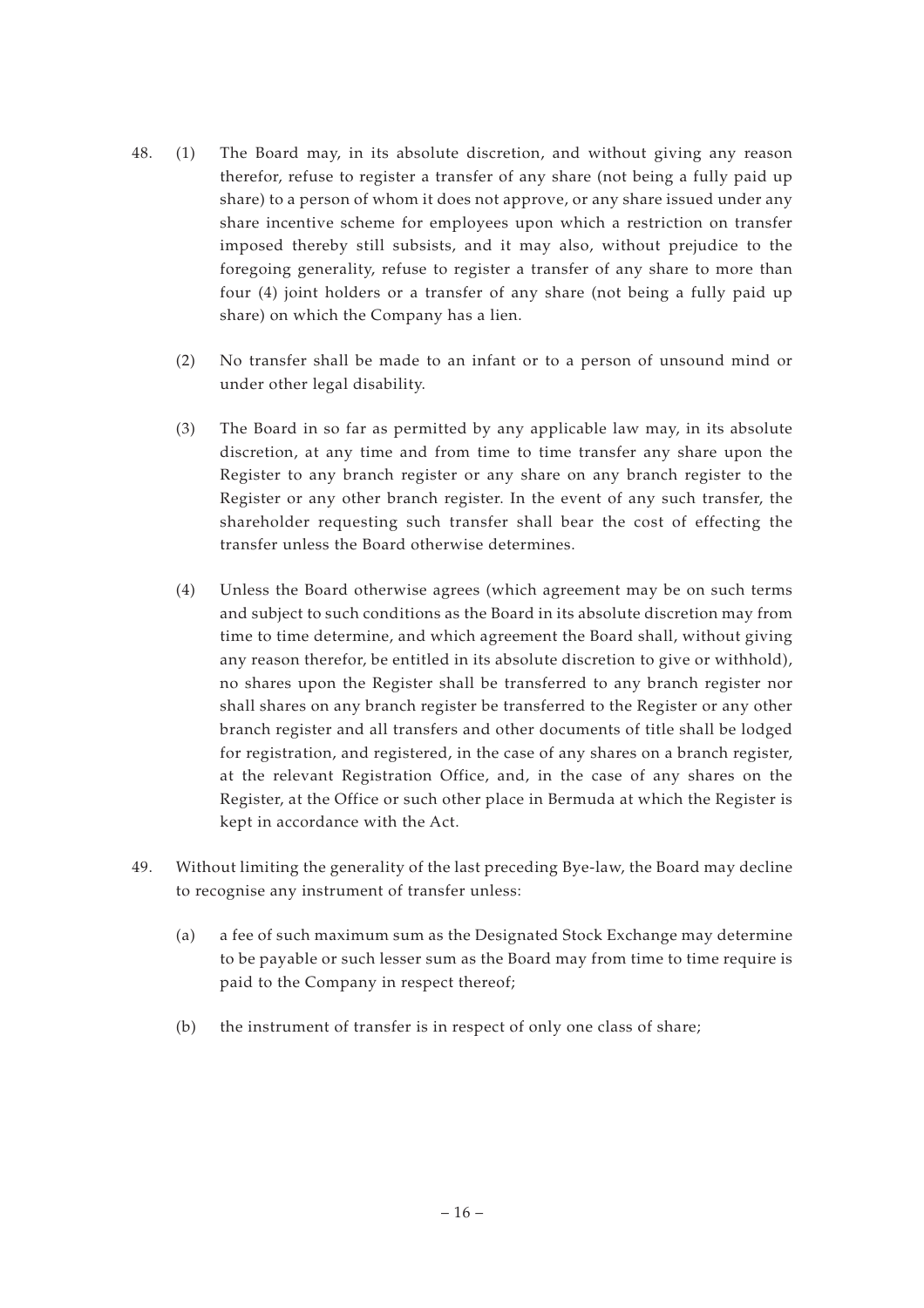- (c) the instrument of transfer is lodged at the Office or such other place in Bermuda at which the Register is kept in accordance with the Act or the Registration Office (as the case may be) accompanied by the relevant share certificate(s) and such other evidence as the Board may reasonably require to show the right of the transferor to make the transfer (and, if the instrument of transfer is executed by some other person on his behalf, the authority of that person so to do); and
- (d) if applicable, the instrument of transfer is duly and properly stamped.
- 50. If the Board refuses to register a transfer of any share, it shall, within two (2) months after the date on which the transfer was lodged with the Company, send to each of the transferor and transferee notice of the refusal.
- 51. The registration of transfers of shares or of any class of shares may, after notice has been given by advertisement in an appointed newspaper and, where applicable, any other newspapers in accordance with the requirements of any Designated Stock Exchange to that effect be suspended at such times and for such periods (not exceeding in the whole thirty (30) days in any year) as the Board may determine.

## TRANSMISSION OF SHARES

- 52. If a Member dies, the survivor or survivors where the deceased was a joint holder, and his legal personal representatives where he was a sole or only surviving holder, will be the only persons recognised by the Company as having any title to his interest in the shares; but nothing in this Bye-law will release the estate of a deceased Member (whether sole or joint) from any liability in respect of any share which had been solely or jointly held by him.
- 53. Subject to Section 52 of the Act, any person becoming entitled to a share in consequence of the death or bankruptcy or winding-up of a Member may, upon such evidence as to his title being produced as may be required by the Board, elect either to become the holder of the share or to have some person nominated by him registered as the transferee thereof. If he elects to become the holder he shall notify the Company in writing either at the Registration Office or Office, as the case may be, to that effect. If he elects to have another person registered he shall execute a transfer of the share in favour of that person. The provisions of these Bye-laws relating to the transfer and registration of transfers of shares shall apply to such notice or transfer as aforesaid as if the death or bankruptcy of the Member had not occurred and the notice or transfer were a transfer signed by such Member.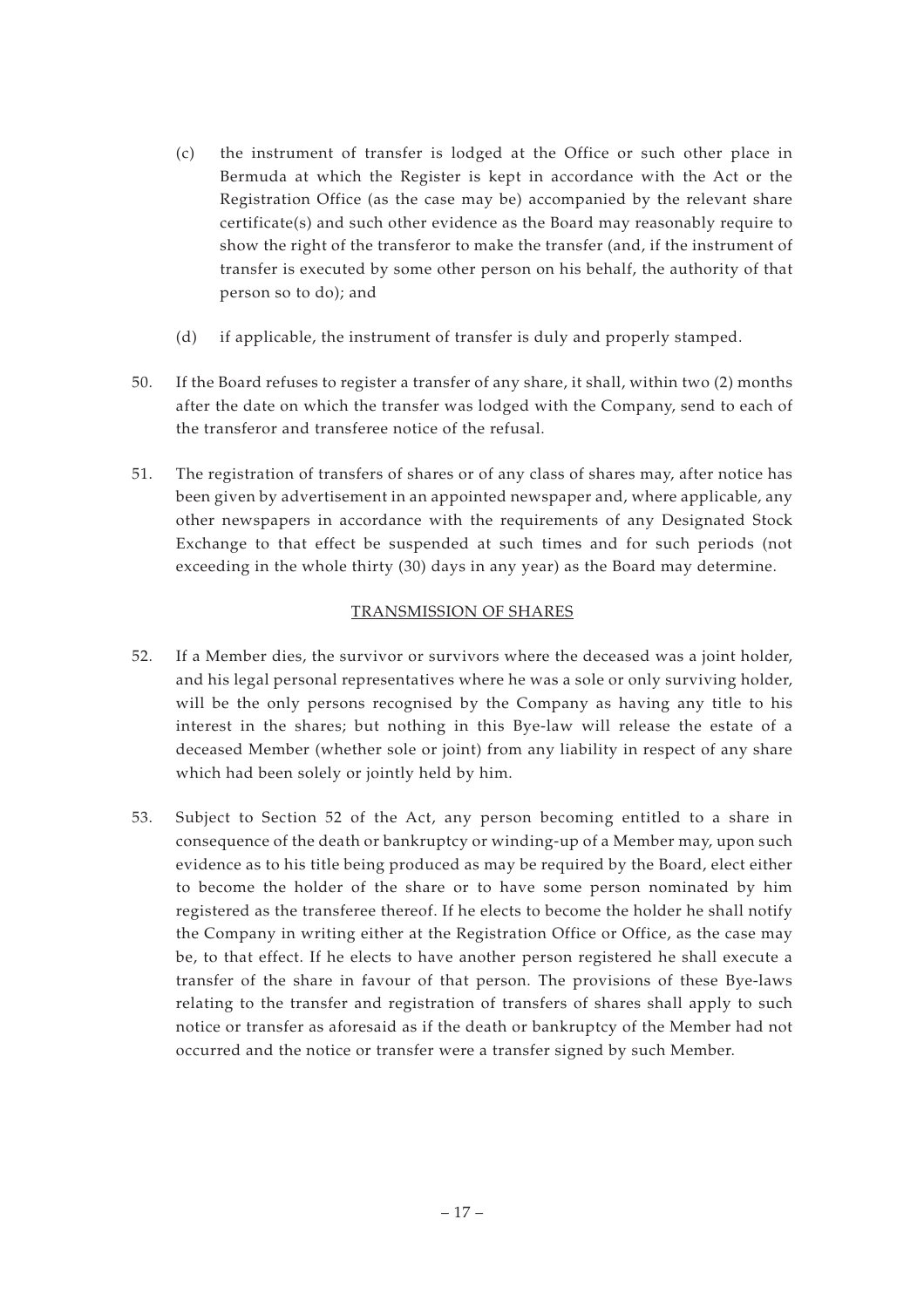54. A person becoming entitled to a share by reason of the death or bankruptcy or winding-up of a Member shall be entitled to the same dividends and other advantages to which he would be entitled if he were the registered holder of the share. However, the Board may, if it thinks fit, withhold the payment of any dividend payable or other advantages in respect of such share until such person shall become the registered holder of the share or shall have effectually transferred such share, but, subject to the requirements of Bye-law 75(2) being met, such a person may vote at meetings.

## UNTRACEABLE MEMBERS

- 55. (1) Without prejudice to the rights of the Company under paragraph (2) of this Bye-law, the Company may cease sending cheques for dividend entitlements or dividend warrants by post if such cheques or warrants have been left uncashed on two consecutive occasions. However, the Company may exercise the power to cease sending cheques for dividend entitlements or dividend warrants after the first occasion on which such a cheque or warrant is returned undelivered.
	- (2) The Company shall have the power to sell, in such manner as the Board thinks fit, any shares of a Member who is untraceable, but no such sale shall be made unless:
		- (a) all cheques or warrants in respect of dividends of the shares in question, being not less than three in total number, for any sum payable in cash to the holder of such shares in respect of them sent during the relevant period in the manner authorised by the Bye-laws of the Company have remained uncashed;
		- (b) so far as it is aware at the end of the relevant period, the Company has not at any time during the relevant period received any indication of the existence of the Member who is the holder of such shares or of a person entitled to such shares by death, bankruptcy or operation of law; and
		- (c) the Company, if so required by the Listing Rules, has given notice to, and caused advertisement in newspapers in accordance with the requirements of, the Designated Stock Exchange to be made of its intention to sell such shares in the manner required by the Designated Stock Exchange, and a period of three (3) months or such shorter period as may be allowed by the Designated Stock Exchange has elapsed since the date of such advertisement.

For the purpose of the foregoing, the "relevant period" means the period commencing twelve years before the date of publication of the advertisement referred to in paragraph (c) of this Bye-law and ending at the expiry of the period referred to in that paragraph.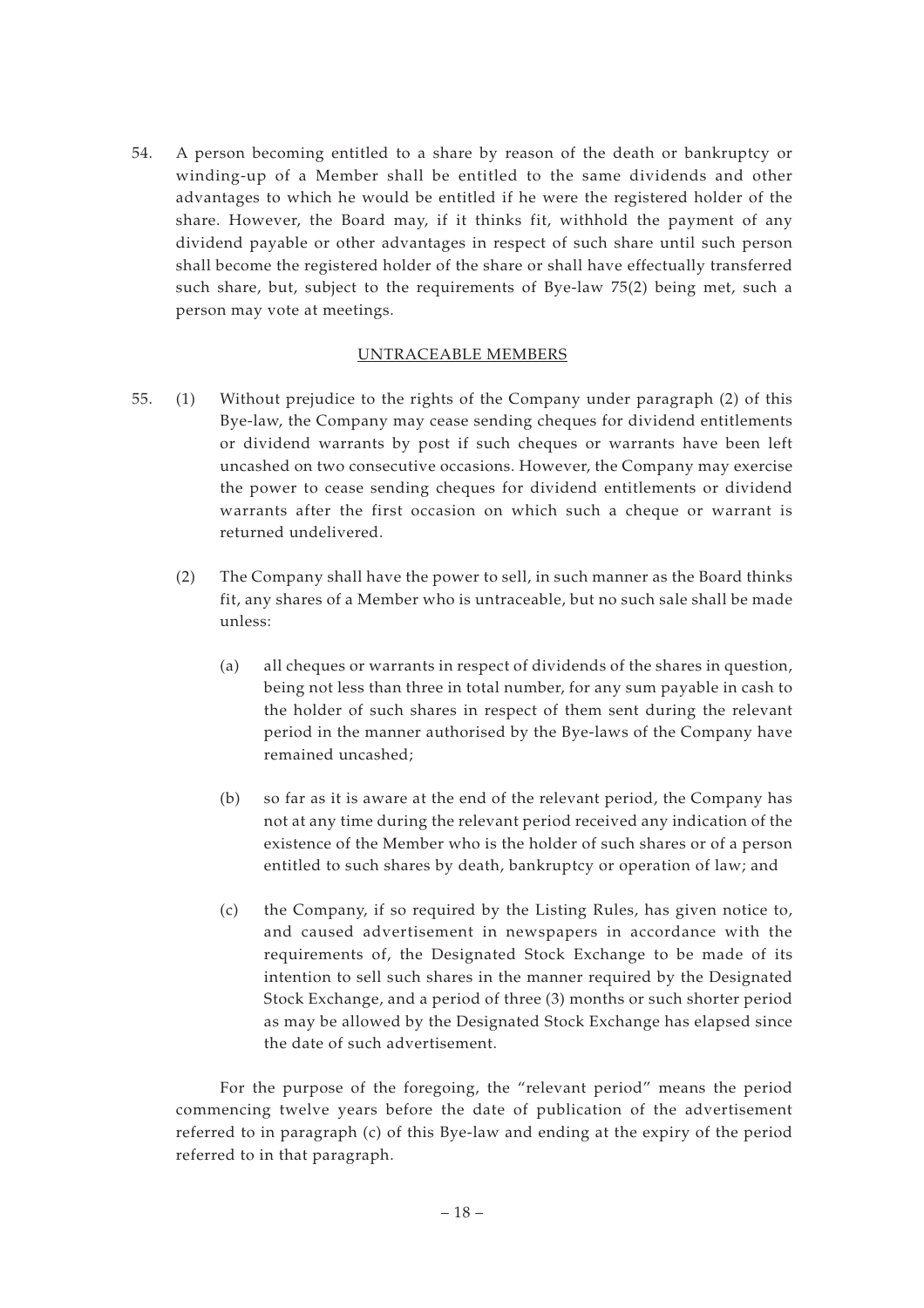(3) To give effect to any such sale the Board may authorise some person to transfer the said shares and an instrument of transfer signed or otherwise executed by or on behalf of such person shall be as effective as if it had been executed by the registered holder or the person entitled by transmission to such shares, and the purchaser shall not be bound to see to the application of the purchase money nor shall his title to the shares be affected by any irregularity or invalidity in the proceedings relating to the sale. The net proceeds of the sale will belong to the Company and upon receipt by the Company of such net proceeds it shall become indebted to the former Member for an amount equal to such net proceeds. No trust shall be created in respect of such debt and no interest shall be payable in respect of it and the Company shall not be required to account for any money earned from the net proceeds which may be employed in the business of the Company or as it thinks fit. Any sale under this Bye-law shall be valid and effective notwithstanding that the Member holding the shares sold is dead, bankrupt or otherwise under any legal disability or incapacity.

#### GENERAL MEETINGS

- 56. An annual general meeting of the Company shall be held in each financial year and shall specify the meeting as such in the notice calling it. The annual general meeting shall be convened within six months after the end of the Company's financial year end and not more than fifteen (15) months after the holding of the last preceding annual general meeting at such time and place as may be determined by the Board.
- 57. Each general meeting, other than an annual general meeting, shall be called a special general meeting. General meetings may be held in any part of the world as may be determined by the Board.
- 58. The Board may whenever it thinks fit call special general meetings, and Members holding at the date of deposit of the requisition not less than ten per cent. (10%) of the voting rights at general meetings of the Company, on a one vote per share basis, in the share capital of the Company, shall at all times have the right, by written requisition to the Board or the Secretary of the Company, to require a special general meeting to be called by the Board for the transaction of any business specified in such requisition; and such meeting shall be held within two (2) months after the deposit of such requisition. If within twenty-one (21) days of such deposit the Board fails to proceed to convene such meeting the requisitionists themselves may do so in accordance with the provisions of Section 74(3) of the Act. Any Member who is entitled to requisition a special general meeting of the Company pursuant to this Bye-law is entitled to add resolutions to the agenda for any general meeting of the Company by giving a notice in writing to the Board or the Secretary. Each Member who is entitled to attend and vote at a meeting of the Members or any class thereof may speak at that meeting.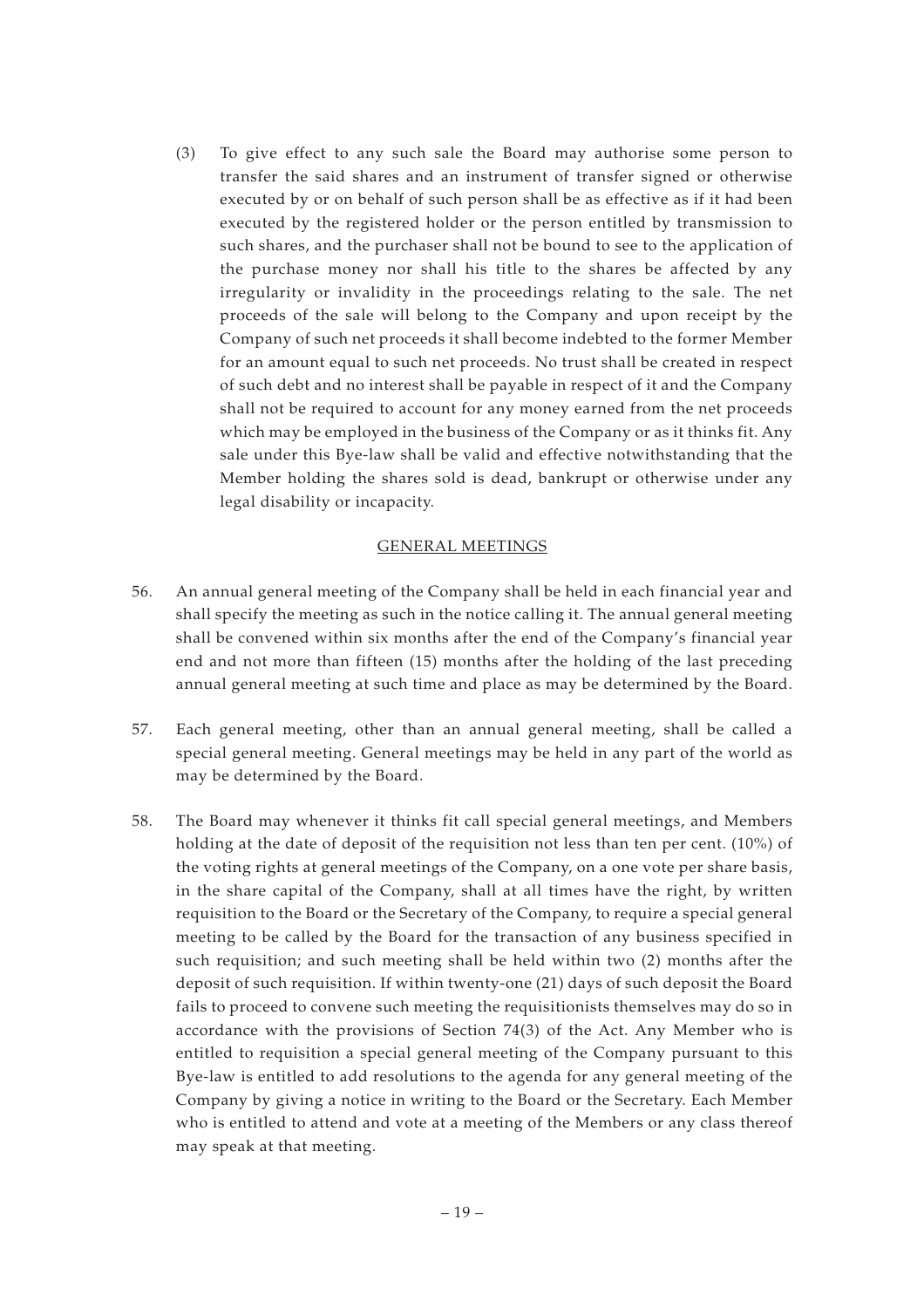#### NOTICE OF GENERAL MEETINGS

- 59. (1) An annual general meeting shall be called by not less than twenty-one (21) clear days' Notice. All other special general meetings, including any special general meeting at which a special resolution is to be passed unless otherwise specified in these Bye-Laws, may be called by not less than fourteen (14) clear days' Notice but if permitted by the Listing Rules, a general meeting may be called by shorter notice if it is so agreed:
	- (a) in the case of a meeting called as an annual general meeting, by all the Members entitled to attend and vote thereat; and
	- (b) in the case of any other meeting, by a majority in number of the Members having the right to attend and vote at the meeting, being a majority together representing not less than ninety-five per cent. (95%) of the total voting rights at the meeting of all the Members.
	- (2) The notice shall specify the time and place of the meeting and, in case of special business, the general nature of the business. The notice convening an annual general meeting shall specify the meeting as such. Notice of every general meeting shall be given to all Members other than to such Members as, under the provisions of these Bye-laws or the terms of issue of the shares they hold, are not entitled to receive such notices from the Company, to all persons entitled to a share in consequence of the death or bankruptcy or winding-up of a Member and to each of the Directors and the Auditors.
- 60. The accidental omission to give Notice of a meeting or (in cases where instruments of proxy are sent out with the Notice) to send such instrument of proxy to, or the non-receipt of such Notice or such instrument of proxy by, any person entitled to receive such Notice shall not invalidate any resolution passed or the proceedings at that meeting.

## PROCEEDINGS AT GENERAL MEETINGS

61. (1) All business shall be deemed special that is transacted at a special general meeting, and also all business that is transacted at an annual general meeting, with the exception of sanctioning dividends, the reading, considering and adopting of the accounts and balance sheet and the reports of the Directors and Auditors and other documents required to be annexed to the balance sheet, the election of Directors and appointment of Auditors and other officers in the place of those retiring, the fixing of the remuneration of the Auditors, and the voting of remuneration or extra remuneration to the Directors.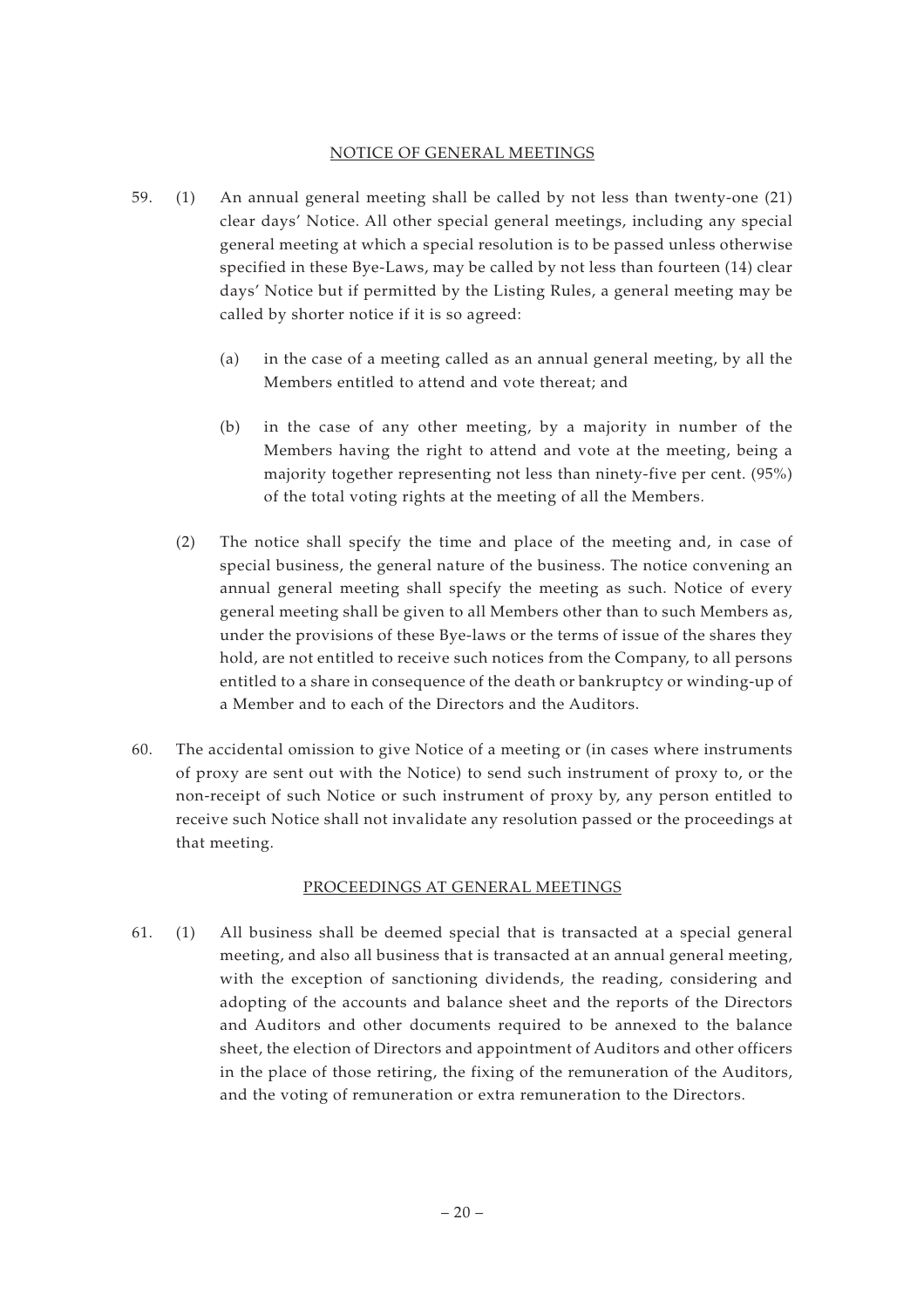- (2) No business other than the appointment of a chairman of a meeting shall be transacted at any general meeting unless a quorum is present at the commencement of the business. Two (2) Members entitled to vote and present in person or (in the case of a member being a corporation) by its duly authorised representative or by proxy or, for quorum purposes only, two persons appointed by the clearing house as authorized representative or proxy shall form a quorum for all purposes.
- 62. If within thirty (30) minutes (or such longer time not exceeding one hour as the chairman of the meeting may determine to wait) after the time appointed for the meeting a quorum is not present, the meeting, if convened on the requisition of Members, shall be dissolved. In any other case it shall stand adjourned to the same day in the next week at the same time and place or to such time and place as the Board may determine. If at such adjourned meeting a quorum is not present within half an hour from the time appointed for holding the meeting, the meeting shall be dissolved.
- 63. The president of the Company or the chairman shall preside as chairman at every general meeting. If at any meeting the president or the chairman, as the case may be, is not present within fifteen (15) minutes after the time appointed for holding the meeting, or if neither of them is willing to act as chairman, the Directors present shall choose one of their number to act, or if one Director only is present he shall preside as chairman if willing to act. If no Director is present, or if each of the Directors present declines to take the chair, or if the chairman chosen shall retire from the chair, the Members present in person or by proxy and entitled to vote shall elect one of their number to be chairman.
- 64. The chairman may, with the consent of any meeting at which a quorum is present (and shall if so directed by the meeting), adjourn the meeting from time to time and from place to place as the meeting shall determine, but no business shall be transacted at any adjourned meeting other than the business which might lawfully have been transacted at the meeting had the adjournment not taken place. When a meeting is adjourned for fourteen (14) days or more, at least seven (7) clear days' notice of the adjourned meeting shall be given specifying the time and place of the adjourned meeting but it shall not be necessary to specify in such notice the nature of the business to be transacted at the adjourned meeting and the general nature of the business to be transacted. Save as aforesaid, it shall be unnecessary to give notice of an adjournment.
- 65. If an amendment is proposed to any resolution under consideration but is in good faith ruled out of order by the chairman of the meeting, the proceedings on the substantive resolution shall not be invalidated by any error in such ruling. In the case of a resolution duly proposed as a special resolution, no amendment thereto (other than a mere clerical amendment to correct a patent error) may in any event be considered or voted upon.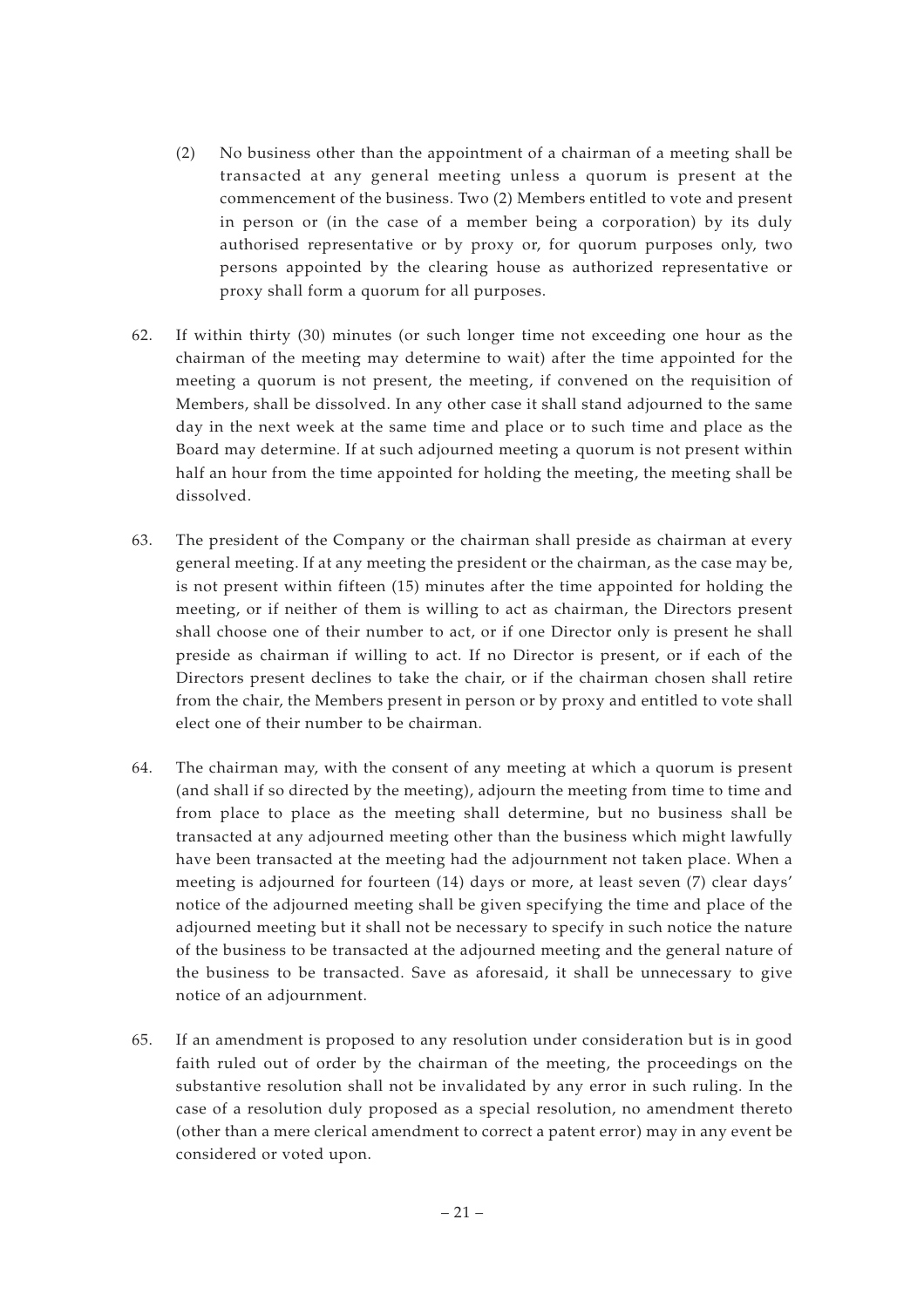#### VOTING

66. Subject to any special rights or restrictions as to voting for the time being attached to any shares by or in accordance with these Bye-laws, at any general meeting a resolution put to the vote of the meeting shall be decided by way of a poll, save that the Chairman of the meeting may, in good faith, allow a resolution which relates purely to a procedural or administrative matter to be voted on by a show of hands in which case every Member present in person (or being a corporation, is present by a representative duly authorised under Section 78 of the Act), or by proxy shall have one vote and on a poll every Member present in person or by proxy or, in the case of a Member being a corporation, by its duly authorised representative shall have one vote for every fully paid share of which he is the holder but so that no amount paid up or credited as paid up on a share in advance of calls or instalments is treated for the foregoing purposes as paid up on the share. For the purposes of this Bye-law, procedural and administrative matters are those that: (i) are not on the agenda of the general meeting or in any supplementary circular that may be issued by the Company to the Members; and (ii) relate to the Chairman's duties to maintain the orderly conduct of the meeting and/or allow the business of the meeting to be properly and effectively dealt with, whilst allowing all Members a reasonable opportunity to express their views.

Where a show of hands is allowed, before or on the declaration of the result of the show of hands, a poll may be demanded by:

- (a) the chairman of such meeting; or
- (b) at least two Members present in person (or in the case of a Member being a corporation by its duly authorised representative) or by proxy for the time being entitled to vote at the meeting; or
- (c) a Member or Members present in person (or in the case of a Member being a corporation by its duly authorised representative) or by proxy and representing not less than one-tenth of the total voting rights of all Members having the right to vote at the meeting; or
- (d) a Member or Members present in person (or in the case of a Member being·a corporation by its duly authorised representative) or by proxy and holding shares in the Company conferring a right to vote at the meeting being shares on which an aggregate sum has been paid up equal to not less than one-tenth of the total sum paid up on all shares conferring that right.

A demand by a person as proxy for a Member or in the case of a Member being a corporation by its duly authorised representative shall be deemed to be the same as a demand by a Member.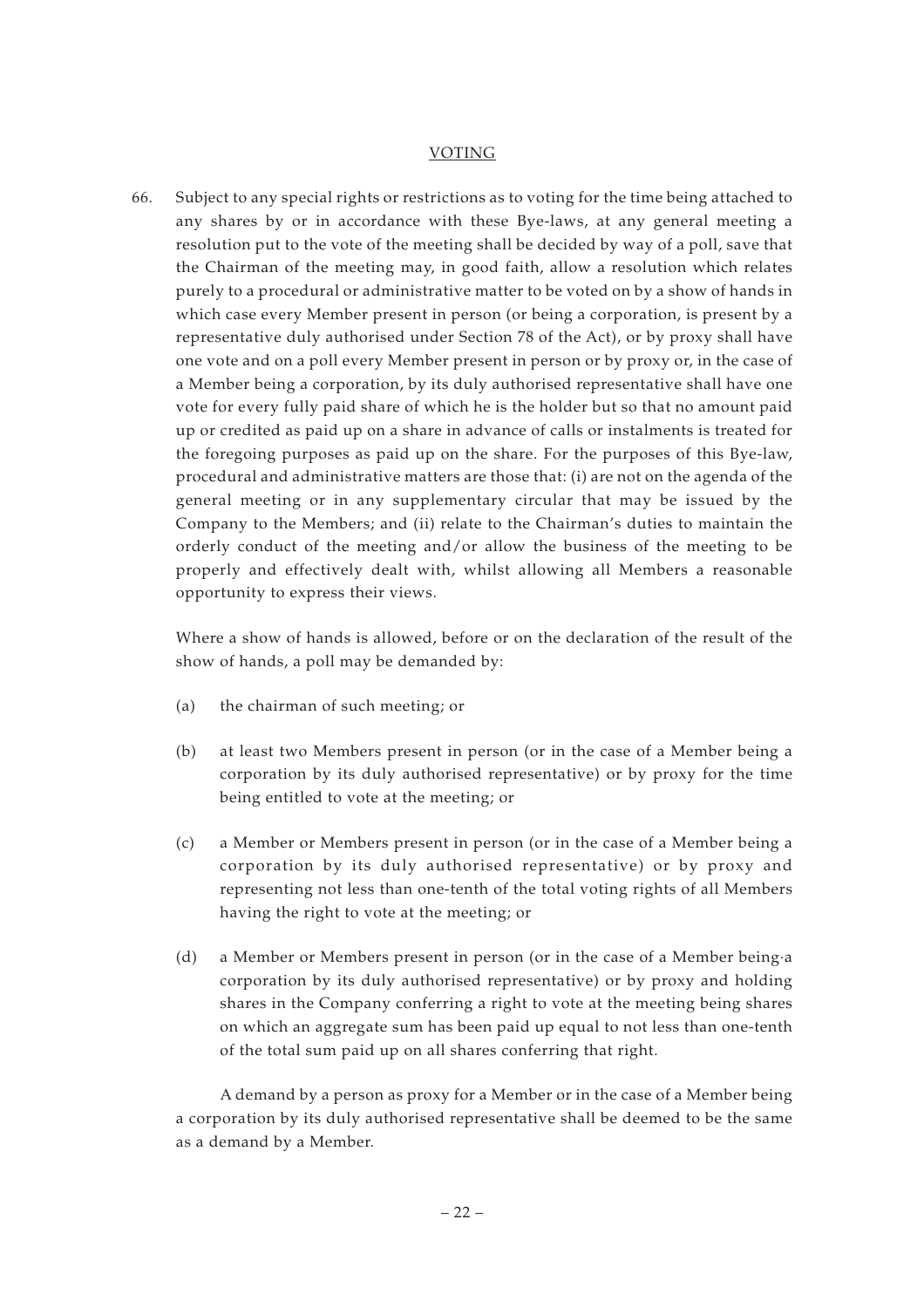- 67. Where a resolution is voted on by a show of hands, a declaration by the chairman of that meeting that a resolution has been carried, or carried unanimously, or by a particular majority, or not carried by a particular majority, or lost, and an entry to that effect made in the minute book of the Company, shall be conclusive evidence of the fact without proof of the number or proportion of the votes recorded for or against the resolution.
- 68. If a poll is duly demanded the result of the poll shall be deemed to be the resolution of the meeting at which the poll was demanded. There shall be no requirement for the chairman to disclose the voting figures on a poll.
- 69. A poll demanded on the election of a chairman, or on a question of adjournment, shall be taken forthwith. A poll demanded on any other question shall be taken in such manner (including the use of ballot or voting papers or tickets) and either forthwith or at such time (being not later than thirty (30) days after the date of the demand) and place as the chairman directs. It shall not be necessary (unless the chairman otherwise directs) for notice to be given of a poll not taken immediately.
- 70. The demand for a poll shall not prevent the continuance of a meeting or the transaction of any business other than the question on which the poll has been demanded, and, with the consent of the chairman, it may be withdrawn at any time before the close of the meeting or the taking of the poll, whichever is the earlier.
- 71. On a poll votes may be given either personally or by proxy.
- 72. A person entitled to more than one vote on a poll need not use all his votes or cast all the votes he uses in the same way.
- 73. In the case of an equality of votes, whether on a show of hands or on a poll, the chairman of such meeting shall be entitled to a second or casting vote in addition to any other vote he may have.
- 74. Where there are joint holders of any share any one of such joint holder may vote, either in person or by proxy, in respect of such share as if he were solely entitled thereto, but if more than one of such joint holders be present at any meeting the vote of the senior who tenders a vote, whether in person or by proxy, shall be accepted to the exclusion of the votes of the other joint holders, and for this purpose seniority shall be determined by the order in which the names stand in the Register in respect of the joint holding. Several executors or administrators of a deceased Member in whose name any share stands shall for the purposes of this Bye-law be deemed joint holders thereof.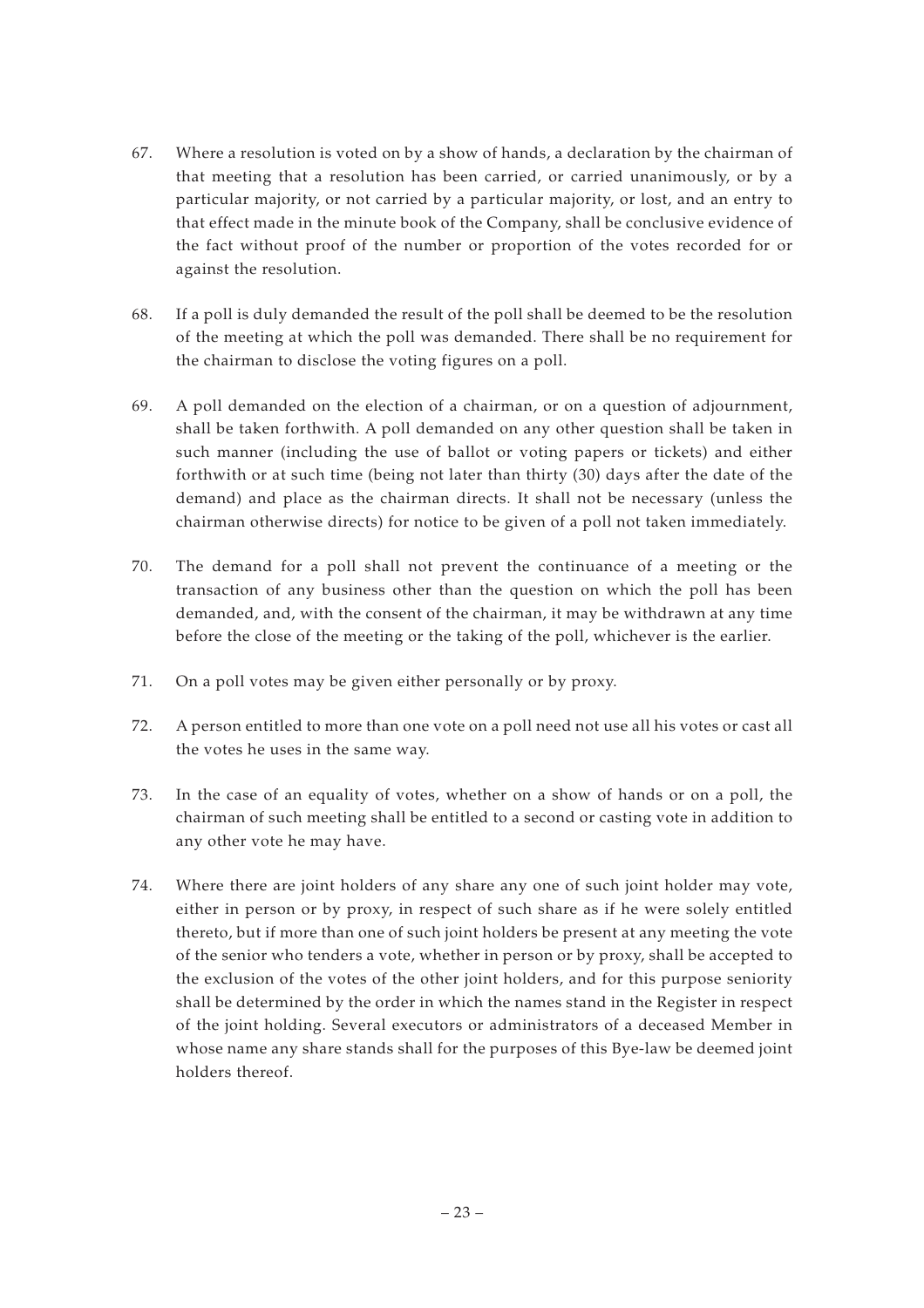- 75. (1) A Member who is a patient for any purpose relating to mental health or in respect of whom an order has been made by any court having jurisdiction for the protection or management of the affairs of persons incapable of managing their own affairs may vote, whether on a show of hands or on a poll, by his receiver, committee, curator bonis or other person in the nature of a receiver, committee or curator bonis appointed by such court, and such receiver, committee, curator bonis or other person may vote on a poll by proxy, and may otherwise act and be treated as if he were the registered holder of such shares for the purposes of general meetings, provided that such evidence as the Board may require of the authority of the person claiming to vote shall have been deposited at the Office, head office or Registration Office, as appropriate, not less than forty-eight (48) hours before the time appointed for holding the meeting, or adjourned meeting or poll, as the case may be.
	- (2) Any person entitled under Bye-law 53 to be registered as the holder of any shares may vote at any general meeting in respect thereof in the same manner as if he were the registered holder of such shares, provided that forty-eight (48) hours at least before the time of the holding of the meeting or adjourned meeting, as the case may be, at which he proposes to vote, he shall satisfy the Board of his entitlement to such shares, or the Board shall have previously admitted his right to vote at such meeting in respect thereof.
- 76. No Member shall, unless the Board otherwise determines, be entitled to attend and vote and to be reckoned in a quorum at any general meeting unless he is duly registered and all calls or other sums presently payable by him in respect of shares in the Company have been paid.
- 76A. Each Member has the right to (a) speak at a general meeting; and (b) vote at a general meeting except where a Member is required, by the Listing Rules, to abstain from voting to approve the matter under consideration. Where the Company has knowledge that any Member is, under the Listing Rules, required to abstain from voting on any particular resolution or restricted to voting only for or only against any particular resolution, any votes cast by or on behalf of such Member in contravention of such requirement or restriction shall not be counted.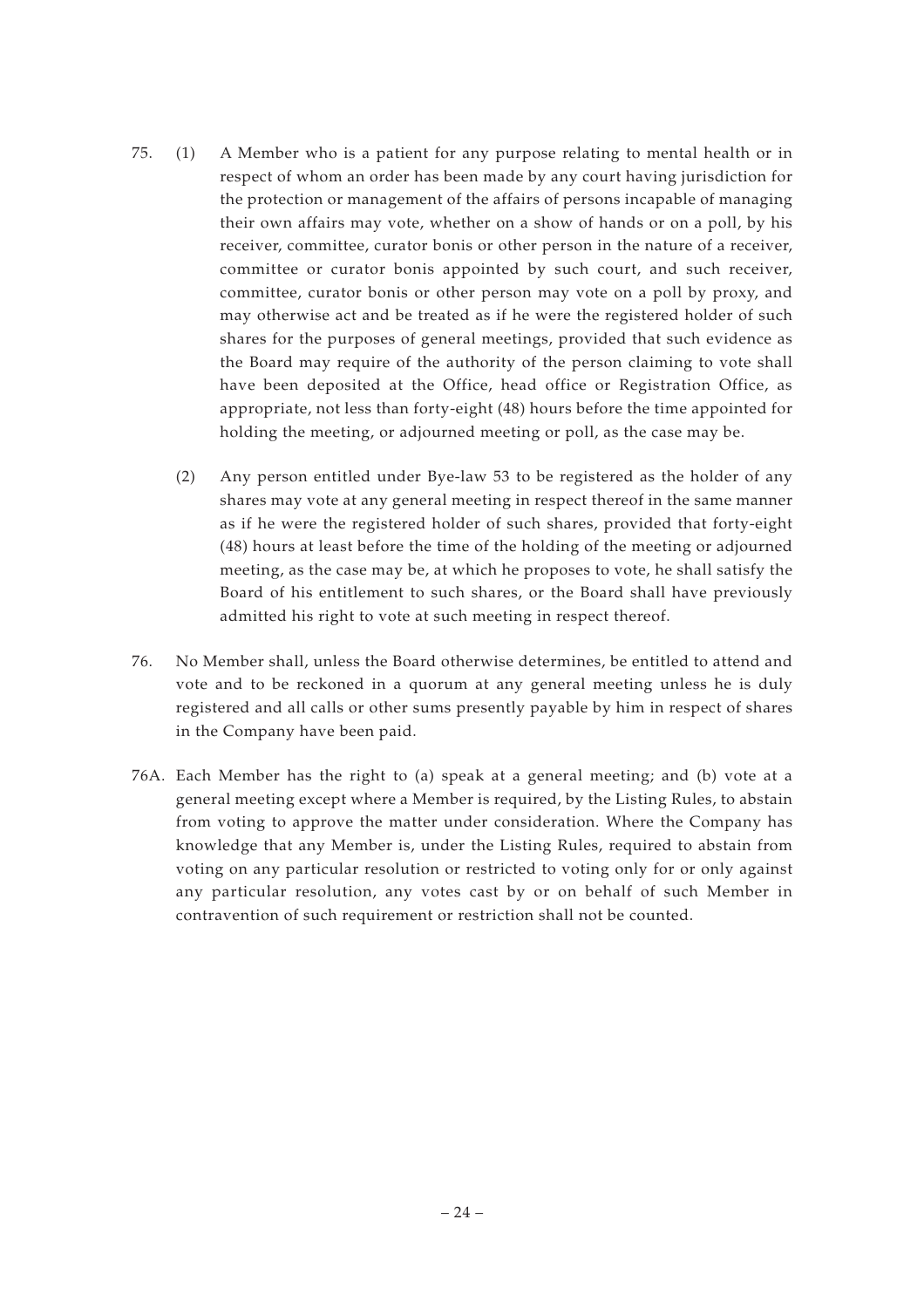- 77. If:
	- (a) any objection shall be raised to the qualification of any voter; or
	- (b) any votes have been counted which ought not to have been counted or which might have been rejected; or
	- (c) any votes are not counted which ought to have been counted;

the objection or error shall not vitiate the decision of the meeting or adjourned meeting on any resolution unless the same is raised or pointed out at the meeting or, as the case may be, the adjourned meeting at which the vote objected to is given or tendered or at which the error occurs. Any objection or error shall be referred to the chairman of the meeting and shall only vitiate the decision of the meeting on any resolution if the chairman decides that the same may have affected the decision of the meeting. The decision of the chairman on such matters shall be final and conclusive.

#### PROXIES

- 78. Any Member entitled to attend and vote at a meeting of the Company shall be entitled to appoint another person as his proxy to attend and vote instead of him. A Member who is the holder of two or more shares may appoint more than one proxy to represent him and vote on his behalf at a general meeting of the Company or at a class meeting. A proxy need not be a Member. In addition, a proxy or proxies representing either a Member who is an individual or a Member which is a corporation shall be entitled to exercise the same powers on behalf of the Member which he or they represent as such Member could exercise.
- 79. Repealed.
- 80. Repealed.
- 81. Every instrument of proxy, whether for a specified meeting or otherwise, shall be in such form as the Board may from time to time approve. The instrument of proxy shall be deemed to confer authority to demand or join in demanding a poll and to vote on any amendment of a resolution put to the meeting for which it is given as the proxy thinks fit. The instrument of proxy shall, unless the contrary is stated therein, be valid as well for any adjournment of the meeting as for the meeting to which it relates. The Board may decide, either generally or in any particular case, to treat a proxy appointment as valid notwithstanding that the appointment or any of the information required under these Bye-laws has not been received in accordance with the requirements of these Bye-laws. Subject to aforesaid, if the proxy appointment and any of the information required under these Bye-laws is not received in the manner set out in these Bye-laws, the appointee shall not be entitled to vote in respect of the shares in question.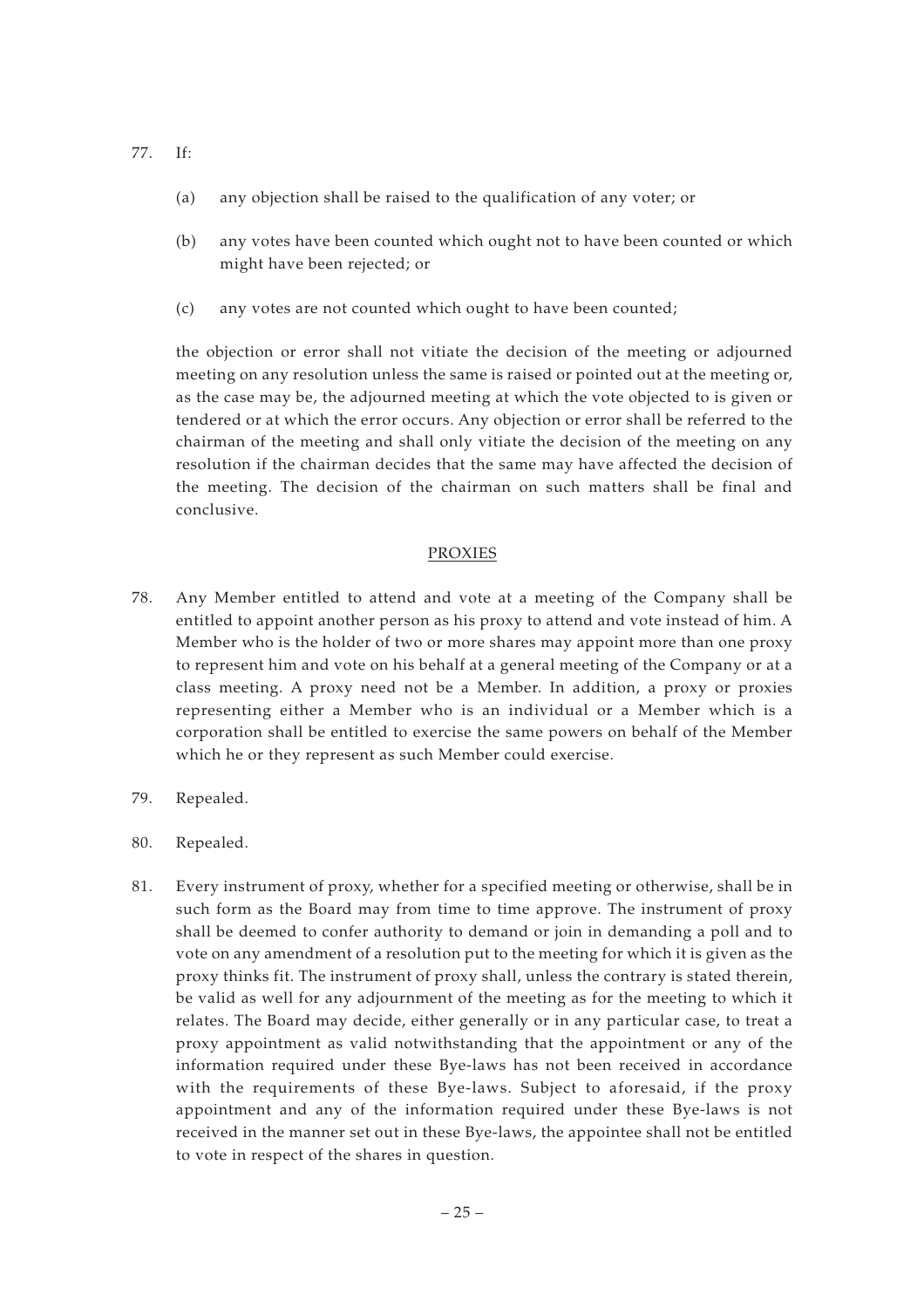- 82. A vote given in accordance with the terms of an instrument of proxy shall be valid notwithstanding the previous death or insanity of the principal, or revocation of the instrument of proxy or of the authority under which it was executed, provided that no intimation in writing of such death, insanity or revocation shall have been received by the Company at the Office or the Registration Office (or such other place as may be specified for the delivery of instruments of proxy in the notice convening the meeting or other document sent therewith) two (2) hours at least before the commencement of the meeting or adjourned meeting, or the taking of the poll, at which the instrument of proxy is used.
- 83. Anything which under these Bye-laws a Member may do by proxy he may likewise do by his duly appointed attorney and the provisions of these Bye-laws relating to proxies and instruments appointing proxies shall apply mutatis mutandis in relation to any such attorney and the instrument under which such attorney is appointed.

## CORPORATIONS ACTING BY REPRESENTATIVES

- 84. (1) Any corporation which is a Member may by resolution of its directors or other governing body authorise such person as it thinks fit to act as its representative at any meeting of the Company or at any meeting of any class of Members. The person so authorised shall be entitled to vote and to exercise the same rights and powers on behalf of such corporation as the corporation could exercise if it were an individual Member and such corporation shall for the purposes of these Bye-laws be deemed to be present in person at any such meeting if a person so authorised is present thereat.
	- (2) A clearing house (or its nominee), being a corporation and a Member, may authorise such persons as it thinks fit to act as its representatives at any meeting of the Company or at any meeting of any class of Members provided that the authorisation shall specify the number and class of shares in respect of which each such representative is so authorised. Each person so authorised under the provisions of this Bye-law shall be entitled to exercise the same rights and powers as if such person was the registered holder of the shares of the Company held by the clearing house (or its nominee) including the right to vote individually on a show of hands and the right to speak.
	- (3) Any reference in these Bye-laws to a duly authorised representative of a Member being a corporation shall mean a representative authorised under the provisions of this Bye-law.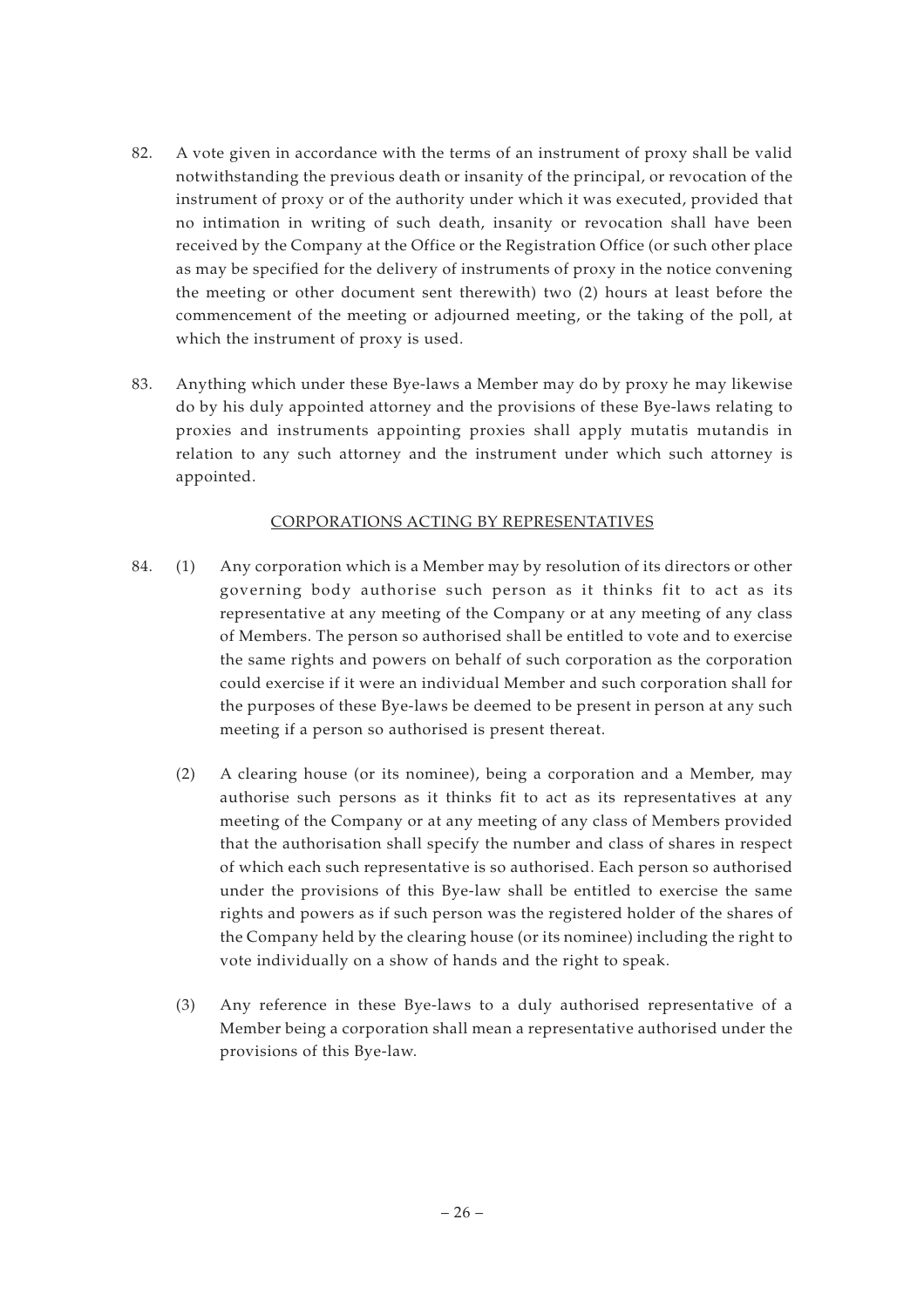## WRITTEN RESOLUTIONS OF MEMBERS

- 85. (1) Subject to the Act, a resolution in writing signed (in such manner as to indicate, expressly or impliedly, unconditional approval) by or on behalf of all persons for the time being entitled to receive notice of and to attend and vote at general meetings of the Company shall, for the purposes of these Bye-laws, be treated as a resolution duly passed at a general meeting of the Company and, where relevant, as a special resolution so passed. Any such resolution shall be deemed to have been passed at a meeting held on the date on which it was signed by the last Member to sign, and where the resolution states a date as being the date of his signature thereof by any Member the statement shall be prima facie evidence that it was signed by him on that date. Such a resolution may consist of several documents in the like form, each signed by one or more relevant Members.
	- (2) Notwithstanding any provisions contained in these Bye-laws, a resolution in writing shall not be passed for the purpose of removing a Director before the expiration of his term of office under Bye-law 86(4) or for the purposes set out in Bye-law 154(3) relating to the removal and appointment of the Auditor.

#### BOARD OF DIRECTORS

- 86. (1) Unless otherwise determined by the Company in general meeting, the number of Directors shall not be less than two (2). There shall be no maximum number of Directors unless otherwise determined from time to time by the Members in general meeting. The Directors shall be elected or appointed in the first place at the statutory meeting of Members and thereafter in accordance with Bye-law 87 and shall hold office until the next appointment of Directors or until their successors are elected or appointed. Any general meeting may authorise the Board to fill any vacancy in their number left unfilled at a general meeting.
	- (2) The Directors shall have the power from time to time and at any time to appoint any person as a Director either to fill a casual vacancy on the Board or, subject to authorisation by the Members in general meeting, as an addition to the existing Board but so that the number of Directors so appointed shall not exceed any maximum number determined from time to time by the Members in general meeting. Any Director so appointed by the Board shall hold office only until the next following annual general meeting of the Company and shall then be eligible for re-election at that meeting.
	- (3) Neither a Director nor an alternate Director shall be required to hold any shares of the Company by way of qualification and a Director or alternate Director (as the case may be) who is not a Member shall be entitled to receive notice of and to attend and speak at any general meeting of the Company and of all classes of shares of the Company.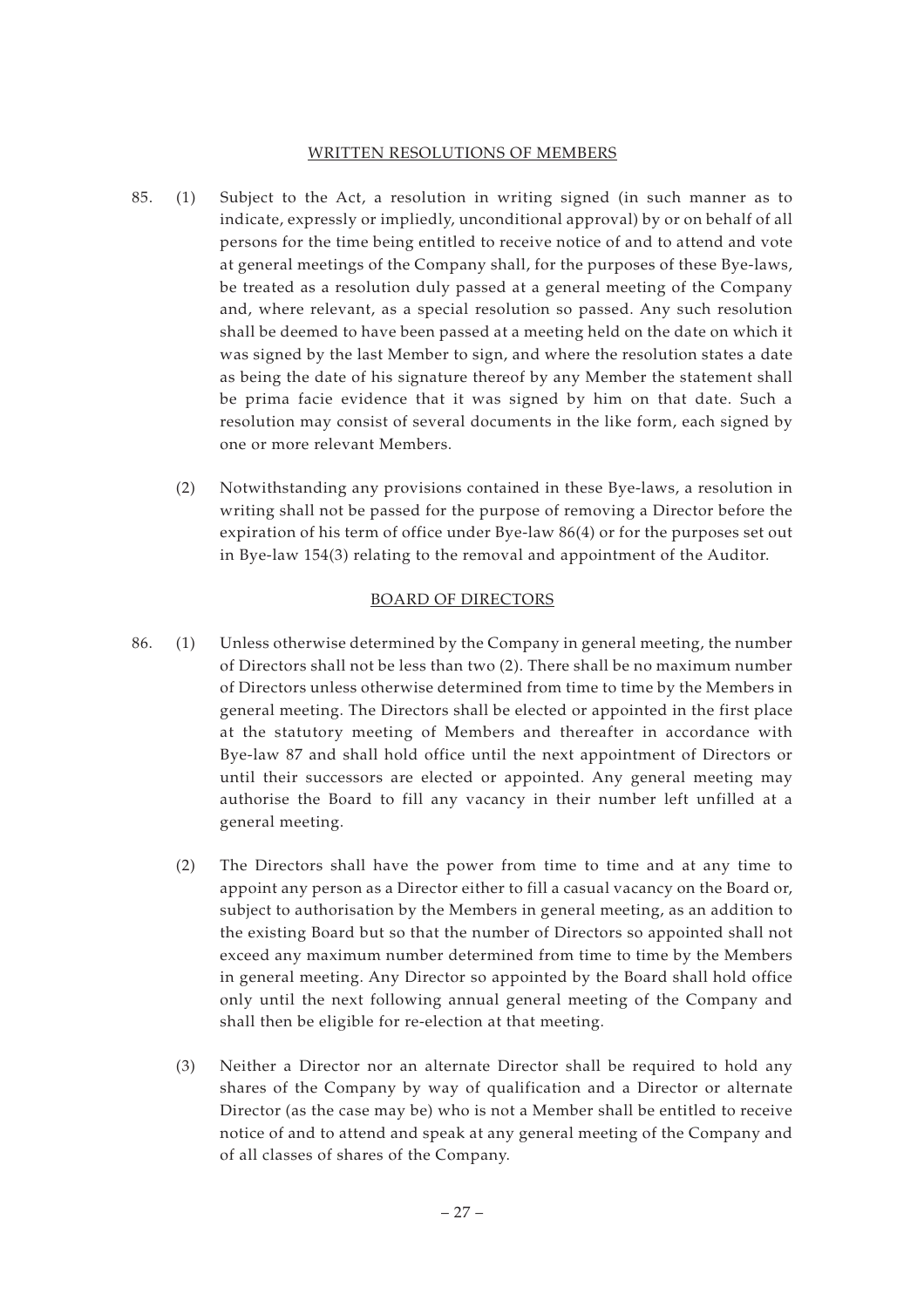- (4) Subject to any provision to the contrary in these Bye-laws the Members may, at any general meeting convened and held in accordance with these Bye-laws, by ordinary resolution remove a Director at any time before the expiration of his period of office notwithstanding anything in these Bye-laws or in any agreement between the Company and such Director (but without prejudice to any claim for damages under any such agreement) provided that the Notice of any such meeting convened for the purpose of removing a Director shall contain a statement of the intention so to do and be served on such Director fourteen (14) days before the meeting and at such meeting such Director shall be entitled to be heard on the motion for his removal.
- (5) A vacancy on the Board created by the removal of a Director under the provisions of subparagraph (4) above may be filled by the election or appointment by the Members at the meeting at which such Director is removed to hold office until the next appointment of Directors or until their successors are elected or appointed or, in the absence of such election or appointment such general meeting may authorise the Board to fill any vacancy in the number left unfilled.
- (6) The Company may from time to time in general meeting by ordinary resolution increase or reduce the number of Directors but so that the number of Directors shall never be less than two (2).

# RETIREMENT OF DIRECTORS

- 87. (1) Notwithstanding any other provisions in the Bye-laws, at each annual general meeting one-third of the Directors for the time being (or, if their number is not a multiple of three (3), the number nearest to but not greater than one-third) shall retire from office by rotation provided that notwithstanding anything herein, the chairman of the Board and/or the managing director of the Company shall not, whilst holding such office, be subject to retirement by rotation or be taken into account in determining the number of Directors to retire in each year.
	- (2) A retiring Director shall be eligible for re-election. The Directors to retire by rotation shall include (so far as necessary to ascertain the number of directors to retire by rotation) any Director who wishes to retire and not to offer himself for re-election. Any further Directors so to retire shall be those of the other Directors subject to retirement by rotation who have been longest in office since their last re-election or appointment and so that as between persons who became or were last re-elected Directors on the same day those to retire shall (unless they otherwise agree among themselves) be determined by lot. Any Director appointed pursuant to Bye-law 86(2) shall not be taken into account in determining which particular Directors or the number of Directors who are to retire by rotation.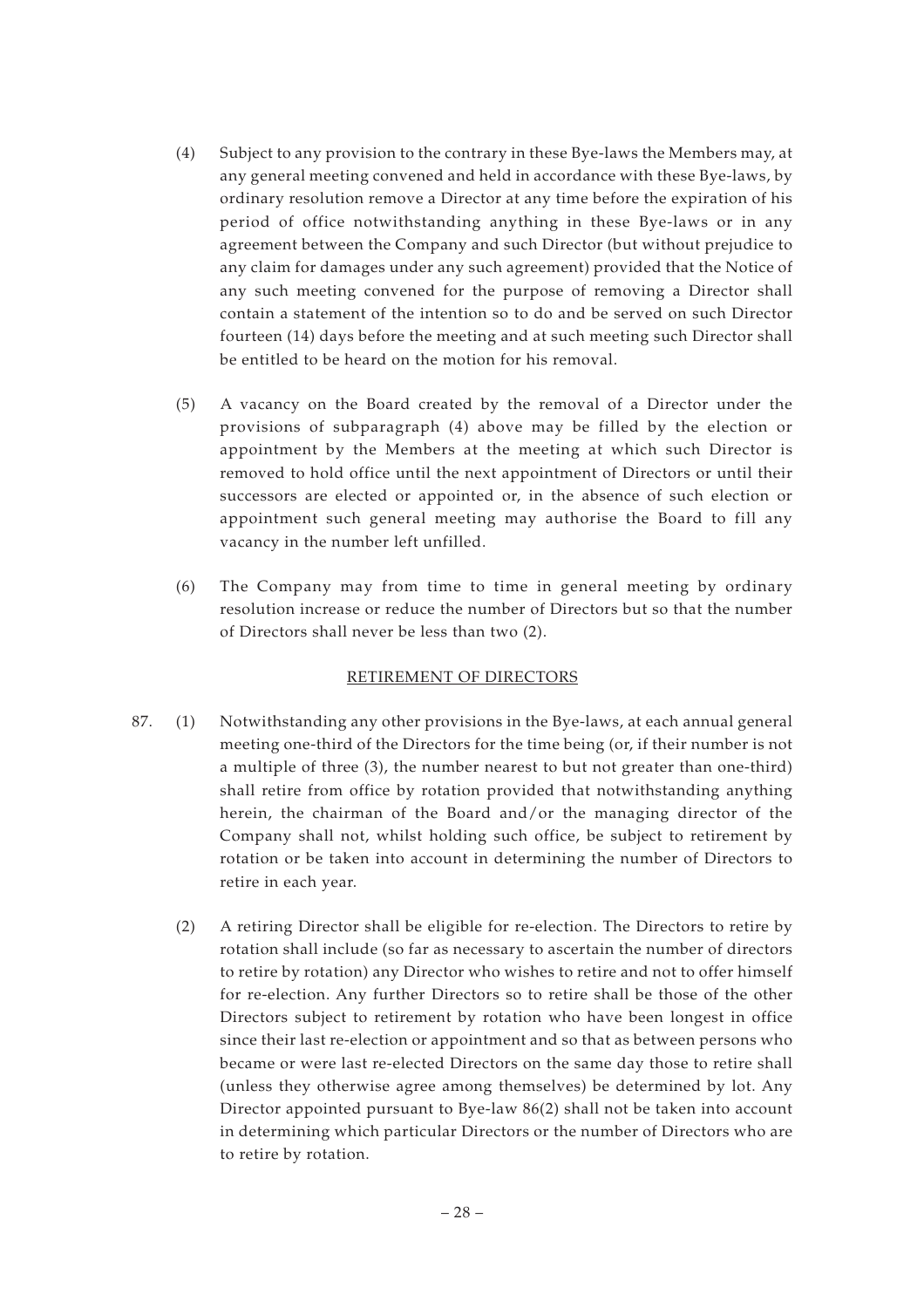88. No person, other than a Director retiring at the meeting, shall, unless recommended by the Directors for election, be eligible for election as a Director at any general meeting unless a Notice signed by a Member (other than the person to be proposed) duly qualified to attend and vote at the meeting for which such notice is given of his intention to propose such person for election and also a Notice signed by the person to be proposed of his willingness to be elected shall have been lodged at the Office or at the head office provided that the minimum length of the period, during which both of such Notices are given, shall be at least seven (7) days and that the period for lodgment of both of such Notices shall commence no earlier than the day after the dispatch of the notice of the general meeting appointed for such election and end no later than seven (7) days prior to the date of such general meeting.

## DISQUALIFICATION OF DIRECTORS

- 89. The office of a Director shall be vacated if the Director:
	- (1) resigns his office by notice in writing delivered to the Company at the Office or tendered at a meeting of the Board whereupon the Board resolves to accept such resignation;
	- (2) becomes of unsound mind or dies;
	- (3) without special leave of absence from the Board, is absent from meetings of the Board for six consecutive months, and his alternate Director, if any, shall not during such period have attended in his stead and the Board resolves that his office be vacated; or
	- (4) becomes bankrupt or has a receiving order made against him or suspends payment or compounds with his creditors;
	- (5) is prohibited by law from being a Director; or
	- (6) ceases to be a Director by virtue of any provision of the Statutes or is removed from office pursuant to these Bye-laws.

## EXECUTIVE DIRECTORS

90. The Board may from time to time appoint any one or more of its body to be a managing director, joint managing director or deputy managing director or to hold any other employment or executive office with the Company for such period (subject to their continuance as Directors) and upon such terms as the Board may determine and the Board may revoke or terminate any of such appointments. Any such revocation or termination as aforesaid shall be without prejudice to any claim for damages that such Director may have against the Company or the Company may have against such Director. A Director appointed to an office under this Bye-law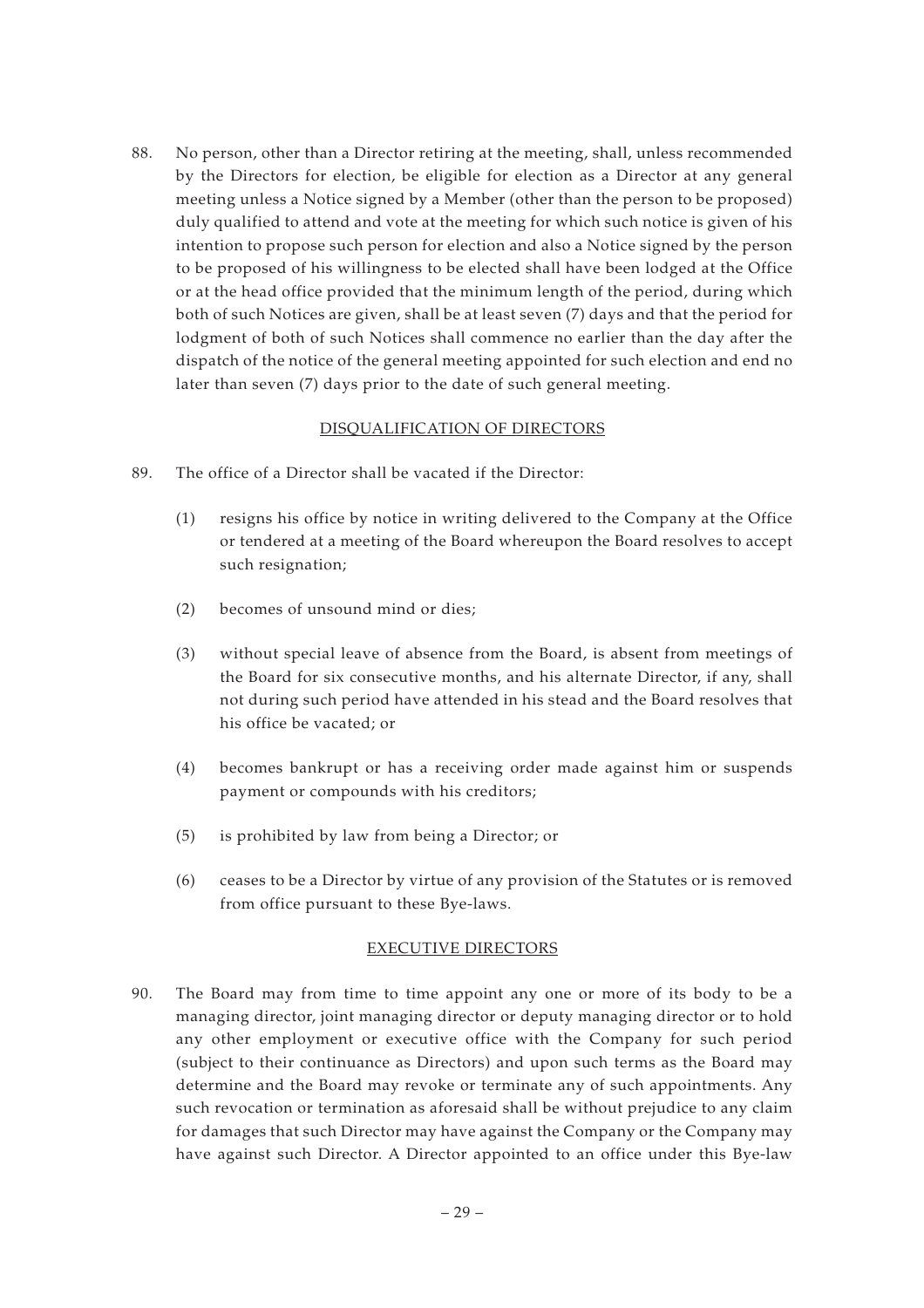shall be subject to the same provisions as to removal as the other Directors of the Company, and he shall (subject to the provisions of any contract between him and the Company) ipso facto and immediately cease to hold such office if he shall cease to hold the office of Director for any cause.

91. Notwithstanding Bye-laws 96, 97, 98 and 99, an executive director appointed to an office under Bye-law 90 hereof shall receive such remuneration (whether by way of salary, commission, participation in profits or otherwise or by all or any of those modes) and such other benefits (including pension and/or gratuity and/or other benefits on retirement) and allowances as the Board may from time to time determine, and either in addition to or in lieu of his remuneration as a Director.

#### ALTERNATE DIRECTORS

- 92. Any Director may at any time by Notice delivered to the Office or head office or at a meeting of the Directors appoint any person to be his alternate Director. Any person so appointed shall have all the rights and powers of the Director or Directors for whom such person is appointed in the alternative provided that such person shall not be counted more than once in determining whether or not a quorum is present. An alternate Director may be removed at any time by the person or body which appointed him and, subject thereto, the office of alternate Director shall continue until the next annual election of Directors or, if earlier, the date on which the relevant Director ceases to be a Director. Any appointment or removal of an alternate Director shall be effected by Notice signed by the appointor and delivered to the Office or head office or tendered at a meeting of the Board. An alternate Director may also be a Director in his own right and may act as alternate to more than one Director. An alternate Director shall, if his appointor so requests, be entitled to receive notices of meetings of the Board or of committees of the Board to the same extent as, but in lieu of, the Director appointing him and shall be entitled to such extent to attend and vote as a Director at any such meeting at which the Director appointing him is not personally present and generally at such meeting to exercise and discharge all the functions, powers and duties of his appointor as a Director and for the purposes of the proceedings at such meeting the provisions of these Bye-laws shall apply as if he were a Director save that as an alternate for more than one Director his voting rights shall be cumulative.
- 93. An alternate Director shall only be a Director for the purposes of the Act and shall only be subject to the provisions of the Act insofar as they relate to the duties and obligations of a Director when performing the functions of the Director for whom he is appointed in the alternative and shall alone be responsible to the Company for his acts and defaults and shall not be deemed to be the agent of or for the Director appointing him. An alternate Director shall be entitled to contract and be interested in and benefit from contracts or arrangements or transactions and to be repaid expenses and to be indemnified by the Company to the same extent mutatis mutandis as if he were a Director but he shall not be entitled to receive from the Company any fee in his capacity as an alternate Director except only such part, if any, of the remuneration otherwise payable to his appointor as such appointor may by Notice to the Company from time to time direct.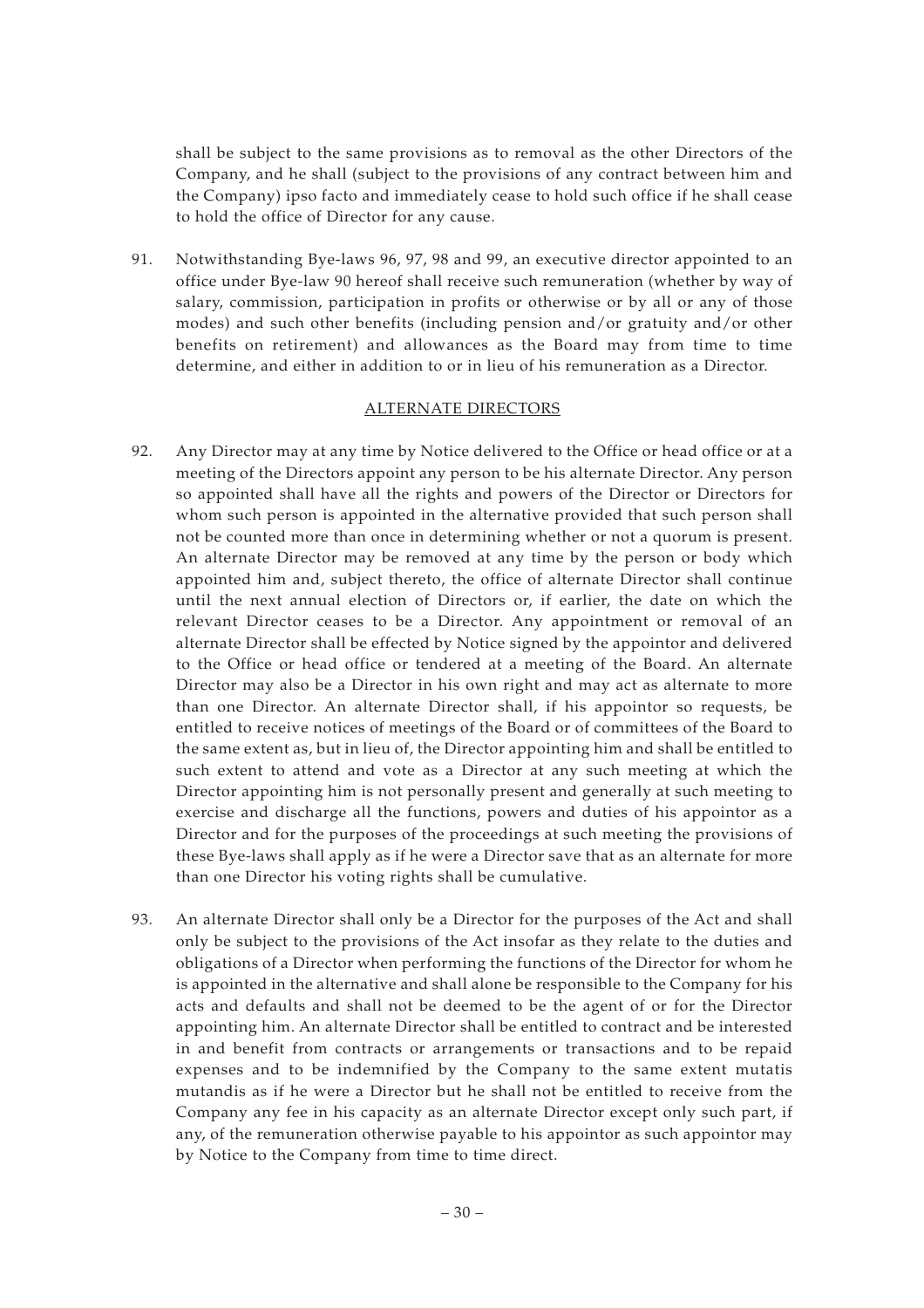- 94. Every person acting as an alternate Director shall have one vote for each Director for whom he acts as alternate (in addition to his own vote if he is also a Director). If his appointor is for the time being absent from Hong Kong or otherwise not available or unable to act, the signature of an alternate Director to any resolution in writing of the Board or a committee of the Board of which his appointor is a member shall, unless the notice of his appointment provides to the contrary, be as effective as the signature of his appointor.
- 95. An alternate Director shall ipso facto cease to be an alternate Director if his appointor ceases for any reason to be a Director, however, such alternate Director or any other person may be re-appointed by the Directors to serve as an alternate Director PROVIDED always that, if at any meeting any Director retires but is re-elected at the same meeting, any appointment of such alternate Director pursuant to these Bye-laws which was in force immediately before his retirement shall remain in force as though he had not retired.

## DIRECTORS' FEES AND EXPENSES

- 96. The ordinary remuneration of the Directors shall from time to time be determined by the Company in general meeting and shall (unless otherwise directed by the resolution by which it is voted) be divided amongst the Board in such proportions and in such manner as the Board may agree or, failing agreement, equally, except that any Director who shall hold office for part only of the period in respect of which such remuneration is payable shall be entitled only to rank in such division for a proportion of remuneration related to the period during which he has held office. Such remuneration shall be deemed to accrue from day to day.
- 97. Each Director shall be entitled to be repaid or prepaid all travelling, hotel and incidental expenses reasonably incurred or expected to be incurred by him in attending meetings of the Board or committees of the Board or general meetings or separate meetings of any class of shares or of debentures of the Company or otherwise in connection with the discharge of his duties as a Director.
- 98. Any Director who, by request, goes or resides abroad for any purpose of the Company or who performs services which in the opinion of the Board go beyond the ordinary duties of a Director may be paid such extra remuneration (whether by way of salary, commission, participation in profits or otherwise) as the Board may determine and such extra remuneration shall be in addition to or in substitution for any ordinary remuneration provided for by or pursuant to any other Bye-law.
- 99. The Board shall obtain the approval of the Company in general meeting before making any payment to any Director or past Director of the Company by way of compensation for loss of office, or as consideration for or in connection with his retirement from office (not being payment to which the Director is contractually entitled).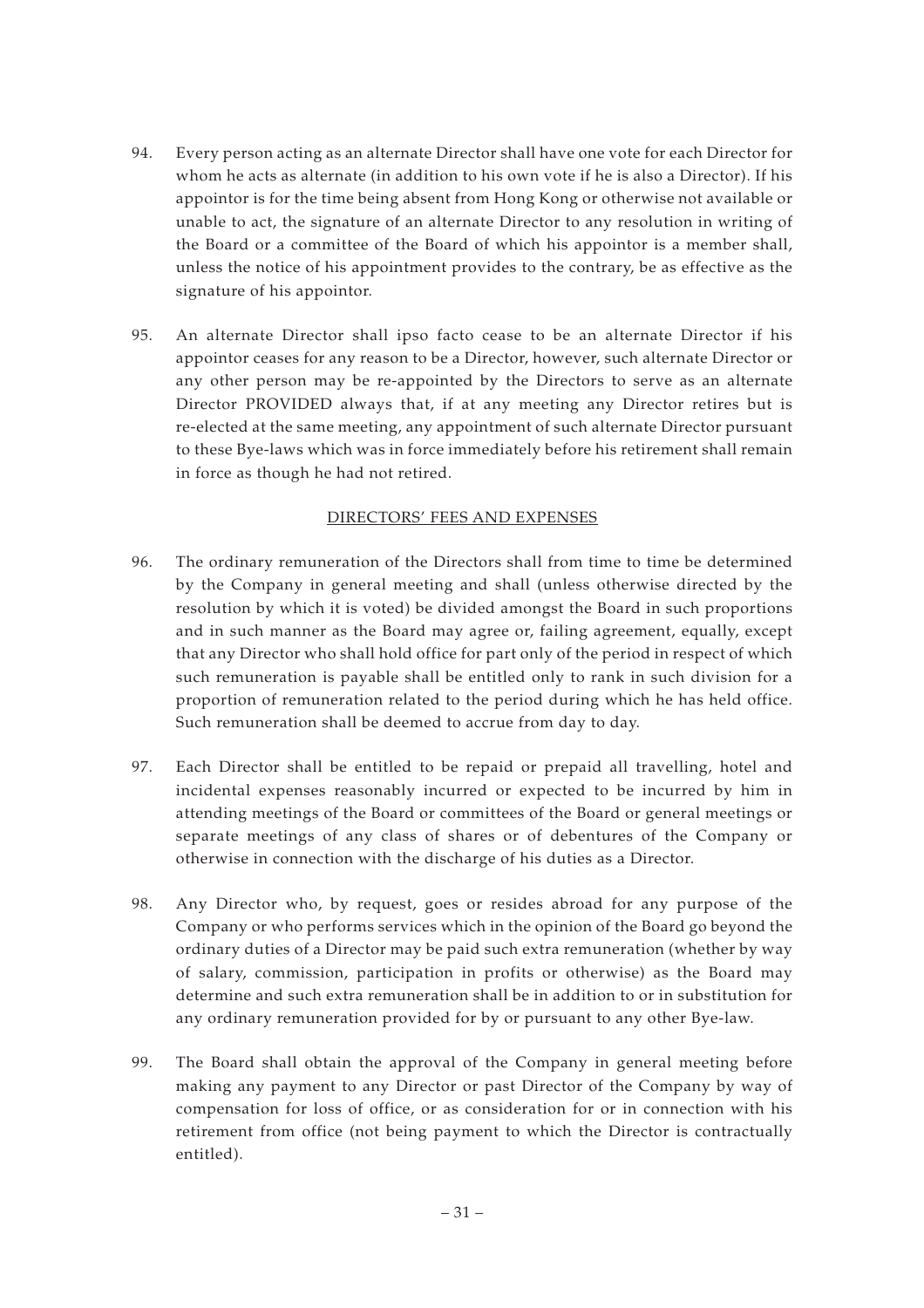#### DIRECTORS' INTERESTS

#### 100. A Director may:

- (a) hold any other office or place of profit with the Company (except that of Auditor) in conjunction with his office of Director for such period and, subject to the relevant provisions of the Act, upon such terms as the Board may determine. Any remuneration (whether by way of salary, commission, participation in profits or otherwise) paid to any Director in respect of any such other office or place of profit shall be in addition to any remuneration provided for by or pursuant to any other Bye-law;
- (b) act by himself or his firm in a professional capacity for the Company (otherwise than as Auditor) and he or his firm may be remunerated for professional services as if he were not a Director;
- (c) continue to be or become a director, managing director, joint managing director, deputy managing director, executive director, manager or other officer or member of any other company promoted by the Company or in which the Company may be interested as a vendor, shareholder or otherwise and (unless otherwise agreed) no such Director shall be accountable for any remuneration, profits or other benefits received by him as a director, managing director, joint managing director, deputy managing director, executive director, manager or other officer or member of or from his interests in any such other company. Subject as otherwise provided by these Bye-laws the Directors may exercise or cause to be exercised the voting powers conferred by the shares in any other company held or owned by the Company, or exercisable by them as Directors of such other company in such manner in all respects as they think fit (including the exercise thereof in favour of any resolution appointing themselves or any of them directors, managing directors, joint managing directors, deputy managing directors, executive directors, managers or other officers of such company) or voting or providing for the payment of remuneration to the director, managing director, joint managing director, deputy managing director, executive director, manager or other officers of such other company and any Director may vote in favour of the exercise of such voting rights in manner aforesaid notwithstanding that he may be, or about to be, appointed a director, managing director, joint managing director, deputy managing director, executive director, manager or other officer of such a company, and that as such he is or may become interested in the exercise of such voting rights in manner aforesaid.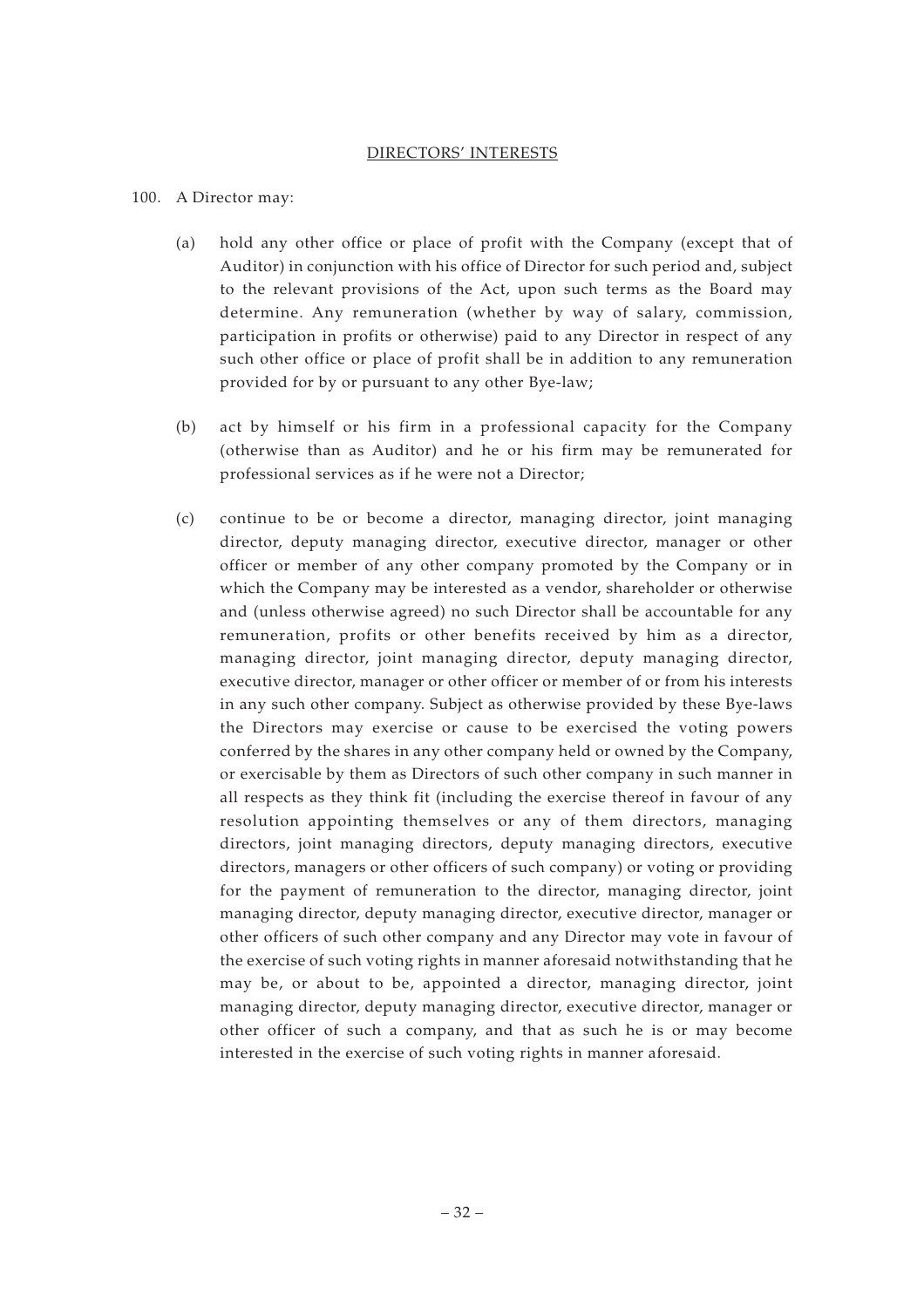- 101. Subject to the Act and to these Bye-laws, no Director or proposed or intending Director shall be disqualified by his office from contracting with the Company, either with regard to his tenure of any office or place of profit or as vendor, purchaser or in any other manner whatever, nor shall any such contract or any other contract or arrangement in which any Director is in any way interested be liable to be avoided, nor shall any Director so contracting or being so interested be liable to account to the Company or the Members for any remuneration, profit or other benefits realised by any such contract or arrangement by reason of such Director holding that office or of the fiduciary relationship thereby established provided that such Director shall disclose the nature of his interest in any contract or arrangement in which he is interested in accordance with Bye-law 102 herein.
- 102. A Director who to his knowledge is in any way, whether directly or indirectly, interested in a contract or arrangement or proposed contract or arrangement with the Company shall declare the nature of his interest at the meeting of the Board at which the question of entering into the contract or arrangement is first considered, if he knows his interest then exists, or in any other case at the first meeting of the Board after he knows that he is or has become so interested. For the purposes of this Bye-law, a general Notice to the Board by a Director to the effect that:
	- (a) he is a member or officer of a specified company or firm and is to be regarded as interested in any contract or arrangement which may after the date of the Notice be made with that company or firm; or
	- (b) he is to be regarded as interested in any contract or arrangement which may after the date of the Notice be made with a specified person who is connected with him;

shall be deemed to be a sufficient declaration of interest under this Bye-law in relation to any such contract or arrangement, provided that no such Notice shall be effective unless either it is given at a meeting of the Board or the Director takes reasonable steps to secure that it is brought up and read at the next Board meeting after it is given.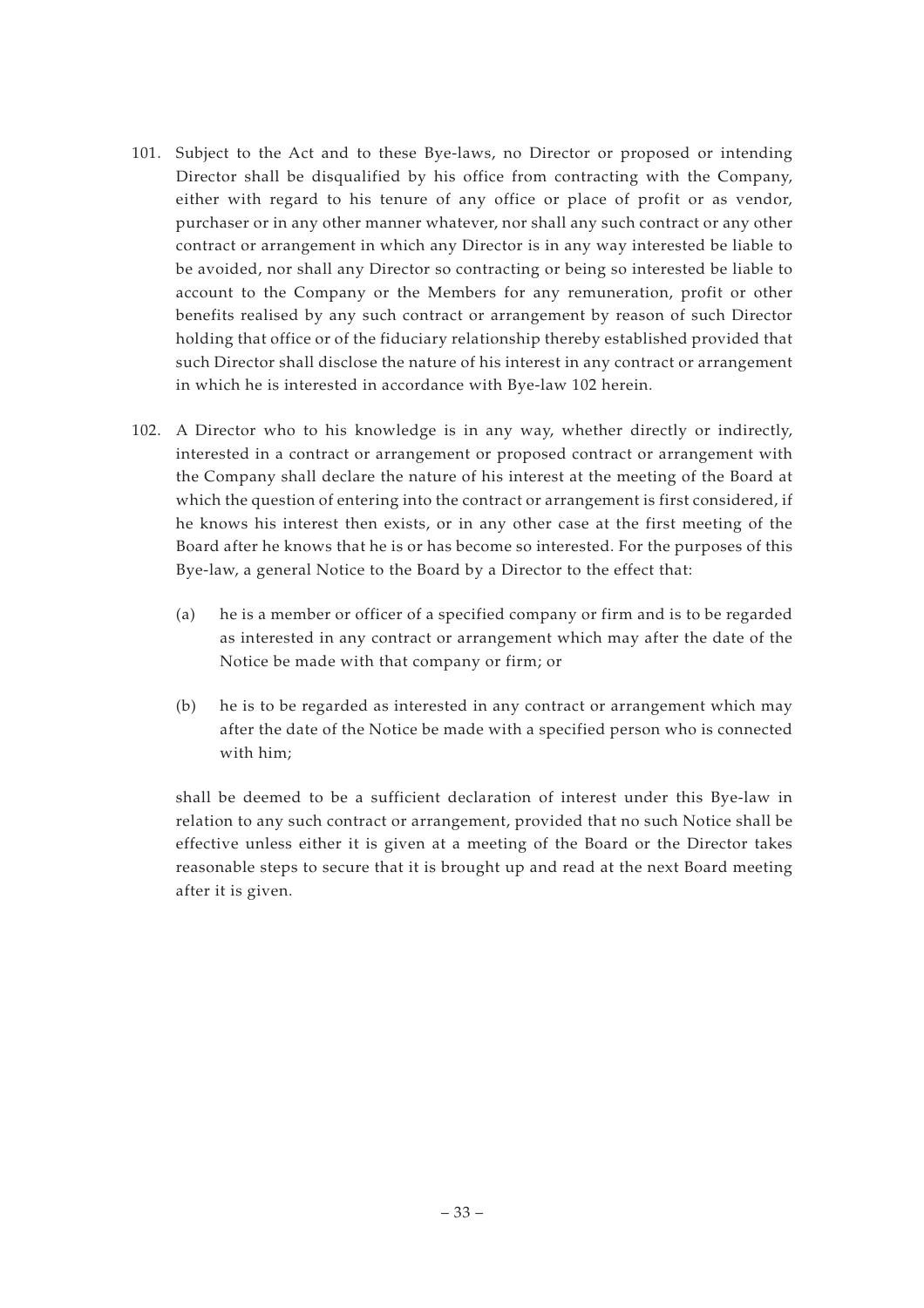- 103. (1) A Director shall not vote (nor be counted in the quorum) on any resolution of the Board in respect of any contract or arrangement or any other proposal in which he or any of his Close Associate(s) is/are materially interested, and if he shall do so his vote shall not be counted (nor shall he be counted in the quorum for that resolution), but this prohibition shall not apply to any of the following matters namely:
	- (i) the giving of any security or indemnity either:
		- (a) to such Director or his Close Associate(s) in respect of money lent or obligations incurred or undertaken by him or any of them at the request of or for the benefit of the Company or any of its subsidiaries; or
		- (b) to a third party in respect of a debt or obligation of the Company or any of its subsidiaries for which such Director or his Close Associate(s) has himself/themselves assumed responsibility in whole or in part and whether alone or jointly under a guarantee or indemnity or by the giving of security;
	- (ii) any proposal concerning an offer of shares or debentures or other securities of or by the Company or any other company which the Company may promote or be interested in for subscription or purchase, where the Director or his Close Associate(s) is/are or is/are to be interested as a participant in the underwriting or sub-underwriting of the offer;
	- (iii) any proposal or arrangement concerning the benefit of employees of the Company or its subsidiaries, including:
		- (a) the adoption, modification or operation of any employees' share scheme or any share incentive or share option scheme under which such Director of his Close Associate(s) may benefit; or
		- (b) the adoption, modification or operation of a pension fund or retirement, death or disability benefits scheme which relates both to directors, his Close Associates and employees of the Company or of any of its subsidiaries and does not provide in respect of any director, or his Close Associate(s), as such any privilege or advantage not generally accorded to the employees to which such scheme or fund relates;
	- (iv) any contract or arrangement in which such Director or his Close Associate(s) is/are interested in the same manner as other holders of shares or debentures or other securities of the Company by virtue only of his/their interest in shares or debentures or other securities of the Company;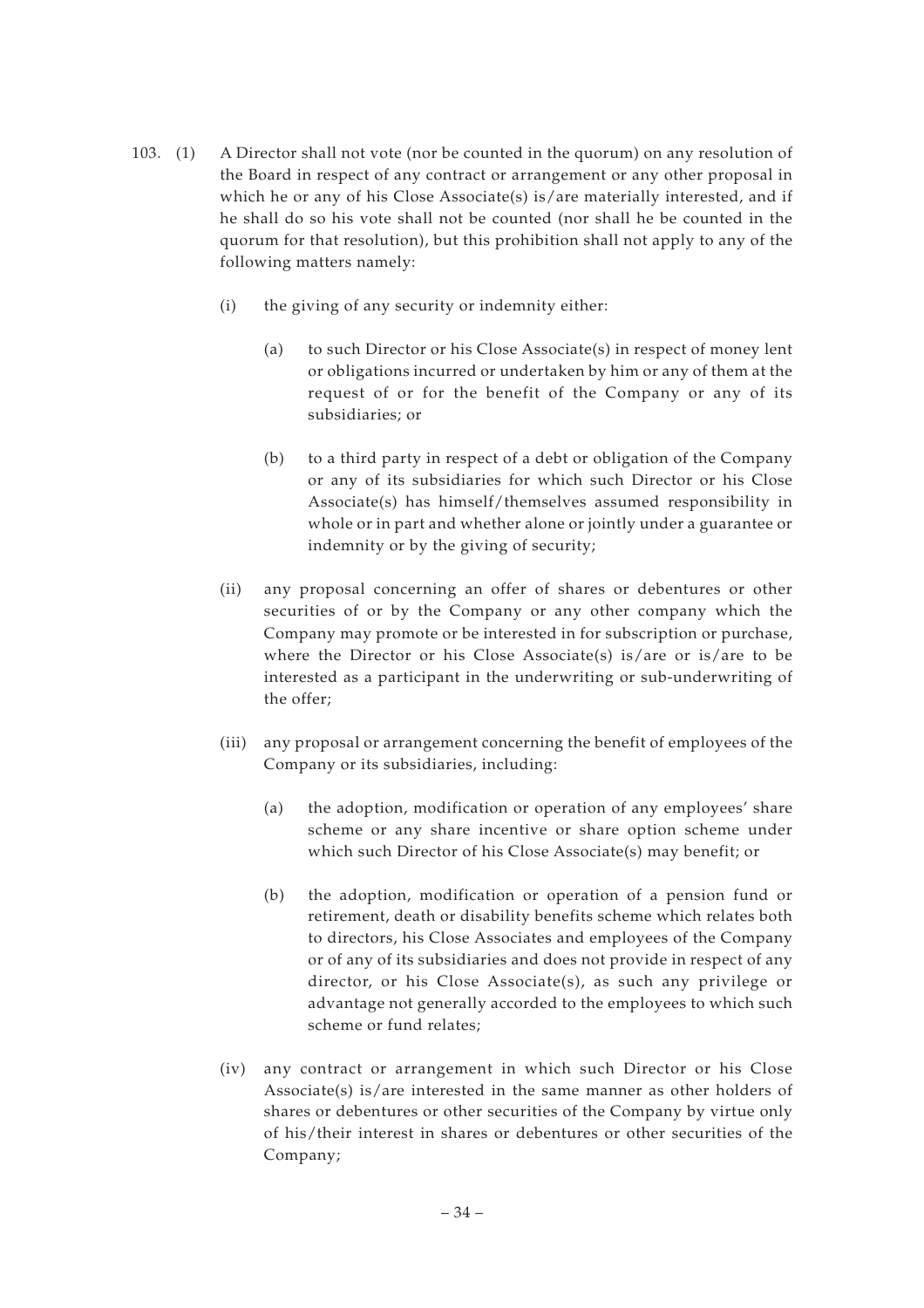- (2) Where proposals are under consideration concerning the appointment (including fixing or varying the terms of or terminating the appointment) of two or more Directors to offices or employments with the Company or any company in which the Company is interested, such proposals shall be divided and considered in relation to each Director separately and in such case each of the Directors concerned (if not prohibited from voting under paragraph 103(1)) shall be entitled to vote (and be counted in the quorum) in respect of each resolution except that concerning his own appointment.
- (3) For the purpose of this Bye-law 103, each reference to "Close Associate" shall be deemed to be a reference to "Associate" (as defined in the Listing Rules from time to time) where the proposal, transaction, contract or arrangement concerned is a Connected Transaction or Continuing Connected Transaction.

## GENERAL POWERS OF THE DIRECTORS

- 104. (1) The business of the Company shall be managed and conducted by the Board, which may pay all expenses incurred in forming and registering the Company and may exercise all powers of the Company (whether relating to the management of the business of the Company or otherwise) which are not by the Statutes or by these Bye-laws required to be exercised by the Company in general meeting, subject nevertheless to the provisions of the Statutes and of these Bye-laws and to such regulations being not inconsistent with such provisions, as may be prescribed by the Company in general meeting, but no regulations made by the Company in general meeting shall invalidate any prior act of the Board which would have been valid if such regulations had not been made. The general powers given by this Bye-law shall not be limited or restricted by any special authority or power given to the Board by any other Bye-law.
	- (2) Any person contracting or dealing with the Company in the ordinary course of business shall be entitled to rely on any written or oral contract or agreement or deed, document or instrument entered into or executed as the case may be by any two of the Directors acting jointly on behalf of the Company and the same shall be deemed to be validly entered into or executed by the Company as the case may be and shall, subject to any rule of law, be binding on the Company.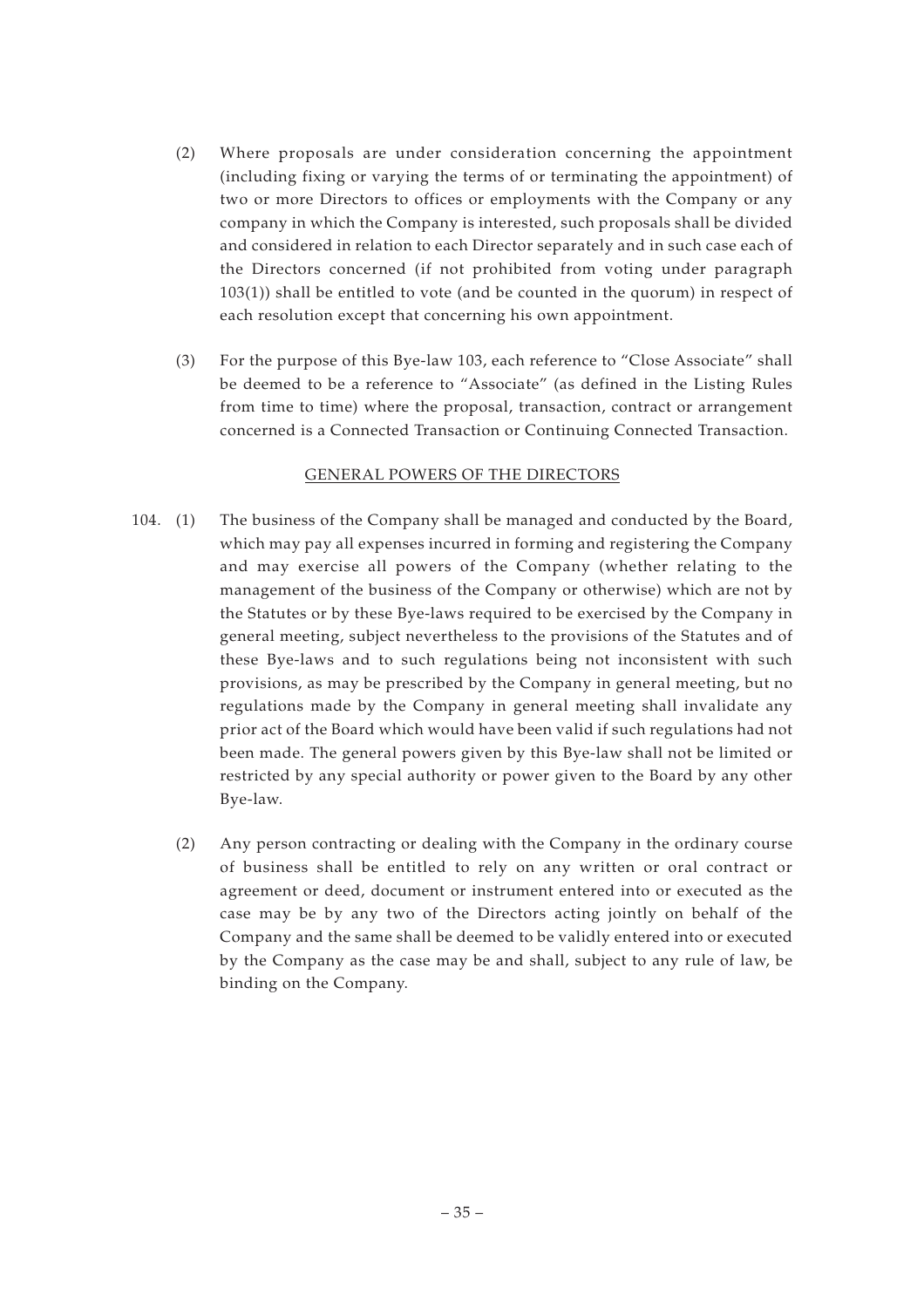- (3) Without prejudice to the general powers conferred by these Bye-laws it is hereby expressly declared that the Board shall have the following powers:
	- (a) To give to any person the right or option of requiring at a future date that an allotment shall be made to him of any share at par or at such premium as may be agreed.
	- (b) To give to any Directors, officers or servants of the Company an interest in any particular business or transaction or participation in the profits thereof or in the general profits of the Company either in addition to or in substitution for a salary or other remuneration.
	- (c) To resolve that the Company be discontinued in Bermuda and continued in a named country or jurisdiction outside Bermuda subject to the provisions of the Act.
- 105. The Board may establish any regional or local boards or agencies for managing any of the affairs of the Company in any place, and may appoint any persons to be members of such local boards, or any managers or agents, and may fix their remuneration (either by way of salary or by commission or by conferring the right to participation in the profits of the Company or by a combination of two or more of these modes) and pay the working expenses of any staff employed by them upon the business of the Company. The Board may delegate to any regional or local board, manager or agent any of the powers, authorities and discretions vested in or exercisable by the Board (other than its powers to make calls and forfeit shares), with power to sub-delegate, and may authorise the members of any of them to fill any vacancies therein and to act notwithstanding vacancies. Any such appointment or delegation may be made upon such terms and subject to such conditions as the Board may think fit, and the Board may remove any person appointed as aforesaid, and may revoke or vary such delegation, but no person dealing in good faith and without notice of any such revocation or variation shall be affected thereby.
- 106. The Board may by power of attorney appoint under the Seal any company, firm or person or any fluctuating body of persons, whether nominated directly or indirectly by the Board, to be the attorney or attorneys of the Company for such purposes and with such powers, authorities and discretions (not exceeding those vested in or exercisable by the Board under these Bye-laws) and for such period and subject to such conditions as it may think fit, and any such power of attorney may contain such provisions for the protection and convenience of persons dealing with any such attorney as the Board may think fit, and may also authorise any such attorney to sub-delegate all or any of the powers, authorities and discretions vested in him. Such attorney or attorneys may, if so authorised under the Seal of the Company, execute any deed or instrument under their personal seal with the same effect as the affixation of the Company's Seal.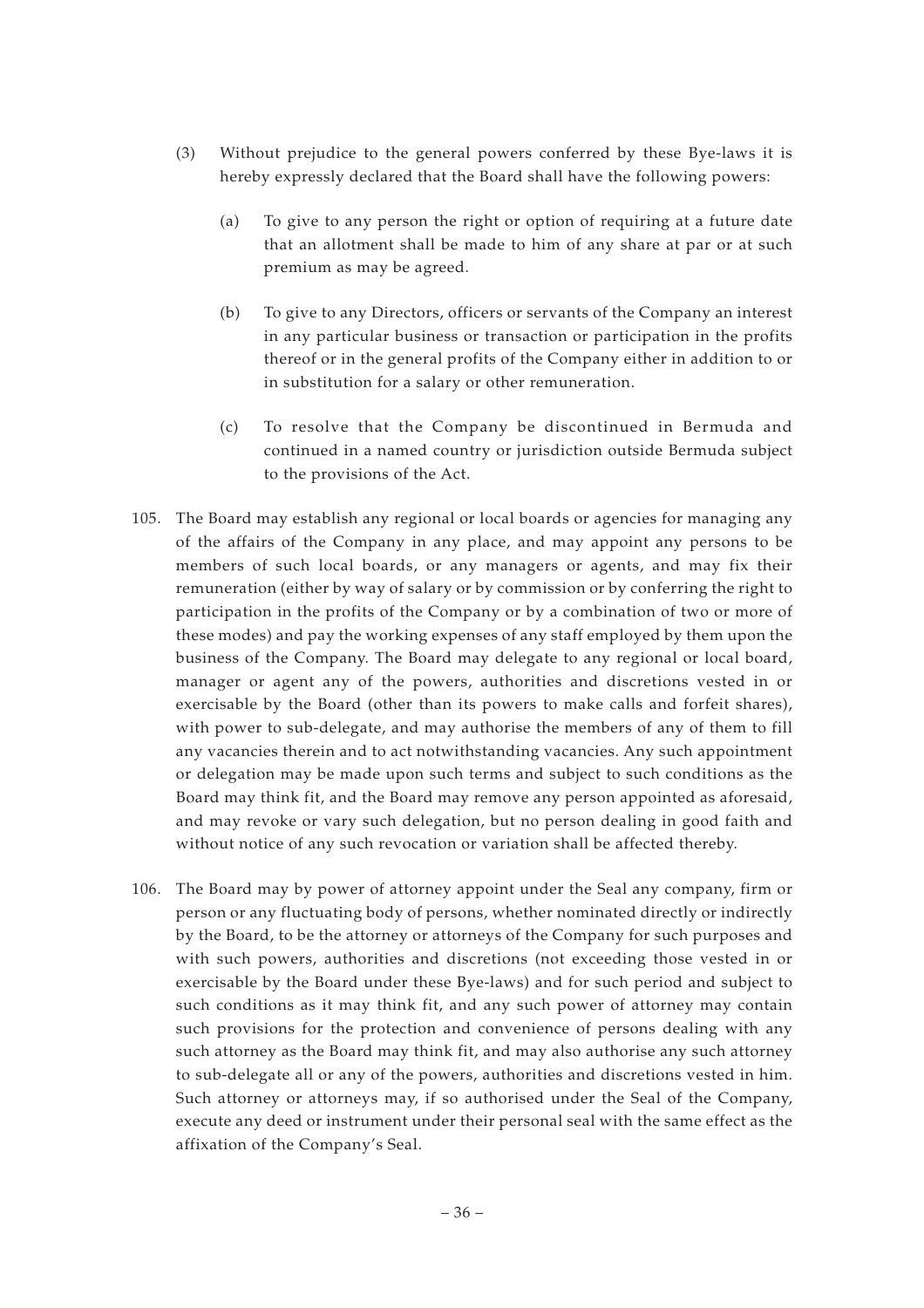- 107. The Board may entrust to and confer upon a managing director, joint managing director, deputy managing director, an executive director or any Director any of the powers exercisable by it upon such terms and conditions and with such restrictions as it thinks fit, and either collaterally with, or to the exclusion of, its own powers, and may from time to time revoke or vary all or any of such powers but no person dealing in good faith and without notice of such revocation or variation shall be affected thereby.
- 108. All cheques, promissory notes, drafts, bills of exchange and other instruments, whether negotiable or transferable or not, and all receipts for moneys paid to the Company shall be signed, drawn, accepted, endorsed or otherwise executed, as the case may be, in such manner as the Board shall from time to time by resolution determine. The Company's banking accounts shall be kept with such banker or bankers as the Board shall from time to time determine.
- 109. (1) The Board may establish or concur or join with other companies (being subsidiary companies of the Company or companies with which it is associated in business) in establishing and making contributions out of the Company's moneys to any schemes or funds for providing pensions, sickness or compassionate allowances, life assurance or other benefits for employees (which expression as used in this and the following paragraph shall include any Director or ex-Director who may hold or have held any executive office or any office of profit under the Company or any of its subsidiary companies) and ex-employees of the Company and their dependants or any class or classes of such person.
	- (2) The Board may pay, enter into agreements to pay or make grants of revocable or irrevocable, and either subject or not subject to any terms or conditions, pensions or other benefits to employees and ex-employees and their dependants, or to any of such persons, including pensions or benefits additional to those, if any, to which such employees or ex-employees or their dependants are or may become entitled under any such scheme or fund as mentioned in the last preceding paragraph. Any such pension or benefit may, as the Board considers desirable, be granted to an employee either before and in anticipation of or upon or at any time after his actual retirement.

## BORROWING POWERS

110. The Board may exercise all the powers of the Company to raise or borrow money and to mortgage or charge all or any part of the undertaking, property and assets (present and future) and uncalled capital of the Company and, subject to the Act, to issue debentures, bonds and other securities, whether outright or as collateral security for any debt, liability or obligation of the Company or of any third party.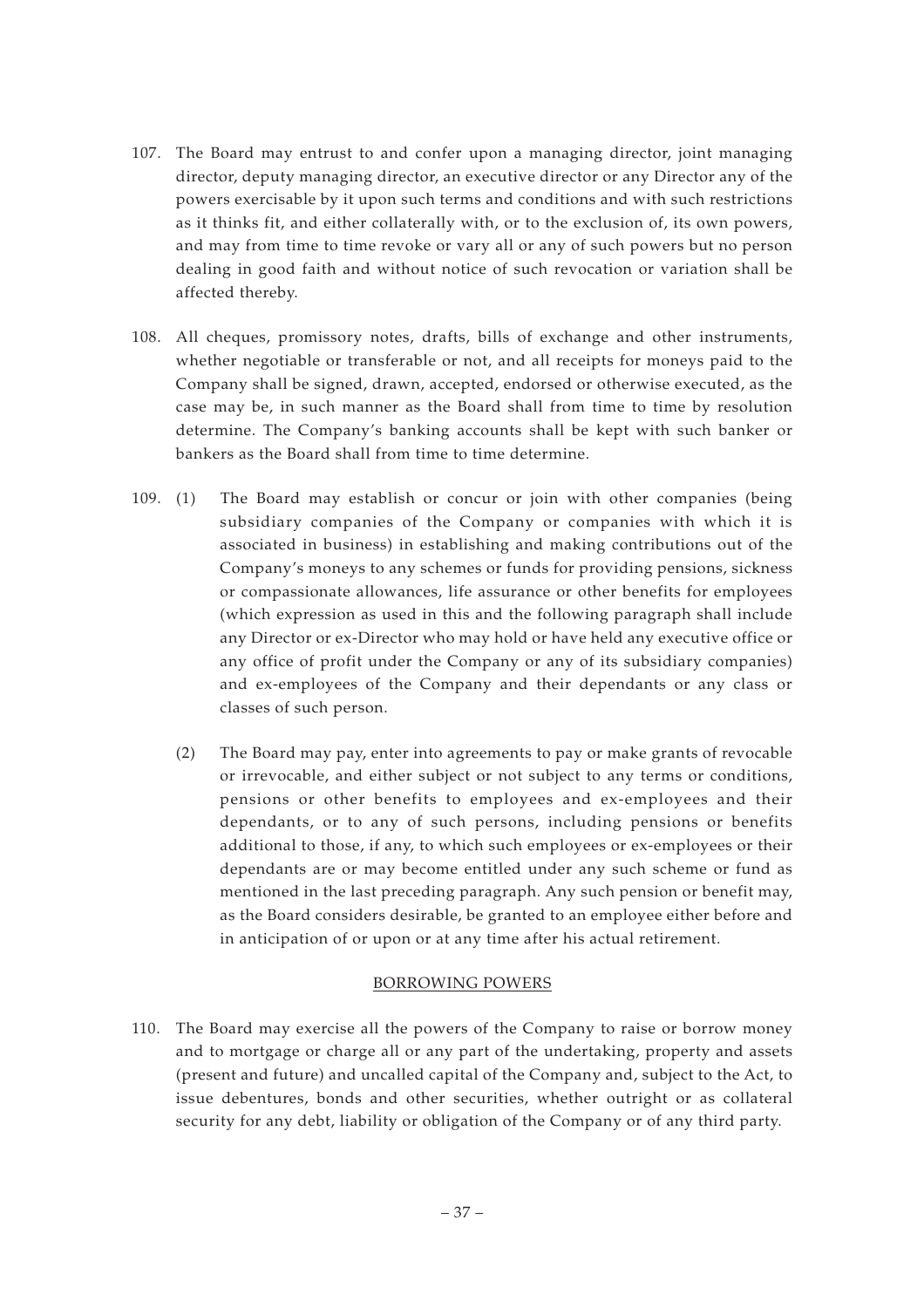- 111. Debentures, bonds and other securities may be made assignable free from any equities between the Company and the person to whom the same may be issued.
- 112. Any debentures, bonds or other securities may be issued at a discount (other than shares), premium or otherwise and with any special privileges as to redemption, surrender, drawings, allotment of shares, attending and voting at general meetings of the Company, appointment of Directors and otherwise.
- 113. (l) Where any uncalled capital of the Company is charged, all persons taking any subsequent charge thereon shall take the same subject to such prior charge, and shall not be entitled, by notice to the Members or otherwise, to obtain priority over such prior charge.
	- (2) The Board shall cause a proper register to be kept, in accordance with the provisions of the Act, of all charges specifically affecting the property of the Company and of any series of debentures issued by the Company and shall duly comply with the requirements of the Act in regard to the registration of charges and debentures therein specified and otherwise.

# PROCEEDINGS OF THE DIRECTORS

- 114. The Board may meet for the despatch of business, adjourn and otherwise regulate its meetings as it considers appropriate. Questions arising at any meeting shall be determined by a majority of votes. In the case of any equality of votes the chairman of the meeting shall have an additional or casting vote.
- 115. A meeting of the Board may be convened by the Secretary on request of a Director or by any Director. The Secretary shall convene a meeting of the Board of which notice may be given in writing or by telephone or in such other manner as the Board may from time to time determine whenever he shall be required so to do by the president or chairman, as the case may be, or any Director.
- 116. (1) The quorum necessary for the transaction of the business of the Board may be fixed by the Board and, unless so fixed at any other number, shall be two (2). An alternate Director shall be counted in a quorum in the case of the absence of a Director for whom he is the alternate provided that he shall not be counted more than once for the purpose of determining whether or not a quorum is present.
	- (2) Directors may participate in any meeting of the Board by means of a conference telephone or other communications equipment through which all persons participating in the meeting can communicate with each other simultaneously and instantaneously and, for the purpose of counting a quorum, such participation shall constitute presence at a meeting as if those participating were present in person.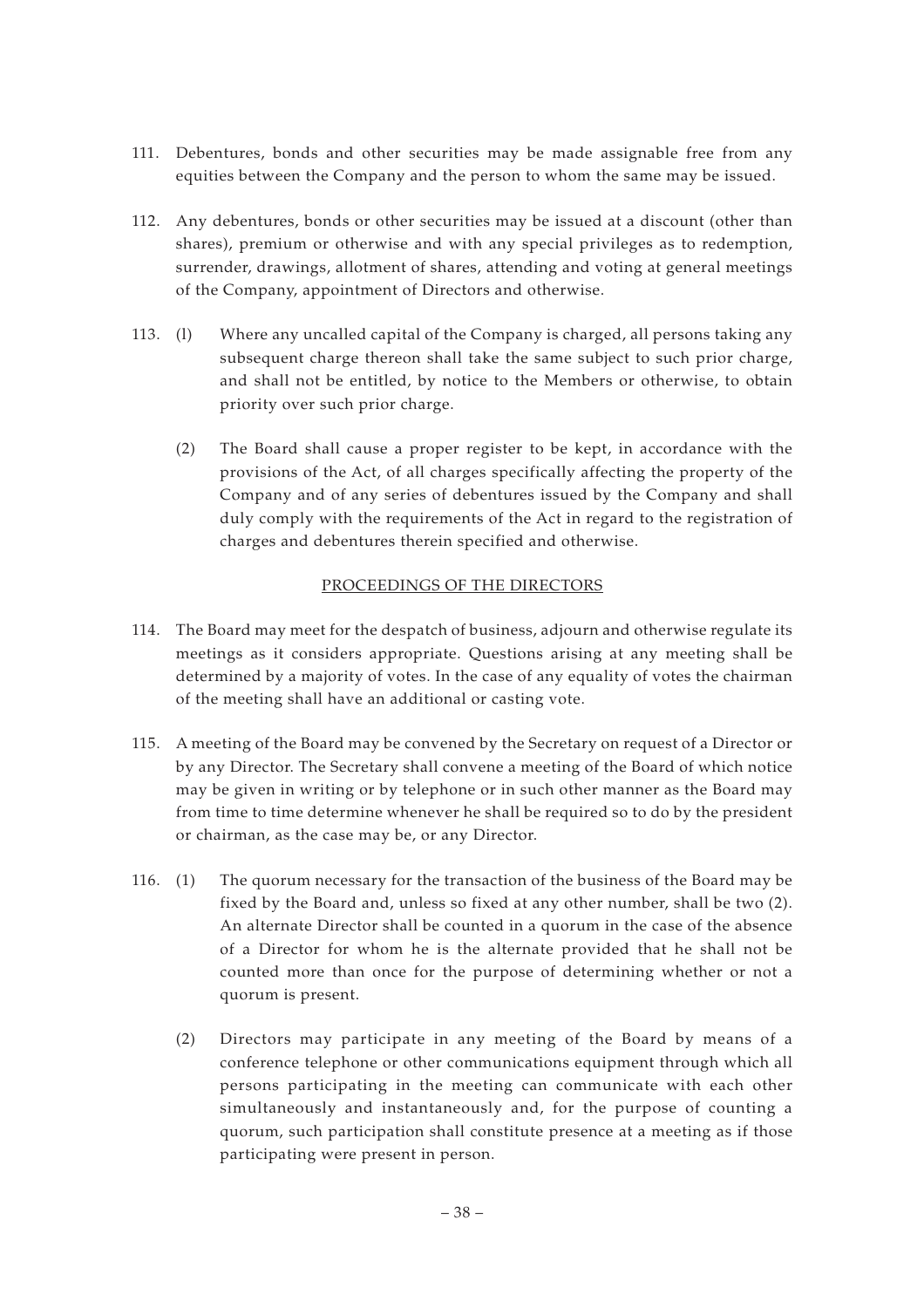- (3) Any Director who ceases to be a Director at a Board meeting may continue to be present and to act as a Director and be counted in the quorum until the termination of such Board meeting if no other Director objects and if otherwise a quorum of Directors would not be present.
- 117. The continuing Directors or a sole continuing Director may act notwithstanding any vacancy in the Board but, if and so long as the number of Directors is reduced below the minimum number fixed by or in accordance with these Bye-laws, the continuing Directors or Director, notwithstanding that the number of Directors is below the number fixed by or in accordance with these Bye-laws as the quorum or that there is only one continuing Director, may act for the purpose of filling vacancies in the Board or of summoning general meetings of the Company but not for any other purpose.
- 118. The Board may elect a chairman and one or more deputy chairman of its meetings and determine the period for which they are respectively to hold such office. If no chairman or deputy chairman is elected, or if at any meeting neither the chairman nor any deputy chairman is present within five (5) minutes after the time appointed for holding the same, the Directors present may choose one of their number to be chairman of the meeting.
- 119. A meeting of the Board at which a quorum is present shall be competent to exercise all the powers, authorities and discretions for the time being vested in or exercisable by the Board.
- 120. (1) The Board may delegate any of its powers, authorities and discretions to committees, consisting of such Director or Directors and other persons as it thinks fit, and they may, from time to time, revoke such delegation or revoke the appointment of and discharge any such committees either wholly or in part, and either as to persons or purposes. Any committee so formed shall, in the exercise of the powers, authorities and discretions so delegated, conform to any regulations which may be imposed on it by the Board.
	- (2) All acts done by any such committee in conformity with such regulations, and in fulfilment of the purposes for which it was appointed, but not otherwise, shall have like force and effect as if done by the Board, and the Board shall have power, with the consent of the Company in general meeting, to remunerate the members of any such committee, and charge such remuneration to the current expenses of the Company.
- 121. The meetings and proceedings of any committee consisting of two or more members shall be governed by the provisions contained in these Bye-laws for regulating the meetings and proceedings of the Board so far as the same are applicable and are not superseded by any regulations imposed by the Board under the last preceding Bye-law.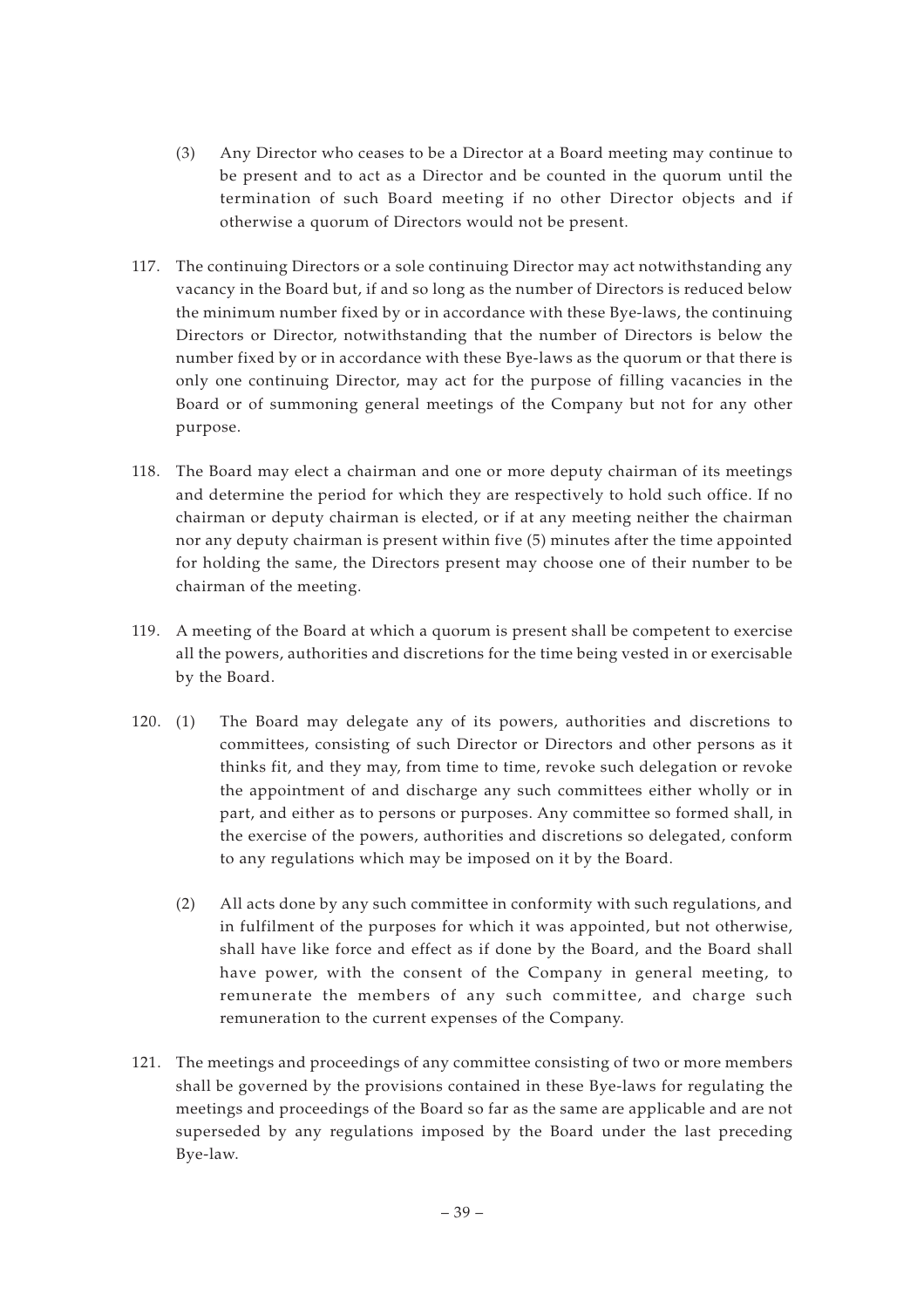- 122. A resolution in writing signed by all the Directors except such as are temporarily unable to act through ill-health or disability, and all the alternate Directors, if appropriate, whose appointors are temporarily unable to act as aforesaid shall (provided that such number is sufficient to constitute a quorum and further provided that a copy of such resolution has been given or the contents thereof communicated to all the Directors for the time being entitled to receive notices of Board meetings in the same manner as notices of meetings are required to be given by these Bye-laws) be as valid and effectual as if a resolution had been passed at a meeting of the Board duly convened and held. Such resolution may be contained in one document or in several documents in like form each signed by one or more of the Directors or alternate Directors and for this purpose a facsimile signature of a Director or an alternate Director shall be treated as valid.
- 123. All acts bona fide done by the Board or by any committee or by any person acting as a Director or members of a committee, shall, notwithstanding that it is afterwards discovered that there was some defect in the appointment of any member of the Board or such committee or person acting as aforesaid or that they or any of them were disqualified or had vacated office, be as valid as if every such person had been duly appointed and was qualified and had continued to be a Director or member of such committee.

# MANAGERS

- 124. The Board may from time to time appoint a general manager, a manager or managers of the Company and may fix his or their remuneration either by way of salary or commission or by conferring the right to participation in the profits of the Company or by a combination of two or more of these modes and pay the working expenses of any of the staff of the general manager, manager or managers who may be employed by him or them upon the business of the Company.
- 125. The appointment of such general manager, manager or managers may be for such period as the Board may decide, and the Board may confer upon him or them all or any of the powers of the Board as they may think fit.
- 126. The Board may enter into such agreement or agreements with any such general manager, manager or managers upon such terms and conditions in all respects as the Board may in their absolute discretion think fit, including a power for such general manager, manager or managers to appoint an assistant manager or managers or other employees whatsoever under them for the purpose of carrying on the business of the Company.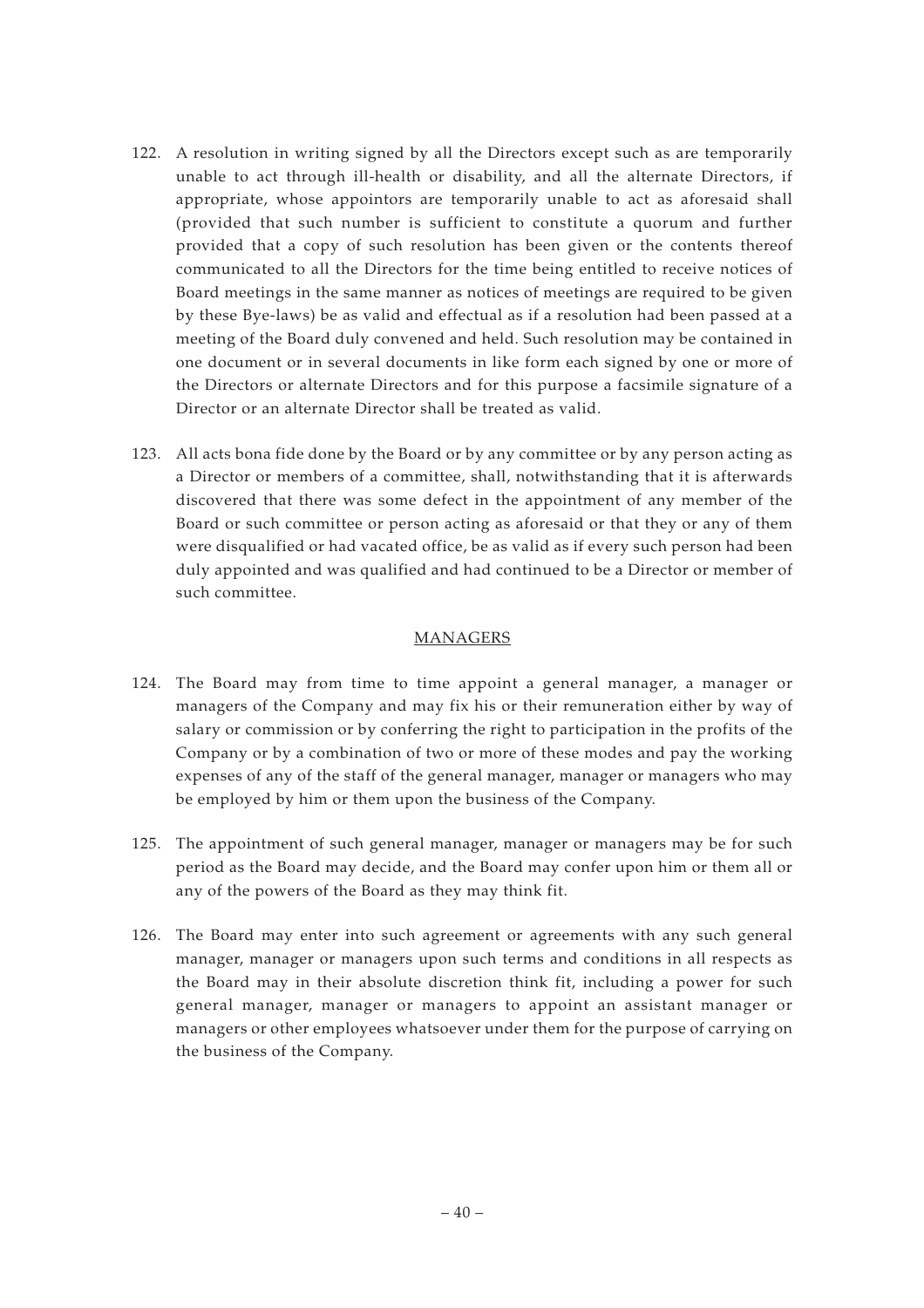#### **OFFICERS**

- 127. (1) The officers of the Company shall consist of a president and vice-president or chairman and deputy chairman, the Directors and Secretary and such additional officers (who may or may not be Directors) as the Board may from time to time determine, all of whom shall be deemed to be officers for the purposes of the Act and these Bye-laws.
	- (2) The Directors shall, as soon as may be after each appointment or election of Directors, elect amongst the Directors a president and a vice-president or a chairman and a deputy chairman; and if more than one (1) Director is proposed for either of these offices, the election to such office shall take place in such manner as the Directors may determine.
	- (3) The officers shall receive such remuneration as the Directors may from time to time determine.
	- (4) Where the Company appoints and maintains a resident representative ordinarily resident in Bermuda in accordance with the Act, the resident representative shall comply with the provisions of the Act.

The Company shall provide the resident representative with such documents and information as the resident representative may require in order to be able to comply with the provisions of the Act.

The resident representative shall be entitled to have notice of, attend and be heard at all meetings of the Directors or of any committee of such Directors or general meetings of the Company.

- 128. (1) The Secretary and additional officers, if any, shall be appointed by the Board and shall hold office on such terms and for such period as the Board may determine. If thought fit, two (2) or more persons may be appointed as joint Secretaries. The Board may also appoint from time to time on such terms as it thinks fit one or more assistant or deputy Secretaries.
	- (2) The Secretary shall attend all meetings of the Members and shall keep correct minutes of such meetings and enter the same in the proper books provided for the purpose. He shall perform such other duties as are prescribed by the Act or these Bye-laws or as may be prescribed by the Board.
- 129. The president or the chairman, as the case may be, shall act as chairman at all meetings of the Members and of the Directors at which he is present. In his absence a chairman shall be appointed or elected by those present at the meeting.
- 130. The officers of the Company shall have such powers and perform such duties in the management, business and affairs of the Company as may be delegated to them by the Directors from time to time.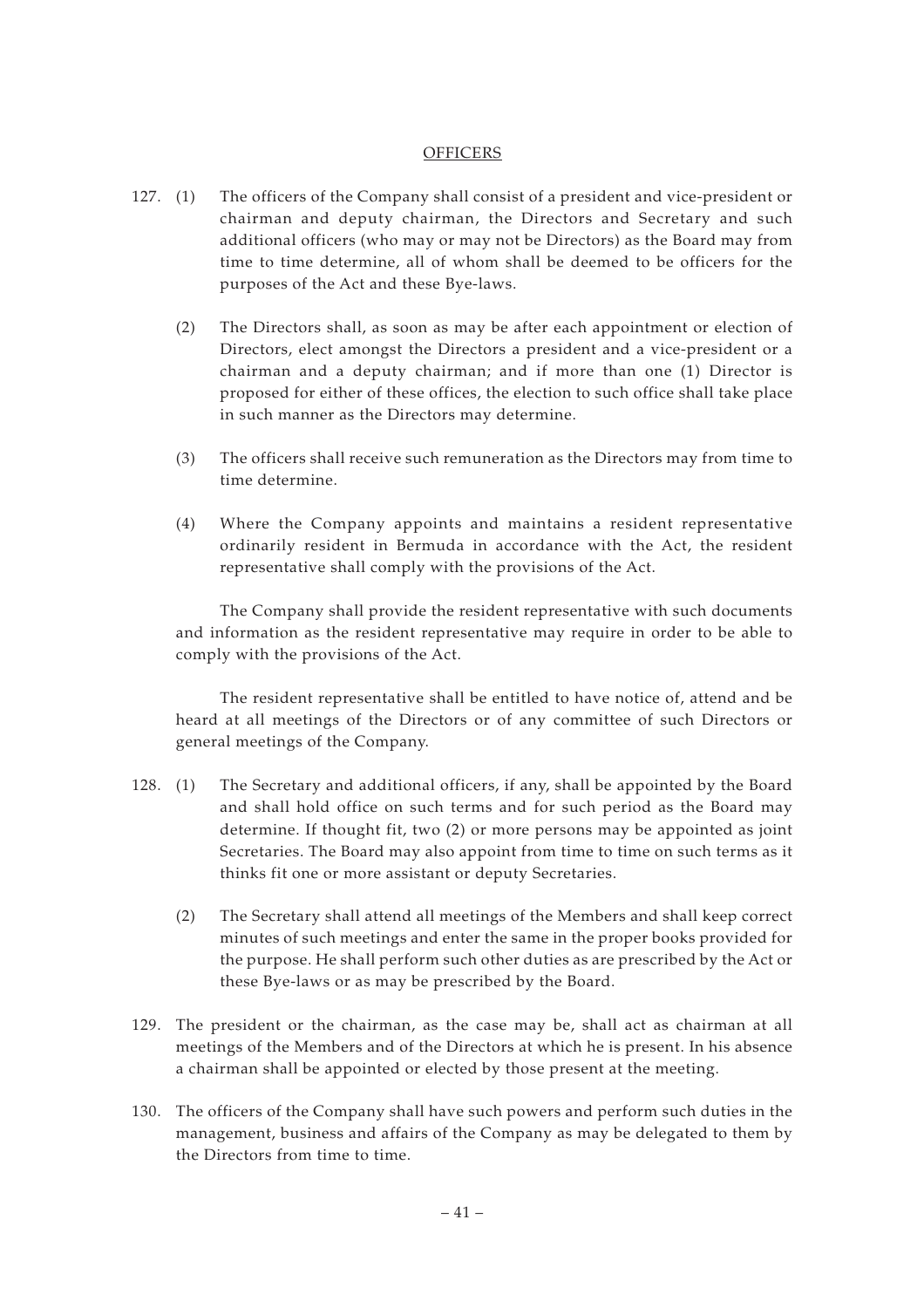131. A provision of the Act or of these Bye-laws requiring or authorising a thing to be done by or to a Director and the Secretary shall not be satisfied by its being done by or to the same person acting both as Director and as or in place of the Secretary.

## REGISTER OF DIRECTORS AND OFFICERS

- 132. (1) The Board shall cause to be kept in one or more books at its Office a Register of Directors and Officers and shall enter therein the following particulars with respect to each Director and Officer, that is to say:
	- (a) in the case of an individual, his or her present first name, surname and address; and
	- (b) in the case of a company, its name and registered office.
	- (2) The Board shall within a period of fourteen (14) days from the occurrence of:
		- (a) any change among its Directors and Officers; or
		- (b) any change in the particulars contained in the Register of Directors and Officers, cause to be entered on the Register of Directors and Officers the particulars of such change and of the date on which it occurred.
	- (3) The Register of Directors and Officers shall be open to inspection by members of the public without charge at the Office between 10:00a.m. and 12:00 noon on every business day.
	- (4) In this Bye-law "Officer" has the meaning ascribed to it in Section 92A(7) of the Act.

## MINUTES

- 133. (1) The Board shall cause Minutes to be duly entered in books provided for the purpose:
	- (a) of all elections and appointments of officers;
	- (b) of the name of the Directors present at each meeting of the Directors and of any committee of the Directors;
	- (c) of all resolutions and proceedings of each general meeting of the Members, meetings of the Board and meetings of committees of the Board and where there are managers, of all proceedings of meetings of the managers.
	- (2) Minutes prepared in accordance with the Act and these Bye-laws shall be kept by the Secretary at the Office.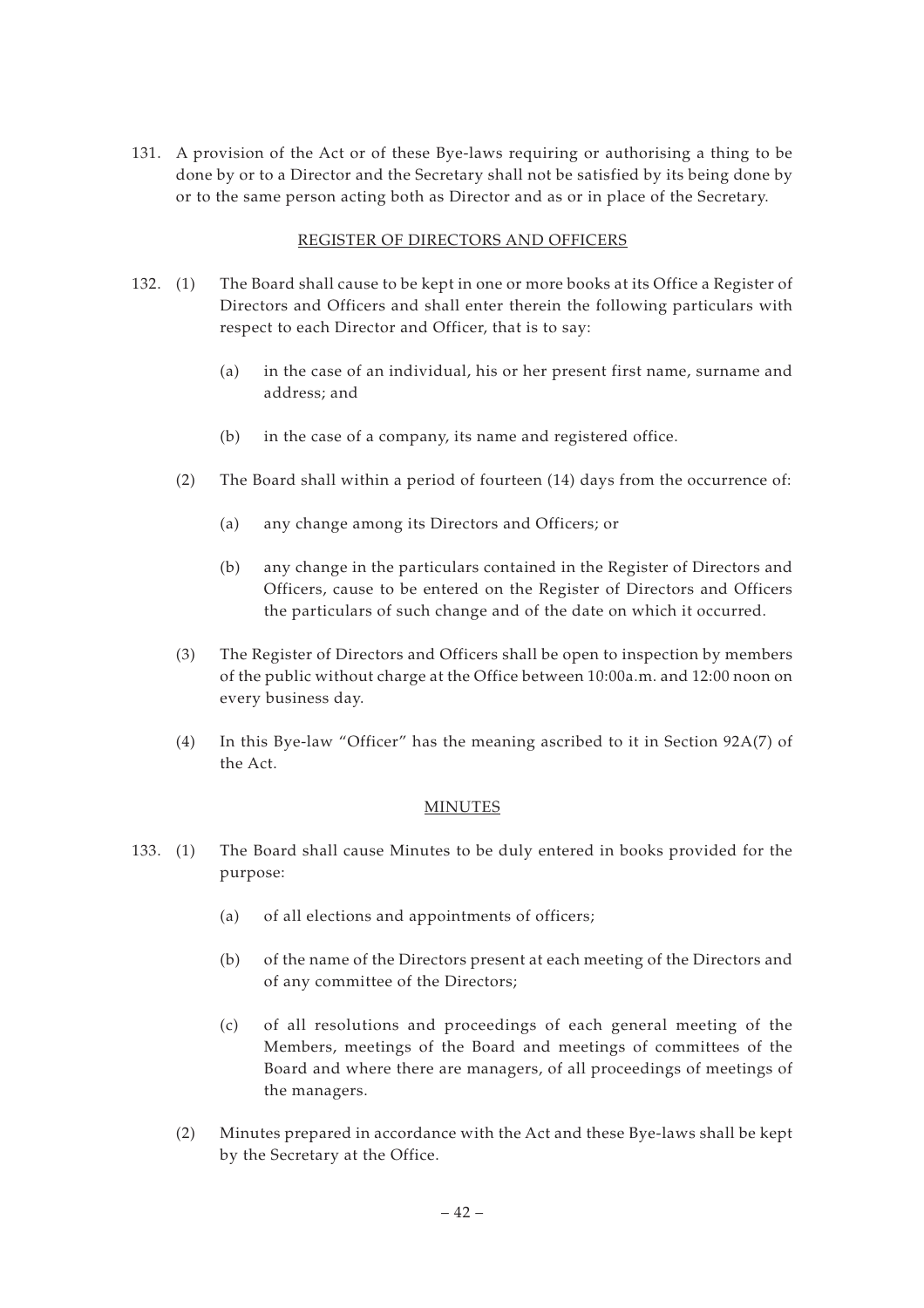#### SEAL

- 134. (1) The Company shall have one or more Seals, as the Board may determine. For the purpose of sealing documents creating or evidencing securities issued by the Company, the Company may have a securities seal which is a facsimile of the Seal of the Company with the addition of the words "Securities Seal" on its face or in such other form as the Board may approve. The Board shall provide for the custody of each Seal and no Seal shall be used without the authority of the Board or of a committee of the Board authorised by the Board in that behalf. Subject as otherwise provided in these Bye-laws, any instrument to which a Seal is affixed shall be signed autographically by one Director and the Secretary or by two Directors or by such other person (including a Director) or persons as the Board may appoint, either generally or in any particular case, save that as regards any certificates for shares or debentures or other securities of the Company the Board may by resolution determine that such signatures or either of them shall be dispensed with or affixed by some method or system of mechanical signature. Every instrument executed in manner provided by this Bye-law shall be deemed to be sealed and executed with the authority of the Board previously given.
	- (2) Where the Company has a Seal for use abroad, the Board may by writing under the Seal appoint any agent or committee abroad to be the duly authorised agent of the Company for the purpose of affixing and using such Seal and the Board may impose restrictions on the use thereof as may be thought fit. Wherever in these Bye-laws reference is made to the Seal, the reference shall, when and so far as may be applicable, be deemed to include any such other Seal as aforesaid.

#### AUTHENTICATION OF DOCUMENTS

135. Any Director or the Secretary or any person appointed by the Board for the purpose may authenticate any documents affecting the constitution of the Company and any resolution passed by the Company or the Board or any committee, and any books, records, documents and accounts relating to the business of the Company, and to certify copies thereof or extracts therefrom as true copies or extracts, and if any books, records, documents or accounts are elsewhere than at the Office or the head office the local manager or other officer of the Company having the custody thereof shall be deemed to be a person so appointed by the Board. A document purporting to be a copy of a resolution, or an extract from the minutes of a meeting, of the Company or of the Board or any committee which is so certified shall be conclusive evidence in favour of all persons dealing with the Company upon the faith thereof that such resolution has been duly passed or, as the case may be, that such minutes or extract is a true and accurate record of proceedings at a duly constituted meeting.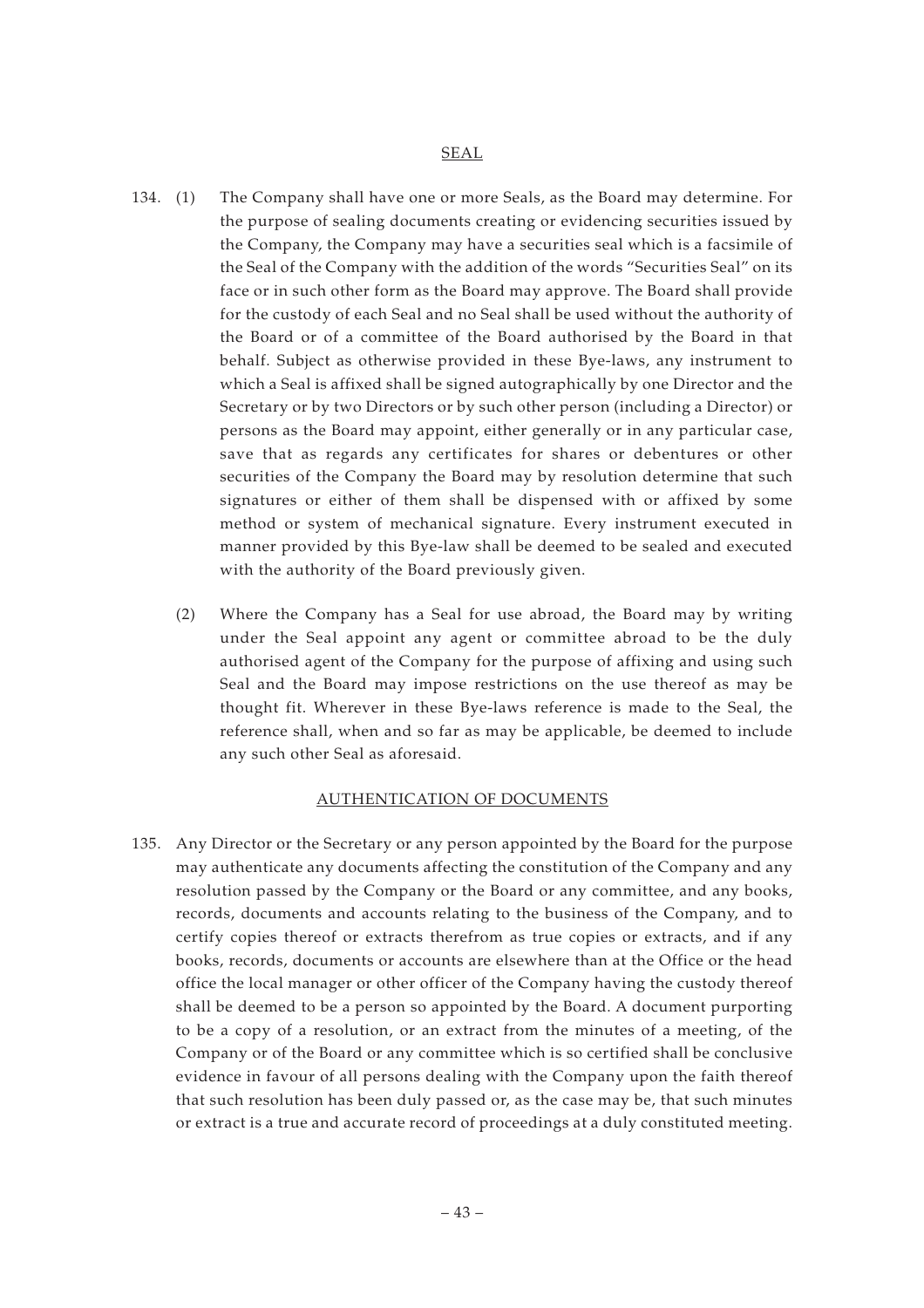#### DESTRUCTION OF DOCUMENTS

- 136. The Company shall be entitled to destroy the following documents at the following times:
	- (a) any share certificate which has been cancelled at any time after the expiry of one (1) year from the date of such cancellation;
	- (b) any dividend mandate or any variation or cancellation thereof or any notification of change of name or address at any time after the expiry of two (2) years from the date such mandate variation cancellation or notification was recorded by the Company;
	- (c) any instrument of transfer of shares which has been registered at any time after the expiry of seven (7) years from the date of registration;
	- (d) any allotment letters after the expiry of seven (7) years from the date of issue thereof; and
	- (e) copies of powers of attorney, grants of probate and letters of administration at any time after the expiry of seven (7) years after the account to which the relevant power of attorney, grant of probate or letters of administration related has been closed;

and it shall conclusively be presumed in favour of the Company that every entry in the Register purporting to be made on the basis of any such documents so destroyed was duly and properly made and every share certificate so destroyed was a valid certificate duly and properly cancelled and that every instrument of transfer so destroyed was a valid and effective instrument duly and properly registered and that every other document destroyed hereunder was a valid and effective document in accordance with the recorded particulars thereof in the books or records of the Company. Provided always that: (1) the foregoing provisions of this Bye-law shall apply only to the destruction of a document in good faith and without express notice to the Company that the preservation of such document was relevant to a claim; (2) nothing contained in this Bye-law shall be construed as imposing upon the Company any liability in respect of the destruction of any such document earlier than as aforesaid or in any case where the conditions of proviso (1) above are not fulfilled; and (3) references in this Bye-law to the destruction of any document include references to its disposal in any manner.

# DIVIDENDS AND OTHER PAYMENTS

137. Subject to the Act, the Company in general meeting may from time to time declare dividends in any currency to be paid to the Members but no dividend shall be declared in excess of the amount recommended by the Board. The Company in general meeting may also make a distribution to the Members out of any contributed surplus (as ascertained in accordance with the Act).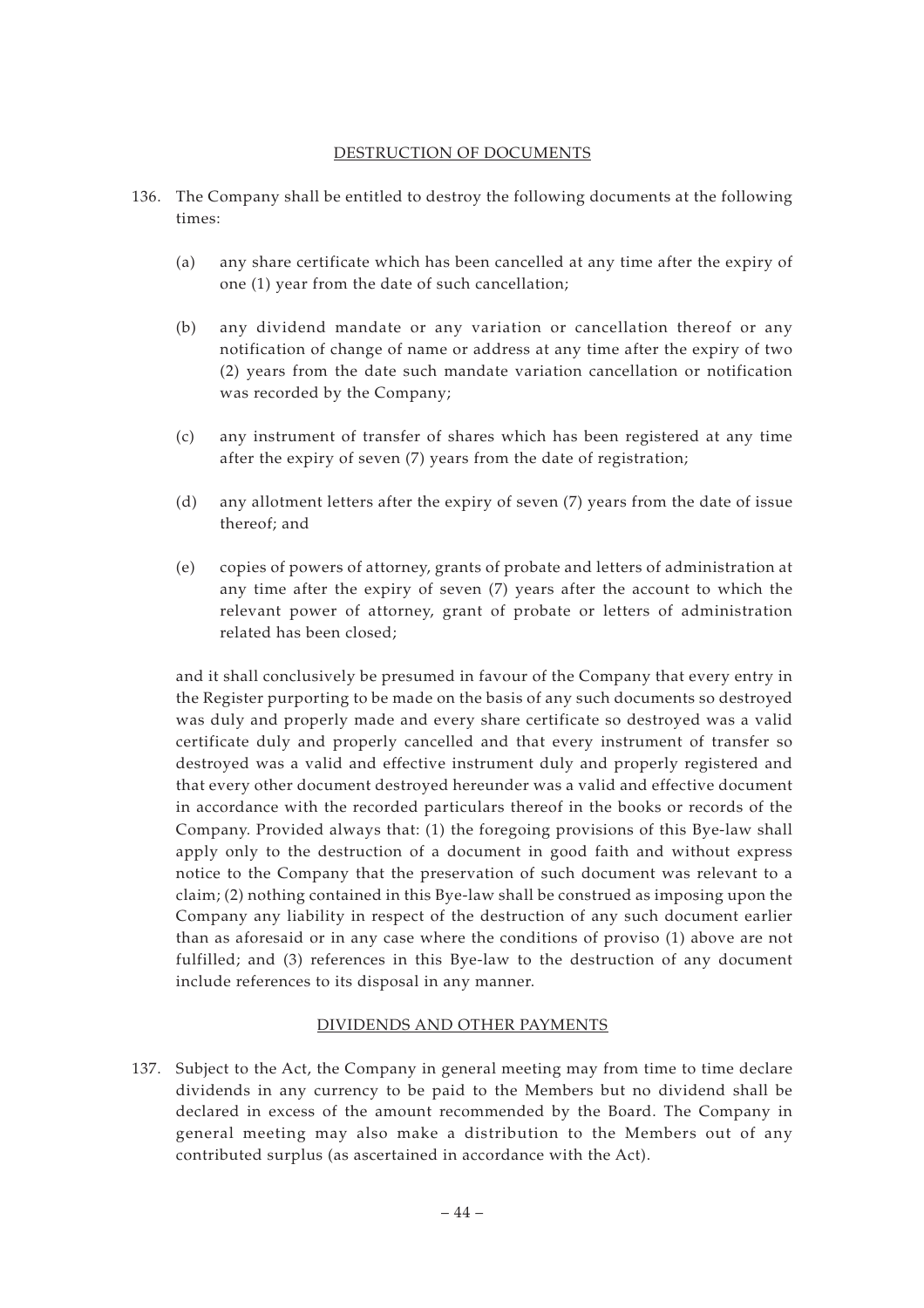- 138. No dividend shall be paid or distribution made out of contributed surplus if to do so would render the Company unable to pay its liabilities as they become due or the realisable value of its assets would thereby become less than the aggregate of its liabilities and its issued share capital and share premium accounts.
- 139. Except in so far as the rights attaching to, or the terms of issue of, any share otherwise provide:
	- (a) all dividends shall be declared and paid according to the amounts paid up on the shares in respect of which the dividend is paid, but no amount paid up on a share in advance of calls shall be treated for the purposes of this Bye-law as paid up on the share; and
	- (b) all dividends shall be apportioned and paid pro rata according to the amounts paid up on the shares during any portion or portions of the period in respect of which the dividend is paid.
- 140. The Board may from time to time pay to the Members such interim dividends as appear to the Board to be justified by the profits of the Company and in particular (but without prejudice to the generality of the foregoing) if at any time the share capital of the Company is divided into different classes, the Board may pay such interim dividends in respect of those shares in the capital of the Company which confer on the holders thereof deferred or non-preferential rights as well as in respect of those shares which confer on the holders thereof preferential rights with regard to dividend and provided that the Board acts bona fide the Board shall not incur any responsibility to the holders of shares conferring any preference for any damage that they may suffer by reason of the payment of an interim dividend on any shares having deferred or non-preferential rights and may also pay any fixed dividend which is payable on any shares of the Company half-yearly or on any other dates, whenever such profits, in the opinion of the Board, justifies such payment.
- 141. The Board may deduct from any dividend or other moneys payable to a Member by the Company on or in respect of any shares all sums of money (if any) presently payable by him to the Company on account of calls or otherwise.
- 142. No dividend or other moneys payable by the Company on or in respect of any share shall bear interest against the Company.
- 143. Any dividend, interest or other sum payable in cash to the holder of shares may be paid by cheque or warrant sent through the post addressed to the holder at his registered address or, in the case of joint holders, addressed to the holder whose name stands first in the Register in respect of the shares at his address as appearing in the Register or addressed to such person and at such address as the holder or joint holders may in writing direct. Every such cheque or warrant shall, unless the holder or joint holders otherwise direct, be made payable to the order of the holder or, in the case of joint holders, to the order of the holder whose name stands first on the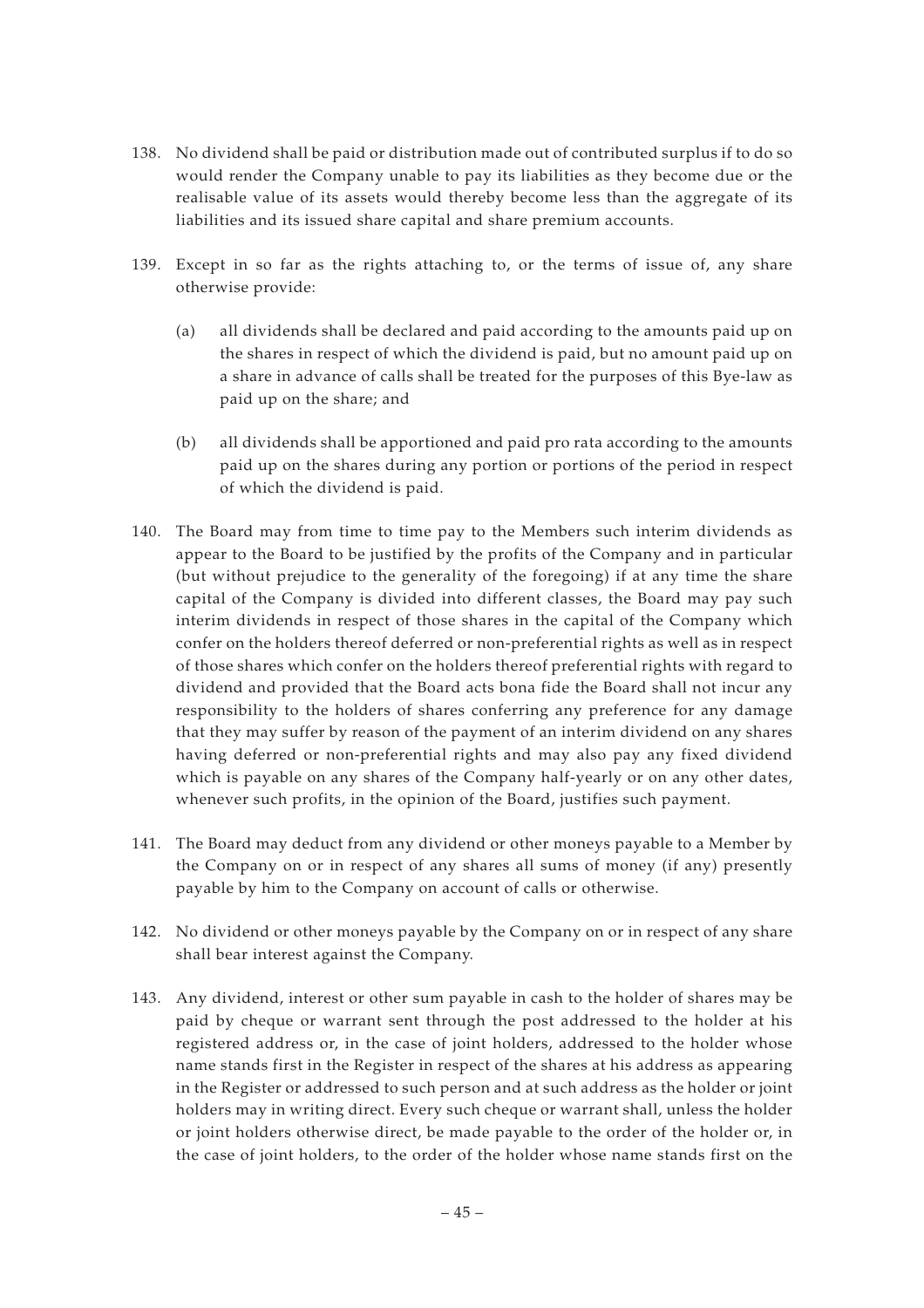Register in respect of such shares, and shall be sent at his or their risk and payment of the cheque or warrant by the bank on which it is drawn shall constitute a good discharge to the Company notwithstanding that it may subsequently appear that the same has been stolen or that any endorsement thereon has been forged. Any one of two or more joint holders may give effectual receipts for any dividends or other moneys payable or property distributable in respect of the shares held by such joint holders.

- 144. All dividends or bonuses unclaimed for one (1) year after having been declared may be invested or otherwise made use of by the Board for the benefit of the Company until claimed. Any dividend or bonuses unclaimed after a period of six (6) years from the date of declaration shall be forfeited and shall revert to the Company. The payment by the Board of any unclaimed dividend or other sums payable on or in respect of a share into a separate account shall not constitute the Company a trustee in respect thereof.
- 145. Whenever the Board or the Company in general meeting has resolved that a dividend be paid or declared, the Board may further resolve that such dividend be satisfied wholly or in part by the distribution of specific assets of any kind and in particular of paid up shares, debentures or warrants to subscribe securities of the Company or any other company, or in any one or more of such ways, and where any difficulty arises in regard to the distribution the Board may settle the same as it thinks expedient, and in particular may issue certificates in respect of fractions of shares, disregard fractional entitlements or round the same up or down, and may fix the value for distribution of such specific assets, or any part thereof, and may determine that cash payments shall be made to any Members upon the footing of the value so fixed in order to adjust the rights of all parties, and may vest any such specific assets in trustees as may seem expedient to the Board and may appoint any person to sign any requisite instruments of transfer and other documents on behalf of the persons entitled to the dividend, and such appointment shall be effective and binding on the Members. The Board may resolve that no such assets shall be made available to Members with registered addresses in any particular territory or territories where, in the absence of a registration statement or other special formalities, such distribution of assets would or might, in the opinion of the Board, be unlawful or impracticable and in such event the only entitlement of the Members aforesaid shall be to receive cash payments as aforesaid. Members affected as a result of the foregoing sentence shall not be or be deemed to be a separate class of Members for any purpose whatsoever.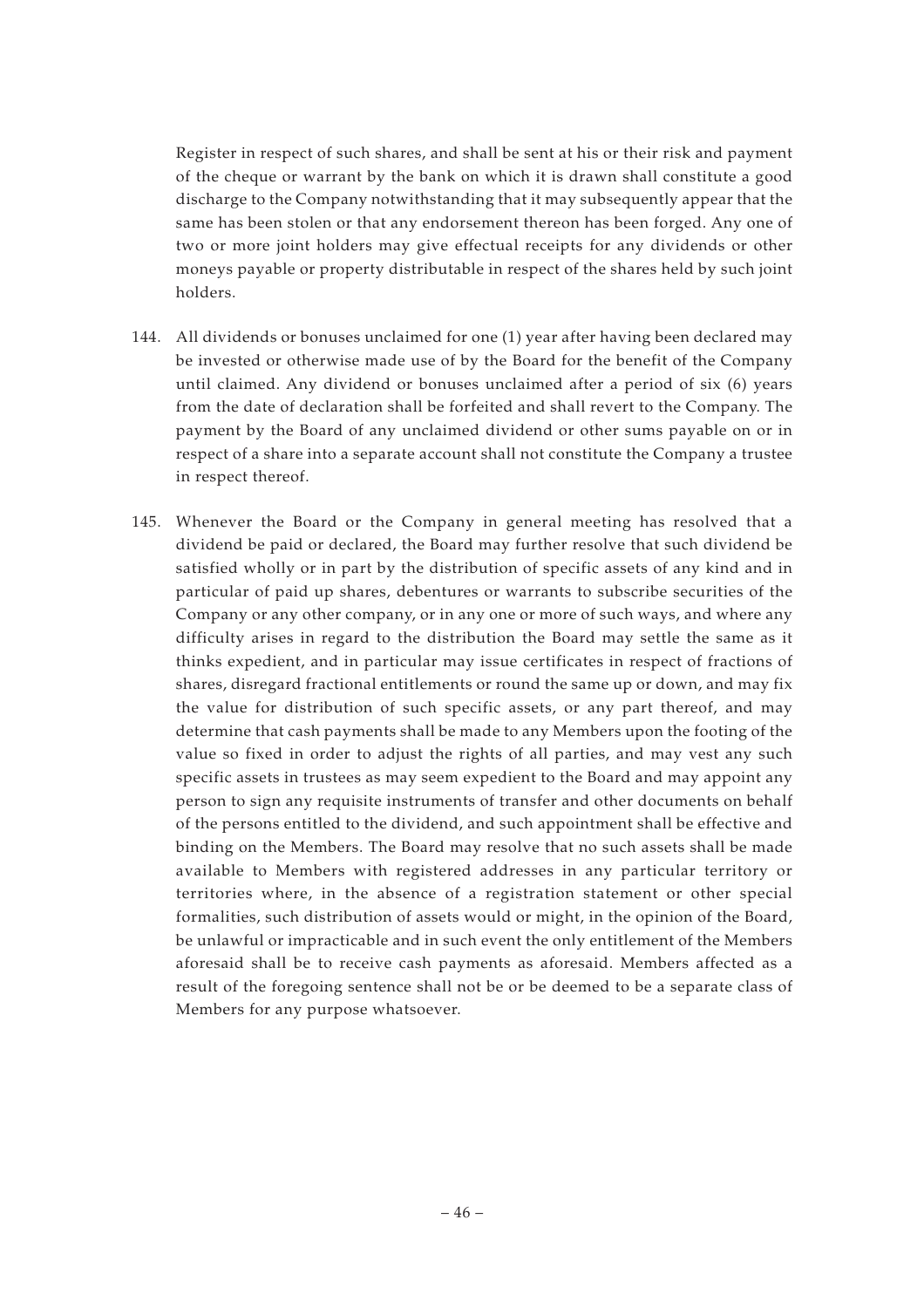- 146. (1) Whenever the Board or the Company in general meeting has resolved that a dividend be paid or declared on any class of the share capital of the Company, the Board may further resolve either:
	- (a) that such dividend be satisfied wholly or in part in the form of an allotment of shares credited as fully paid up, provided that the shareholders entitled thereto will be entitled to elect to receive such dividend (or part thereof if the Board so determines) in cash in lieu of such allotment. In such case, the following provisions shall apply:
		- (i) the basis of any such allotment shall be determined by the Board;
		- (ii) the Board, after determining the basis of allotment, shall give not less than two (2) weeks' Notice to the holders of the relevant shares of the right of election accorded to them and shall send with such notice forms of election and specify the procedure to be followed and the place at which and the latest date and time by which duly completed forms of election must be lodged in order to be effective;
		- (iii) the right of election may be exercised in respect of the whole or part of that portion of the dividend in respect of which the right of election has been accorded; and
		- (iv) the dividend (or that part of the dividend to be satisfied by the allotment of shares as aforesaid) shall not be payable in cash on shares in respect whereof the cash election has not been duly exercised ("the non-elected shares") and in satisfaction thereof shares of the relevant class shall be allotted credited as fully paid up to the holders of the non-elected shares on the basis of allotment determined as aforesaid and for such purpose the Board shall capitalise and apply out of any part of the undivided profits of the Company (including profits carried and standing to the credit of any reserves or other special account other than the Subscription Rights Reserve) as the Board may determine, such sum as may be required to pay up in full the appropriate number of shares of the relevant class for allotment and distribution to and amongst the holders of the non-elected shares on such basis; or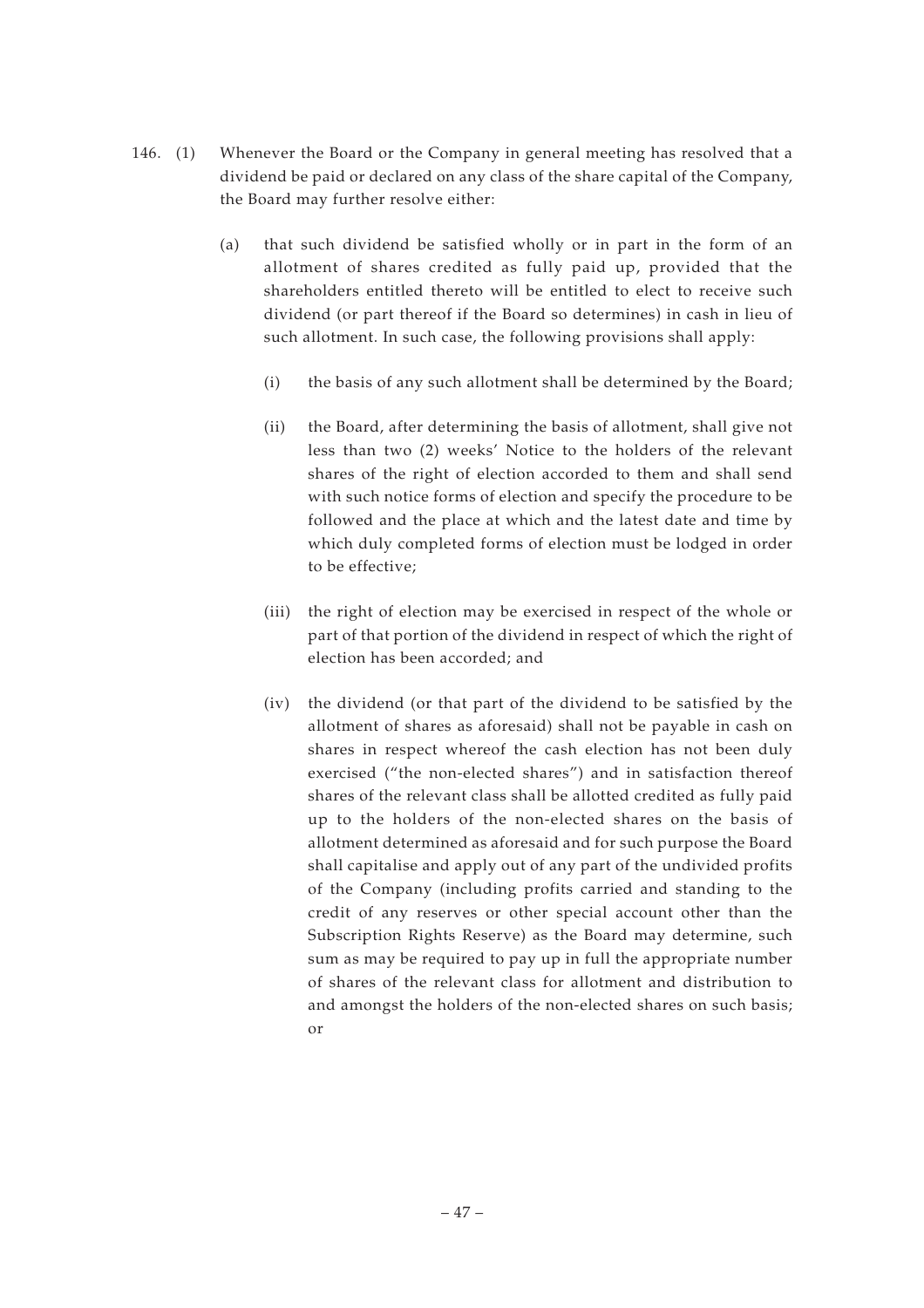- (b) that the shareholders entitled to such dividend shall be entitled to elect to receive an allotment of shares credited as fully paid up in lieu of the whole or such part of the dividend as the Board may think fit. In such case, the following provisions shall apply:
	- (i) the basis of any such allotment shall be determined by the Board;
	- (ii) the Board, after determining the basis of allotment, shall give not less than two (2) weeks' Notice to the holders of the relevant shares of the right of election accorded to them and shall send with such notice forms of election and specify the procedure to be followed and the place at which and the latest date and time by which duly completed forms of election must be lodged in order to be effective;
	- (iii) the right of election may be exercised in respect of the whole or part of that portion of the dividend in respect of which the right of election has been accorded; and
	- (iv) the dividend (or that part of the dividend in respect of which a right of election has been accorded) shall not be payable in cash on shares in respect whereof the share election has been duly exercised ("the elected shares") and in lieu thereof shares of the relevant class shall be allotted credited as fully paid up to the holders of the elected shares on the basis of allotment determined as aforesaid and for such purpose the Board shall capitalise and apply out of any part of the undivided profits of the Company (including profits carried and standing to the credit of any reserves or other special account other than the Subscription Rights Reserve) as the Board may determine, such sum as may be required to pay up in full the appropriate number of shares of the relevant class for allotment and distribution to and amongst the holders of the elected shares on such basis.
- (2) (a) The shares allotted pursuant to the provisions of paragraph (1) of this Bye-law shall rank pari passu in all respects with shares of the same class (if any) then in issue save only as regards participation in the relevant dividend or in any other distributions, bonuses or rights paid, made, declared or announced prior to or contemporaneously with the payment or declaration of the relevant dividend unless, contemporaneously with the announcement by the Board of their proposal to apply the provisions of sub-paragraph (a) or (b) of paragraph (2) of this Bye-law in relation to the relevant dividend or contemporaneously with their announcement of the distribution, bonus or rights in question, the Board shall specify that the shares to be allotted pursuant to the provisions of paragraph (1) of this Bye-law shall rank for participation in such distribution, bonus or rights.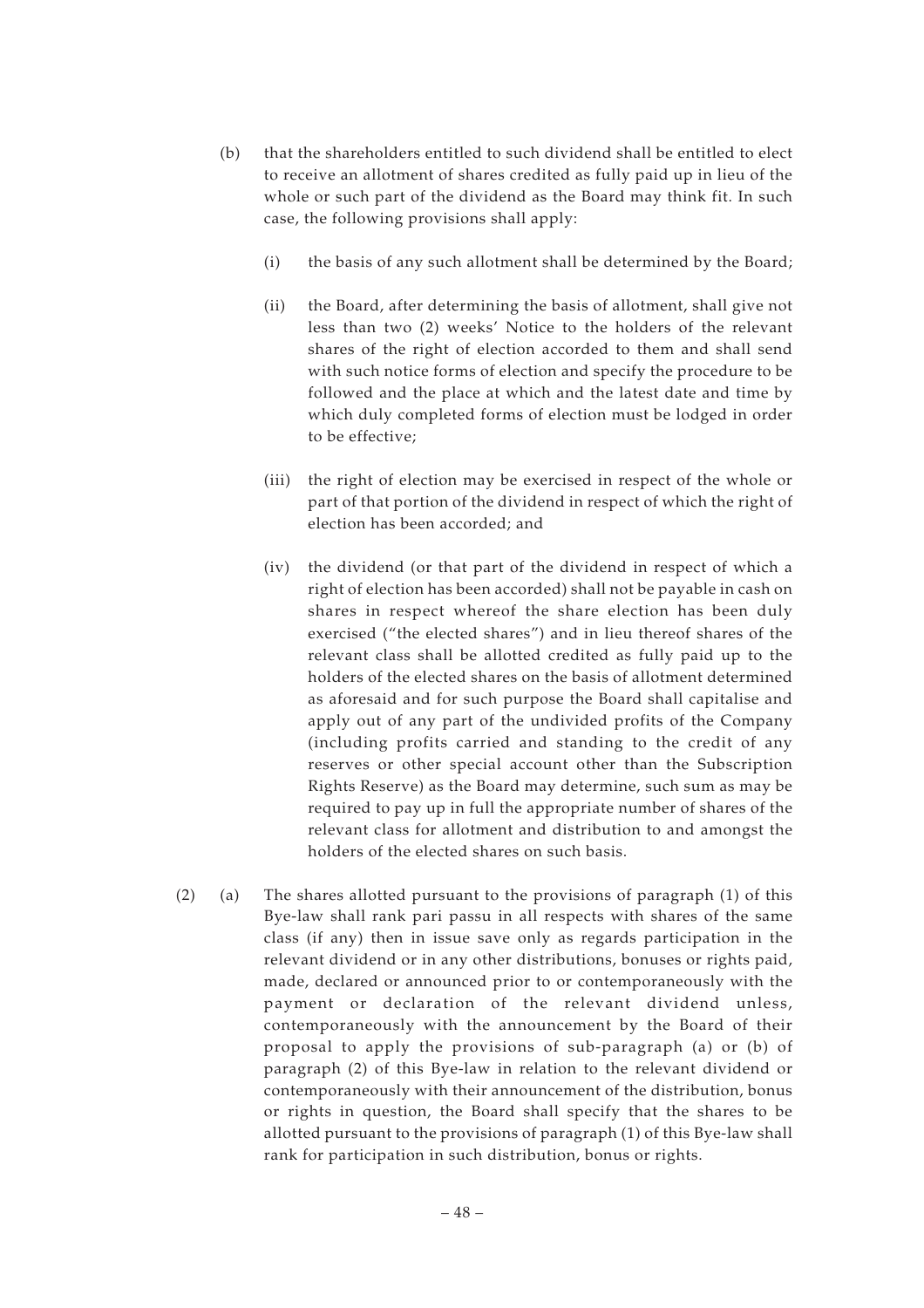- (b) The Board may do all acts and things considered necessary or expedient to give effect to any capitalisation pursuant to the provisions of paragraph (1) of this Bye-law, with full power to the Board to make such provisions as it thinks fit in the case of shares becoming distributable in fractions (including provisions whereby, in whole or in part, fractional entitlements are aggregated and sold and the net proceeds distributed to those entitled, or are disregarded or rounded up or down or whereby the benefit of fractional entitlements accrues to the Company rather than to the Members concerned). The Board may authorise any person to enter into on behalf of all Members interested, an agreement with the Company providing for such capitalisation and matters incidental thereto and any agreement made pursuant to such authority shall be effective and binding on all concerned.
- (3) The Company may upon the recommendation of the Board by ordinary resolution resolve in respect of any one particular dividend of the Company that notwithstanding the provisions of paragraph (1) of this Bye-law a dividend may be satisfied wholly in the form of an allotment of shares credited as fully paid up without offering any right to shareholders to elect to receive such dividend in cash in lieu of such allotment.
- (4) The Board may on any occasion determine that rights of election and the allotment of shares under paragraph (l) of this Bye-law shall not be made available or made to any shareholders with registered addresses in any territory where, in the absence of a registration statement or other special formalities, the circulation of an offer of such rights of election or the allotment of shares would or might, in the opinion of the Board, be unlawful or impracticable, and in such event the provisions aforesaid shall be read and construed subject to such determination. Members affected as a result of the foregoing sentence shall not be or be deemed to be a separate class of Members for any purpose whatsoever.
- (5) Any resolution declaring a dividend on shares of any class, whether a resolution of the Company in general meeting or a resolution of the Board, may specify that the same shall be payable or distributable to the persons registered as the holders of such shares at the close of business on a particular date, notwithstanding that it may be a date prior to that on which the resolution is passed, and thereupon the dividend shall be payable or distributable to them in accordance with their respective holdings so registered, but without prejudice to the rights inter se in respect of such dividend of transferors and transferees of any such shares. The provisions of this Bye-law shall mutatis mutandis apply to bonuses, capitalisation issues, distributions of realised capital profits or offers or grants made by the Company to the Members.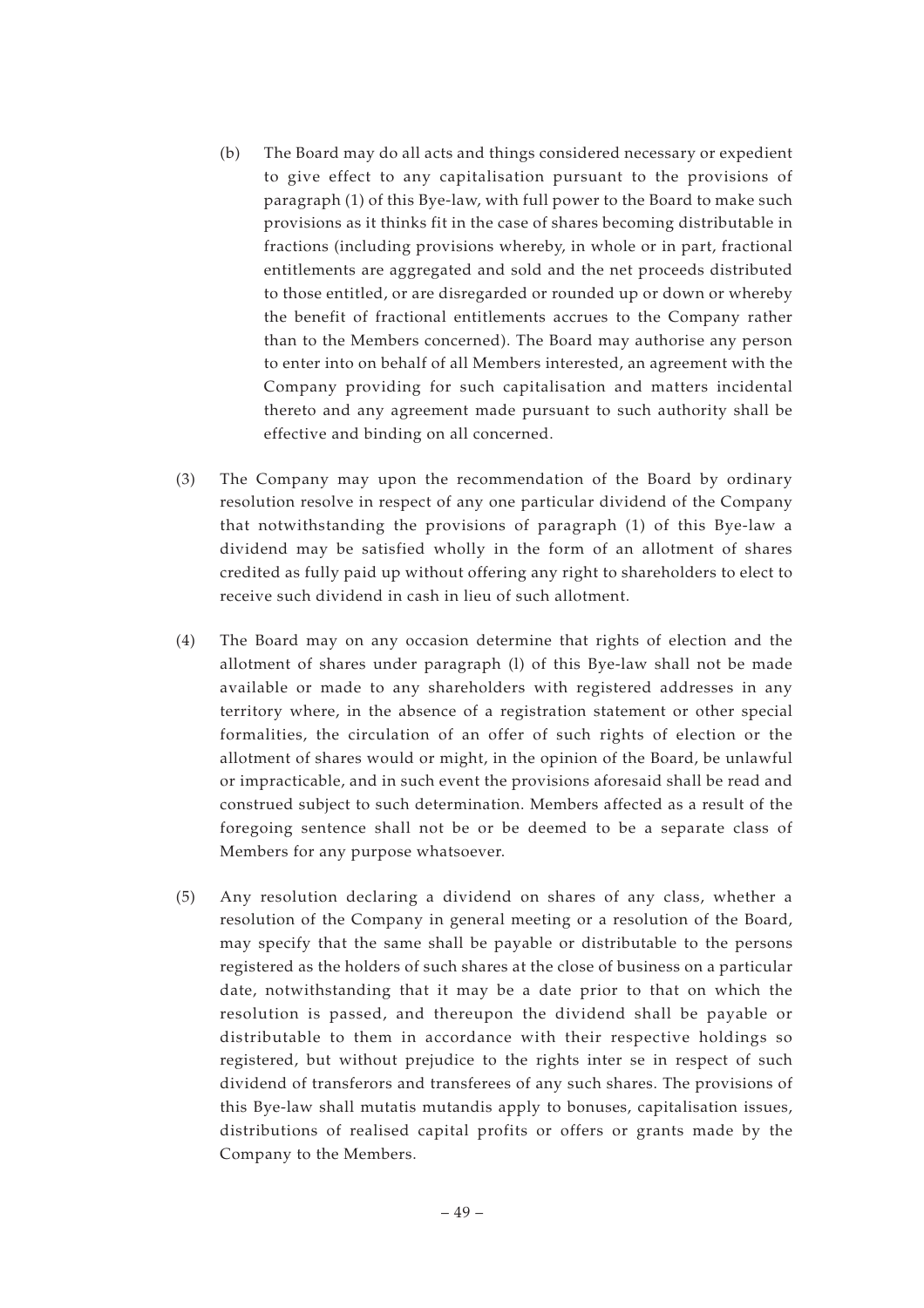#### RESERVES

147. Before recommending any dividend, the Board may set aside out of the profits of the Company such sums as it determines as reserves which shall, at the discretion of the Board, be applicable for any purpose to which the profits of the Company may be properly applied and pending such application may, also at such discretion, either be employed in the business of the Company or be invested in such investments as the Board may from time to time think fit and so that it shall not be necessary to keep any investments constituting the reserve or reserves separate or distinct from any other investments of the Company. The Board may also without placing the same to reserve carry forward any profits which it may think prudent not to distribute.

#### CAPITALISATION

- 148. The Company may, upon the recommendation of the Board, at any time and from time to time pass an ordinary resolution to the effect that it is desirable to capitalise all or any part of any amount for the time being standing to the credit of any reserve or fund (including the profit and loss account) whether or not the same is available for distribution and accordingly that such amount be set free for distribution among the Members or any class of Members who would be entitled thereto if it were distributed by way of dividend and in the same proportions, on the footing that the same is not paid in cash but is applied either in or towards paying up the amounts for the time being unpaid on any shares in the Company held by such Members respectively or in paying up in full unissued shares, debentures or other obligations of the Company, to be allotted and distributed credited as fully paid up among such Members, or partly in one way and partly in the other, and the Board shall give effect to such resolution provided that, for the purposes of this Bye-law and subject to Section 40(2A) of the Act, a share premium account and any reserve or fund representing unrealised profits, may be applied only in paying up in full unissued shares of the Company to be allotted to such Members credited as fully paid. In carrying sums to reserve and in applying the same the Board shall comply with the provisions of the Act.
- 149. The Board may settle, as it considers appropriate, any difficulty arising in regard to any distribution under the last preceding Bye-law and in particular may issue certificates in respect of fractions of shares or authorise any person to sell and transfer any fractions or may resolve that the distribution should be as nearly as may be practicable in the correct proportion but not exactly so or may ignore fractions altogether, and may determine that cash payments shall be made to any Members in order to adjust the rights of all parties, as may seem expedient to the Board. The Board may appoint any person to sign on behalf of the persons entitled to participate in the distribution any contract necessary or desirable for giving effect thereto and such appointment shall be effective and binding upon the Members.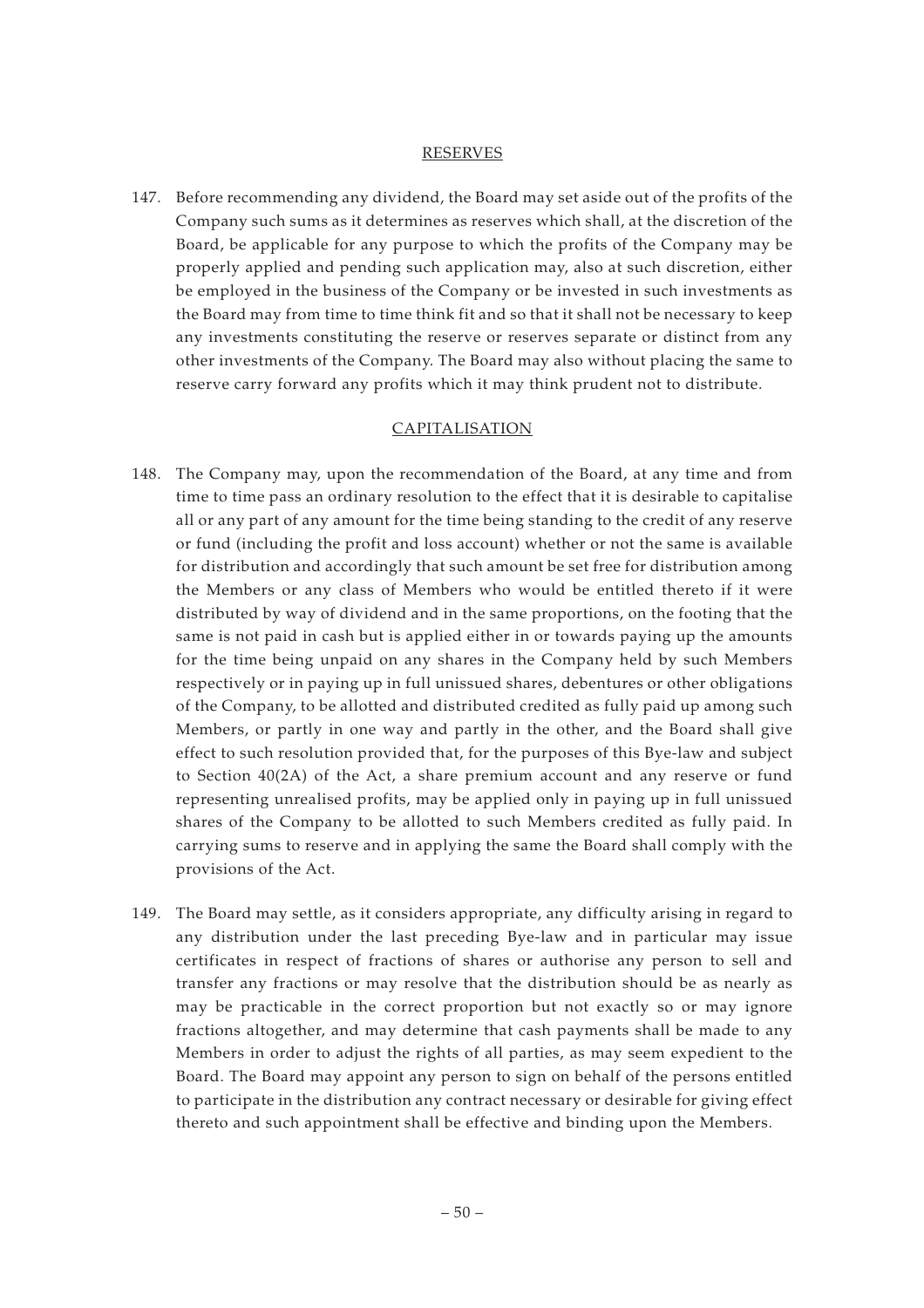#### SUBSCRIPTION RIGHTS RESERVE

- 150. The following provisions shall have effect to the extent that they are not prohibited by and are in compliance with the Act:
	- (1) If, so long as any of the rights attached to any warrants issued by the Company to subscribe for shares of the Company shall remain exercisable, the Company does any act or engages in any transaction which, as a result of any adjustments to the subscription price in accordance with the provisions of the conditions of the warrants, would reduce the subscription price to below the par value of a share, then the following provisions shall apply:
		- (a) as from the date of such act or transaction the Company shall establish and thereafter (subject as provided in this Bye-law) maintain in accordance with the provisions of this Bye-law a reserve (the "Subscription Rights Reserve") the amount of which shall at no time be less than the sum which for the time being would be required to be capitalised and applied in paying up in full the nominal amount of the additional shares required to be issued and allotted credited as fully paid pursuant to sub-paragraph (c) below on the exercise in full of all the subscription rights outstanding and shall apply the Subscription Rights Reserve in paying up such additional shares in full as and when the same are allotted;
		- (b) the Subscription Rights Reserve shall not be used for any purpose other than that specified above unless all other reserves of the Company (other than share premium account) have been extinguished and will then only be used to make good losses of the Company if and so far as is required by law;
		- (c) upon the exercise of all or any of the subscription rights represented by any warrant, the relevant subscription rights shall be exercisable in respect of a nominal amount of shares equal to the amount in cash which the holder of such warrant is required to pay on exercise of the subscription rights represented thereby (or, as the case may be the relevant portion thereof in the event of a partial exercise of the subscription rights) and, in addition, there shall be allotted in respect of such subscription rights to the exercising warrantholder, credited as fully paid, such additional nominal amount of shares as is equal to the difference between:
			- (i) the said amount in cash which the holder of such warrant is required to pay on exercise of the subscription rights represented thereby (or, as the case may be, the relevant portion thereof in the event of a partial exercise of the subscription rights); and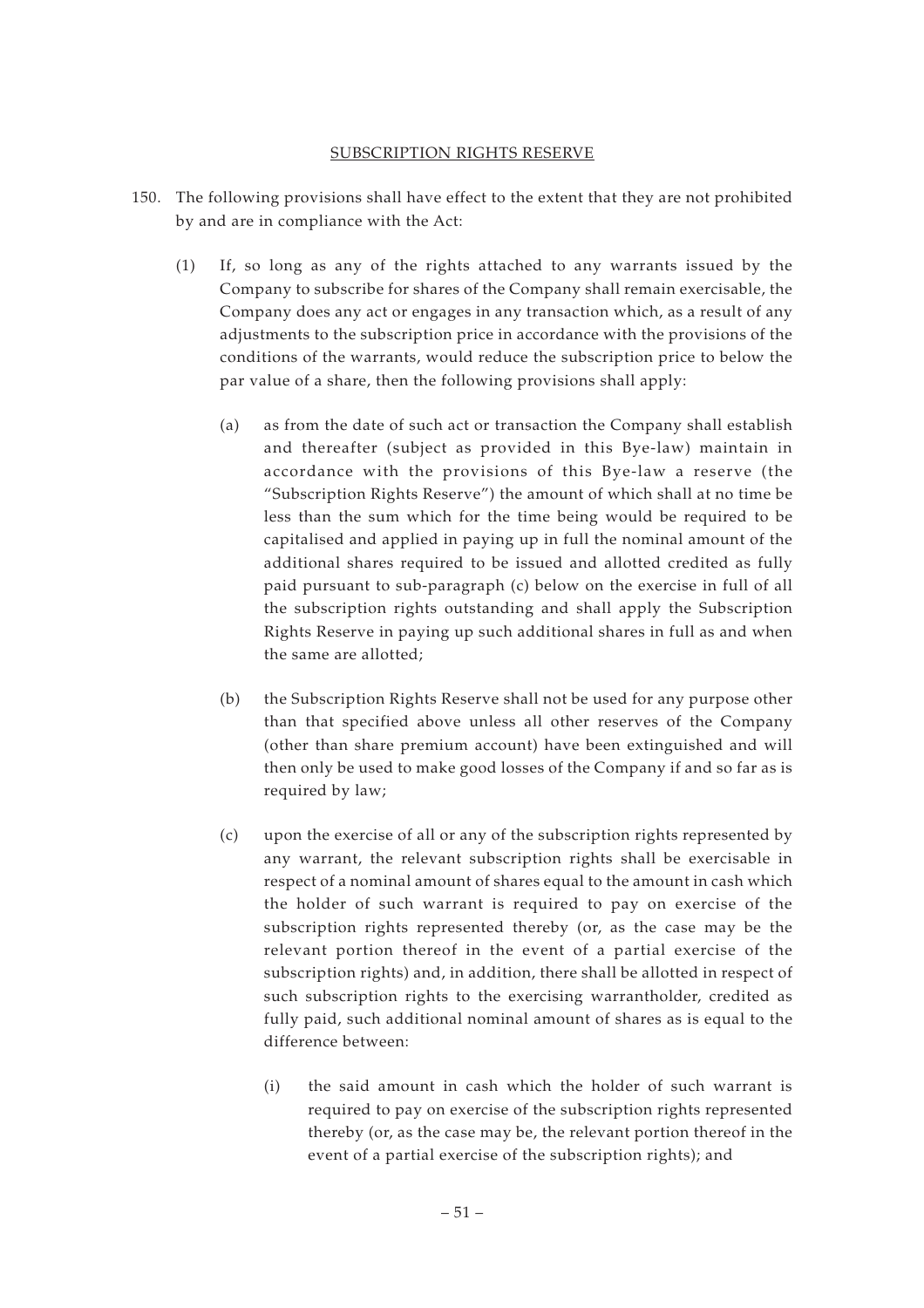(ii) the nominal amount of shares in respect of which such subscription rights would have been exercisable having regard to the provisions of the conditions of the warrants, had it been possible for such subscription rights to represent the right to subscribe for shares at less than par

and immediately upon such exercise so much of the sum standing to the credit of the Subscription Rights Reserve as is required to pay up in full such additional nominal amount of shares shall be capitalised and applied in paying up in full such additional nominal amount of shares which shall forthwith be allotted credited as fully paid to the exercising warrantholders; and

- (d) if, upon the exercise of the subscription rights represented by any warrant, the amount standing to the credit of the Subscription Rights Reserve is not sufficient to pay up in full such additional nominal amount of shares equal to such difference as aforesaid to which the exercising warrantholder is entitled, the Board shall apply any profits or reserves then or thereafter becoming available (including, to the extent permitted by law, share premium account) for such purpose until such additional nominal amount of shares is paid up and allotted as aforesaid and until then no dividend or other distribution shall be paid or made on the fully paid shares of the Company then in issue. Pending such payment and allotment, the exercising warrantholder shall be issued by the Company with a certificate evidencing his right to the allotment of such additional nominal amount of shares. The rights represented by any such certificate shall be in registered form and shall be transferable in whole or in part in units of one share in the like manner as the shares for the time being are transferable, and the Company shall make such arrangements in relation to the maintenance of a register therefor and other matters in relation thereto as the Board may think fit and adequate particulars thereof shall be made known to each relevant exercising warrantholder upon the issue of such certificate.
- (2) Shares allotted pursuant to the provisions of this Bye-law shall rank pari passu in all respects with the other shares allotted on the relevant exercise of the subscription rights represented by the warrant concerned. Notwithstanding anything contained in paragraph (1) of this Bye-law, no fraction of any share shall be allotted on exercise of the subscription rights.
- (3) The provision of this Bye-law as to the establishment and maintenance of the Subscription Rights Reserve shall not be altered or added to in any way which would vary or abrogate, or which would have the effect of varying or abrogating the provisions for the benefit of any warrantholder or class of warrantholders under this Bye-law without the sanction of a special resolution of such warrantholders or class of warrantholders.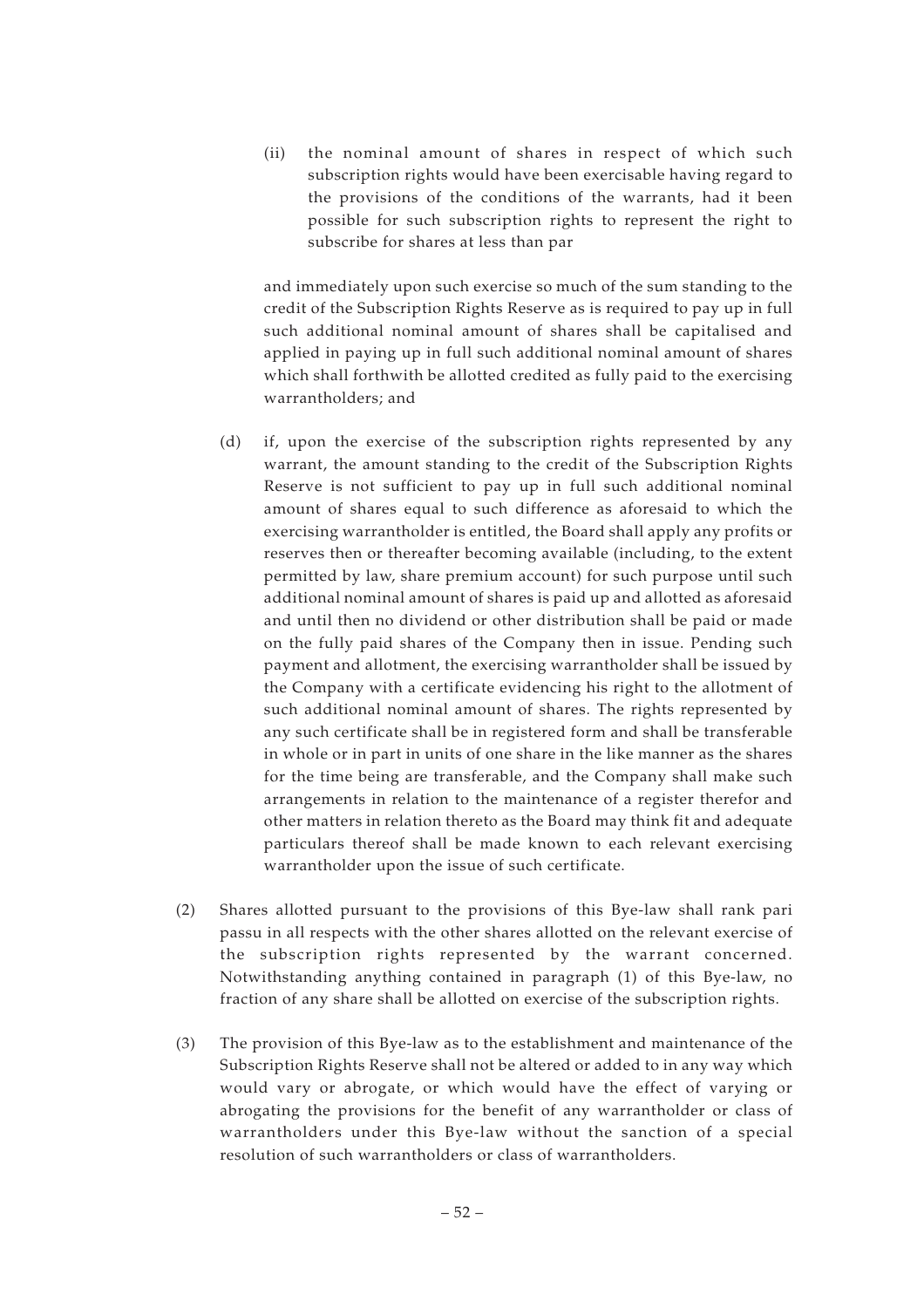(4) A certificate or report by the auditors for the time being of the Company as to whether or not the Subscription Rights Reserve is required to be established and maintained and if so the amount thereof so required to be established and maintained, as to the purposes for which the Subscription Rights Reserve has been used, as to the extent to which it has been used to make good losses of the Company, as to the additional nominal amount of shares required to be allotted to exercising warrantholders credited as fully paid, and as to any other matter concerning the Subscription Rights Reserve shall (in the absence of manifest error) be conclusive and binding upon the Company and all warrantholders and shareholders.

## ACCOUNTING RECORDS

- 151. The Board shall cause true accounts to be kept of the sums of money received and expended by the Company, and the matters in respect of which such receipt and expenditure take place, and of the property, assets, credits and liabilities of the Company and of all other matters required by the Act or necessary to give a true and fair view of the Company's affairs and to explain its transactions.
- 152. The accounting records shall be kept at the Office or, subject to the Act, at such other place or places as the Board decides and shall always be open to inspection by the Directors. No Member (other than a Director) shall have any right of inspecting any accounting record or book or document of the Company except as conferred by law or authorised by the Board or the Company in general meeting.
- 153. Subject to Section 88 of the Act, a printed copy of the Directors' report, accompanied by the balance sheet and profit and loss account, including every document required by law to be annexed thereto, made up to the end of the applicable financial year and containing a summary of the assets and liabilities of the Company under convenient heads and a statement of income and expenditure, together with a copy of the Auditors' report, shall be sent to each person entitled thereto at least twenty-one (21) days before the date of the general meeting and laid before the Company in general meeting in accordance with the requirements of the Act provided that this Bye-law shall not require a copy of those documents to be sent to any person whose address the Company is not aware or to more than one of the joint holders of any shares or debentures.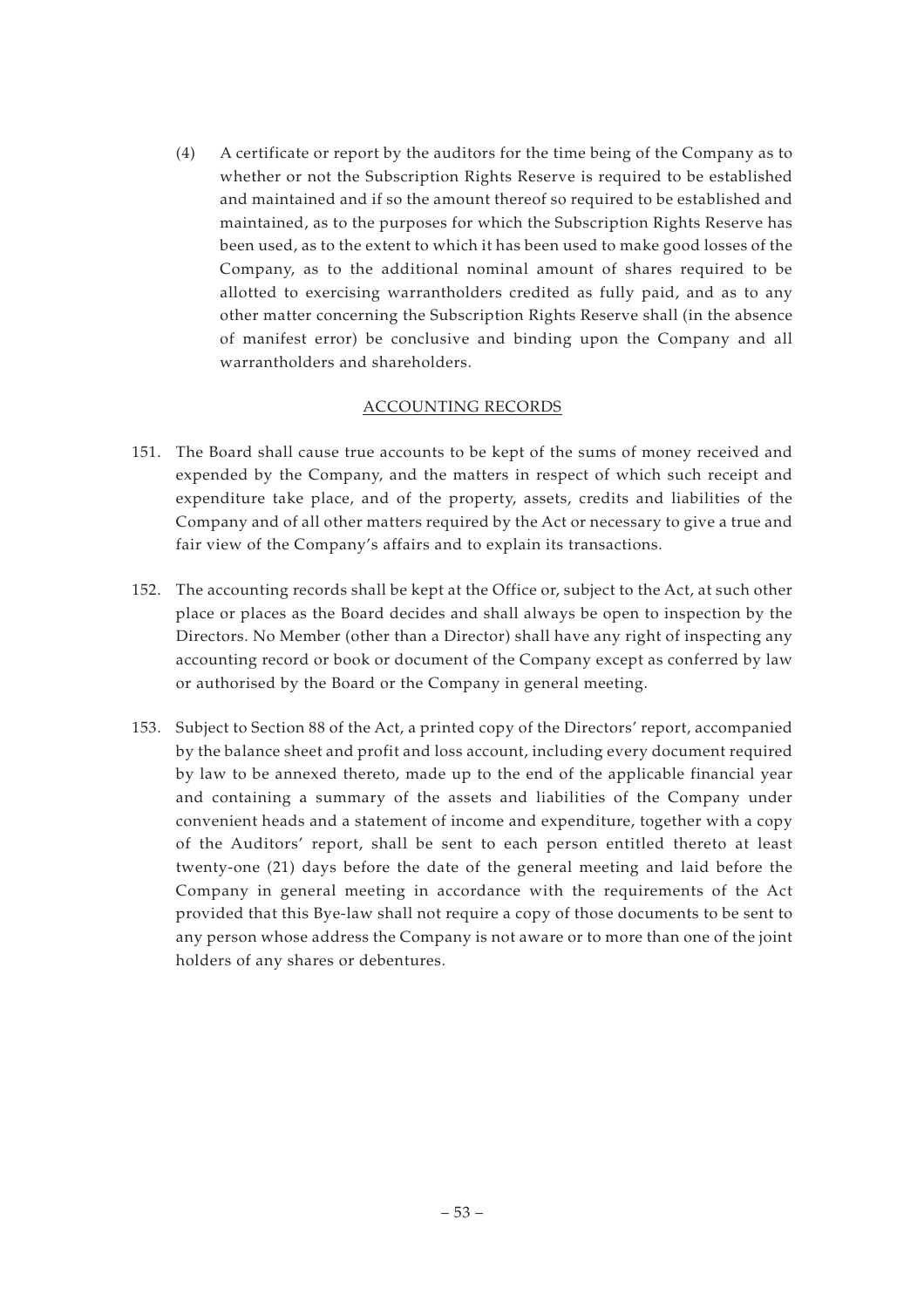#### AUDIT

- 154. (1) Subject to Section 88 of the Act, at the annual general meeting or at a subsequent special general meeting in each year, the Members shall by an ordinary resolution appoint an auditor to audit the accounts of the Company and such auditor shall hold office until the Members appoint another auditor. Such auditor may be a Member but no Director or officer or employee of the Company shall, during his continuance in office, be eligible to act as an auditor of the Company.
	- (2) Subject to Section 89 of the Act, a person, other than a retiring Auditor, shall not be capable of being appointed Auditor at an annual general meeting unless notice in writing of an intention to nominate that person to the office of Auditor has been given not less than fourteen (14) days before the annual general meeting and furthermore, the Company shall send a copy of any such notice to the retiring Auditor.
	- (3) The Members may, at any general meeting convened and held in accordance with these Bye-laws by resolution passed by at least two-thirds of the votes cast at such general meeting of which notice specifying the intention to pass such resolution was given, remove any Auditor at any time before the expiration of his term of office and shall by ordinary resolution at that meeting appoint another Auditor in his stead for the remainder of his term provided that at least twenty-one (21) days before the date of the meeting, notice in writing of the proposed resolution is given to the incumbent auditor and to the auditor proposed to be appointed.
- 155. Subject to Section 88 of the Act the accounts of the Company shall be audited at least once in every year.
- 156. The remuneration of the Auditor shall be fixed by the Company by an ordinary resolution in general meeting or in such manner as the Members may determine.
- 157. If the office of auditor becomes vacant by the resignation or death of the Auditor, or by his becoming incapable of acting by reason of illness or other disability at a time when his services are required, the Directors shall as soon as practicable convene a special general meeting to fill the vacancy.
- 157A. The Directors may fill any casual vacancy in the office of Auditor, but while the vacancy continues the surviving or continuing Auditor, if any, may act; any Auditor so appointed by the Directors shall hold office only until the next general meeting is called for the purpose of the appointment of an Auditor or until the next following annual general meeting of the Company and shall then be eligible for re-election at that meeting.
- 158. The Auditor shall at all reasonable times have access to all books kept by the Company and to all accounts and vouchers relating thereto; and he may call on the Directors or officers of the Company for any information in their possession relating to the books or affairs of the Company.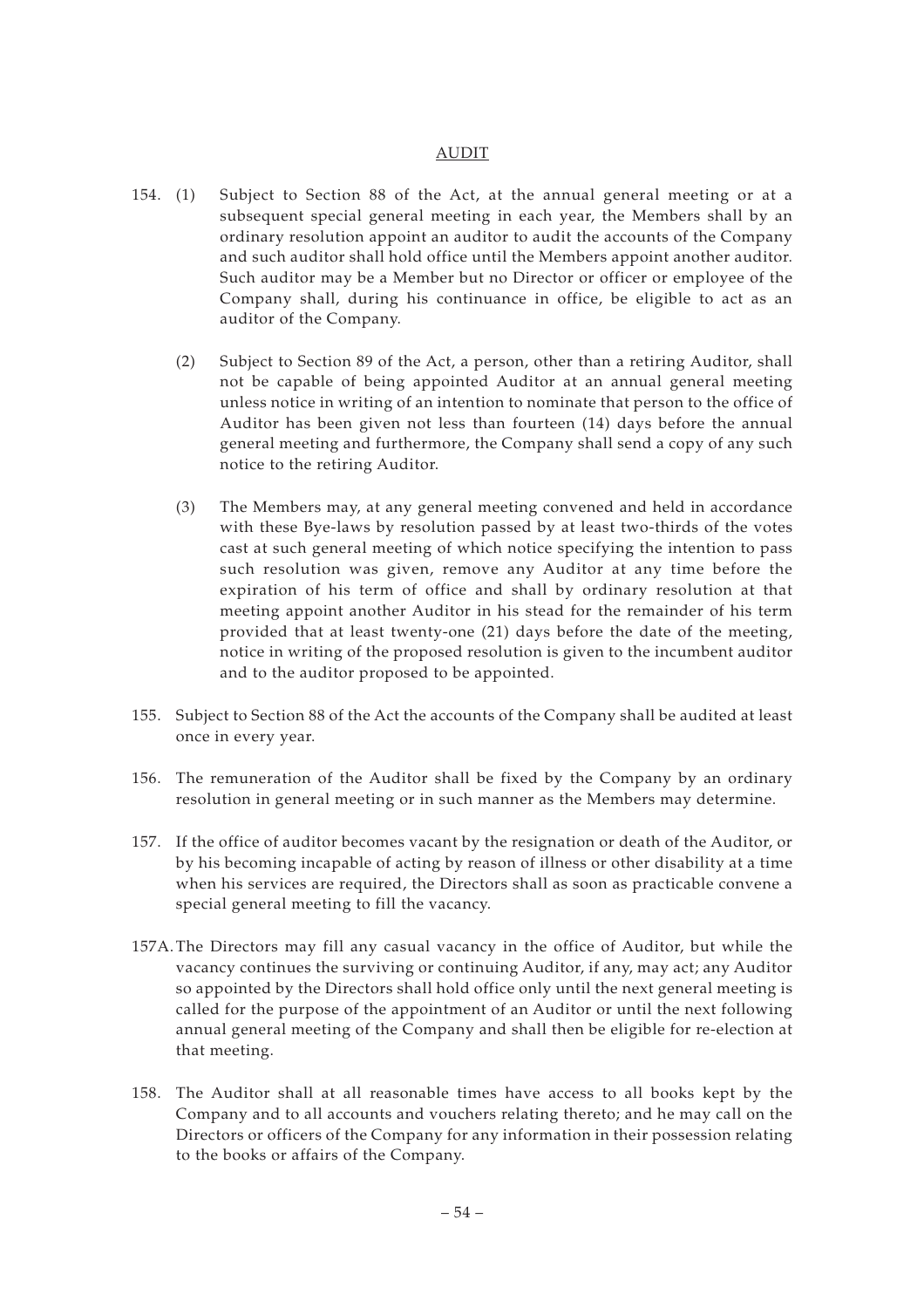159. The statement of income and expenditure and the balance sheet provided for by these Bye-laws shall be examined by the Auditor and compared by him with the books, accounts and vouchers relating thereto; and he shall make a written report thereon stating whether such statement and balance sheet are drawn up so as to present fairly the financial position of the Company and the results of its operations for the period under review and, in case information shall have been called for from Directors or officers of the Company, whether the same has been furnished and has been satisfactory. The financial statements of the Company shall be audited by the Auditor in accordance with generally accepted auditing standards. The Auditor shall make a written report thereon in accordance with generally accepted auditing standards and the report of the Auditor shall be submitted to the Members in general meeting. The generally accepted auditing standards referred to herein may be those of a country or jurisdiction other than Bermuda. If so, the financial statements and the report of the Auditor should disclose this fact and name such country or jurisdiction.

#### **NOTICES**

- 160. Any Notice from the Company to a Member shall be given in writing or by cable, telex or facsimile transmission message and any such Notice and (where appropriate) any other document may be served or delivered by the Company on or to any Member either personally or by sending it through the post in a prepaid envelope addressed to such Member at his registered address as appearing in the Register or at any other address supplied by him to the Company for the purpose or, as the case may be, by transmitting it to any such address or transmitting it to any telex or facsimile transmission number supplied by him to the Company for the giving of Notice to him or which the person transmitting the notice reasonably and bona fide believes at the relevant time will result in the Notice being duly received by the Member or may also he served by advertisement in appointed newspapers (as defined in the Act) or in accordance with the requirements of the Designated Stock Exchange. In the case of joint holders of a share all notices shall be given to that one of the joint holders whose name stands first in the Register and notice so given shall be deemed a sufficient service on or delivery to all the joint holders.
- 161. Any Notice or other document:
	- (a) if served or delivered by post, shall where appropriate be sent by airmail and shall be deemed to have been served or delivered on the day following that on which the envelope containing the same, properly prepaid and addressed, is put into the post; in proving such service or delivery it shall be sufficient to prove that the envelope or wrapper containing the notice or document was properly addressed and put into the post and a certificate in writing signed by the Secretary or other officer of the Company or other person appointed by the Board that the envelope or wrapper containing the notice or other document was so addressed and put into the post shall be conclusive evidence thereof; and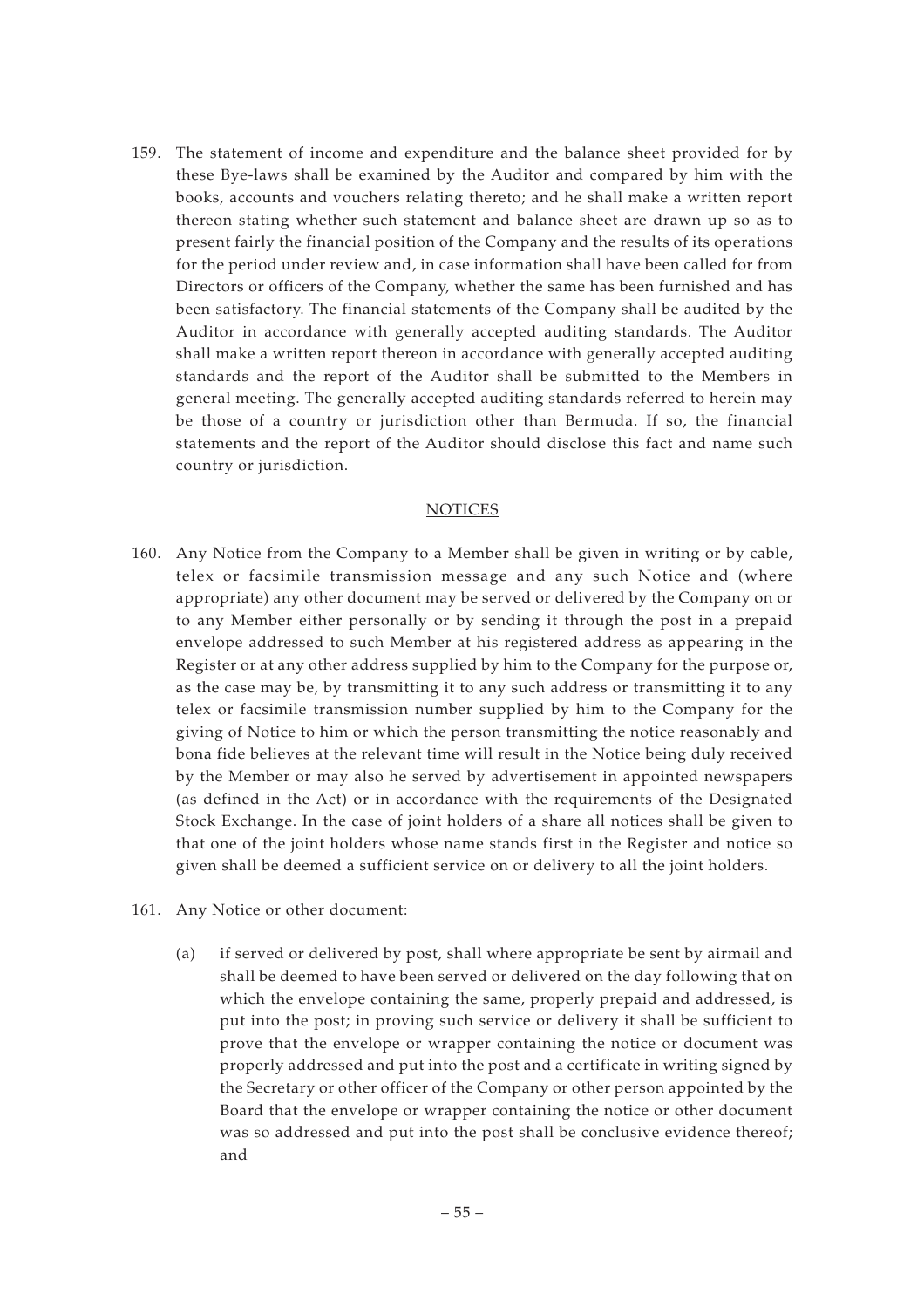- (b) if served or delivered in any other manner contemplated by these Bye-laws, shall be deemed to have been served or delivered at the time of personal service or delivery or, as the case may be, at the time of the relevant despatch or transmission; and in proving such service or delivery a certificate in writing signed by the Secretary or other officer of the Company or other person appointed by the Board as to the fact and time of such service, delivery, despatch or transmission shall be conclusive evidence thereof.
- 162. (1) Any Notice or other document delivered or sent by post to or left at the registered address of any Member in pursuance of these Bye-laws shall, notwithstanding that such Member is then dead or bankrupt or that any other event has occurred, and whether or not the Company has notice of the death or bankruptcy or other event, be deemed to have been duly served or delivered in respect of any share registered in the name of such Member as sole or joint holder unless his name shall, at the time of the service or delivery of the notice or document, have been removed from the Register as the holder of the share, and such service or delivery shall for all purposes be deemed a sufficient service or delivery of such Notice or document on all persons interested (whether jointly with or as claiming through or under him) in the share.
	- (2) A notice may be given by the Company to the person entitled to a share in consequence of the death, mental disorder or bankruptcy of a Member by sending it through the post in a prepaid letter, envelope or wrapper addressed to him by name, or by the title of representative of the deceased, or trustee of the bankrupt, or by any like description, at the address, if any, supplied for the purpose by the person claiming to be so entitled, or (until such an address has been so supplied) by giving the notice in any manner in which the same might have been given if the death, mental disorder or bankruptcy had not occurred.
	- (3) Any person who by operation of law, transfer or other means whatsoever shall become entitled to any share shall be bound by every notice in respect of such share which prior to his name and address being entered on the Register shall have been duly given to the person from whom he derives his title to such share.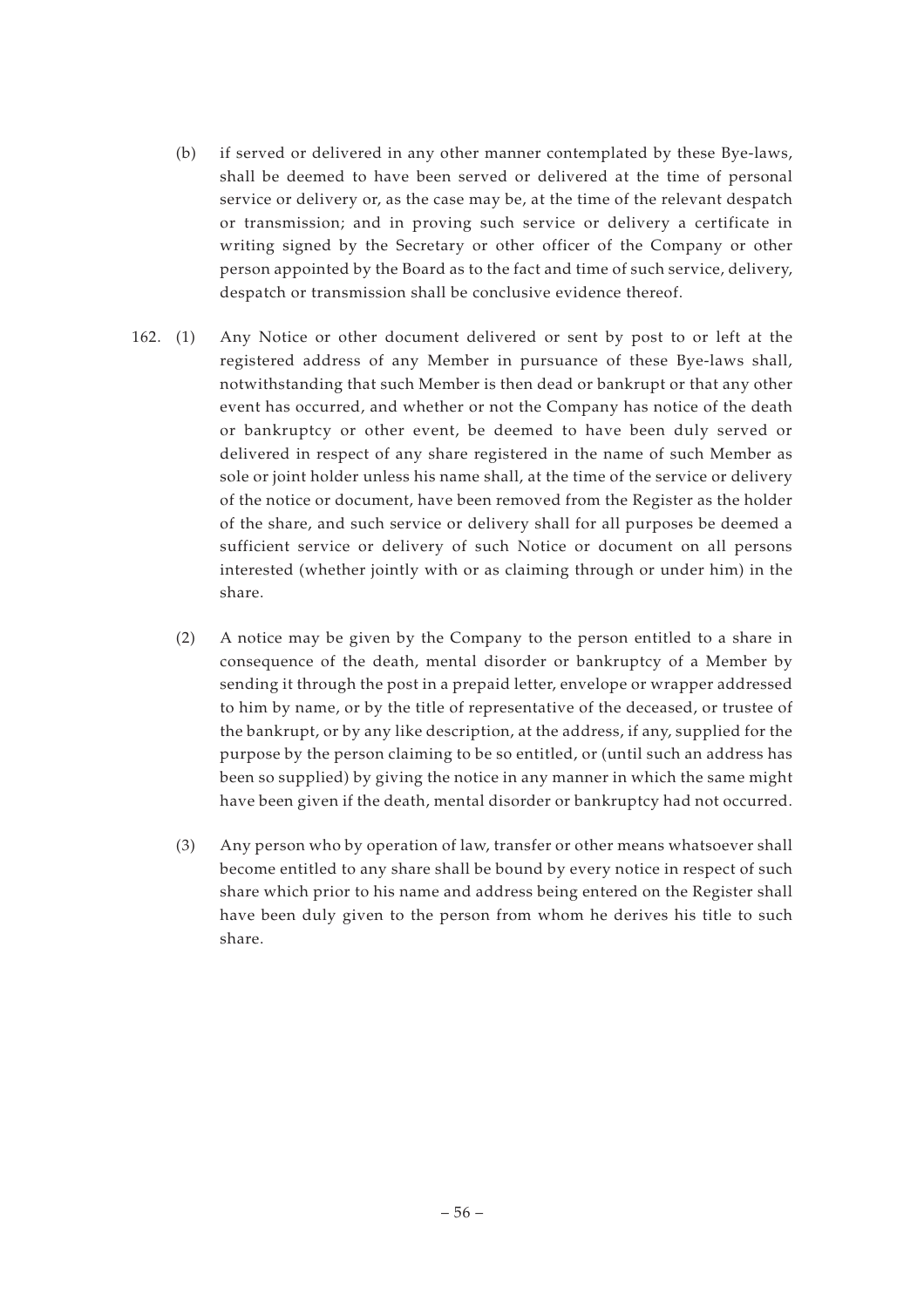#### SIGNATURES

163. For the purposes of these Bye-laws, a cable or telex or facsimile transmission message purporting to come from a holder of shares or, as the case may be, a Director or alternate Director, or, in the case of a corporation which is a holder of shares from a director or the secretary thereof or a duly appointed attorney or duly authorised representative thereof for it and on its behalf, shall in the absence of express evidence to the contrary available to the person relying thereon at the relevant time be deemed to be a document or instrument in writing signed by such holder or Director or alternate Director in the terms in which it is received. The signature to any notice or document to be given by the Company may be written, printed or made electronically.

#### WINDING UP

- 164. (1) The Board shall have power in the name and on behalf of the Company to present a petition to the court for the Company to be wound up.
	- (2) A resolution that the Company be wound up by the court or be wound up voluntarily shall be a special resolution.
- 165. If the Company shall be wound up (whether the liquidation is voluntary or by the court) the liquidator may, with the authority of a special resolution and any other sanction required by the Act, divide among the Members in specie or kind the whole or any part of the assets of the Company and whether or not the assets shall consist of properties of one kind or shall consist of properties to be divided as aforesaid of different kinds, and may for such purpose set such value as he deems fair upon any one or more class or classes of property and may determine how such division shall be carried out as between the Members or different classes of Members. The liquidator may, with the like authority, vest any part of the assets in trustees upon such trusts for the benefit of the Members as the liquidator with the like authority shall think fit, and the liquidation of the Company may be closed and the Company dissolved, but so that no contributory shall be compelled to accept any shares or other property in respect of which there is a liability.

#### INDEMNITY

166. (1) The Directors, Secretary and other officers and every Auditor for the time being of the Company and the liquidator or trustees (if any) for the time being acting in relation to any of the affairs of the Company and everyone of them, and everyone of their heirs, executors and administrators, shall be indemnified and secured harmless out of the assets and profits of the Company from and against all actions, costs, charges, losses, damages and expenses which they or any of them, their or any of their heirs, executors or administrators, shall or may incur or sustain by or by reason of any act done,